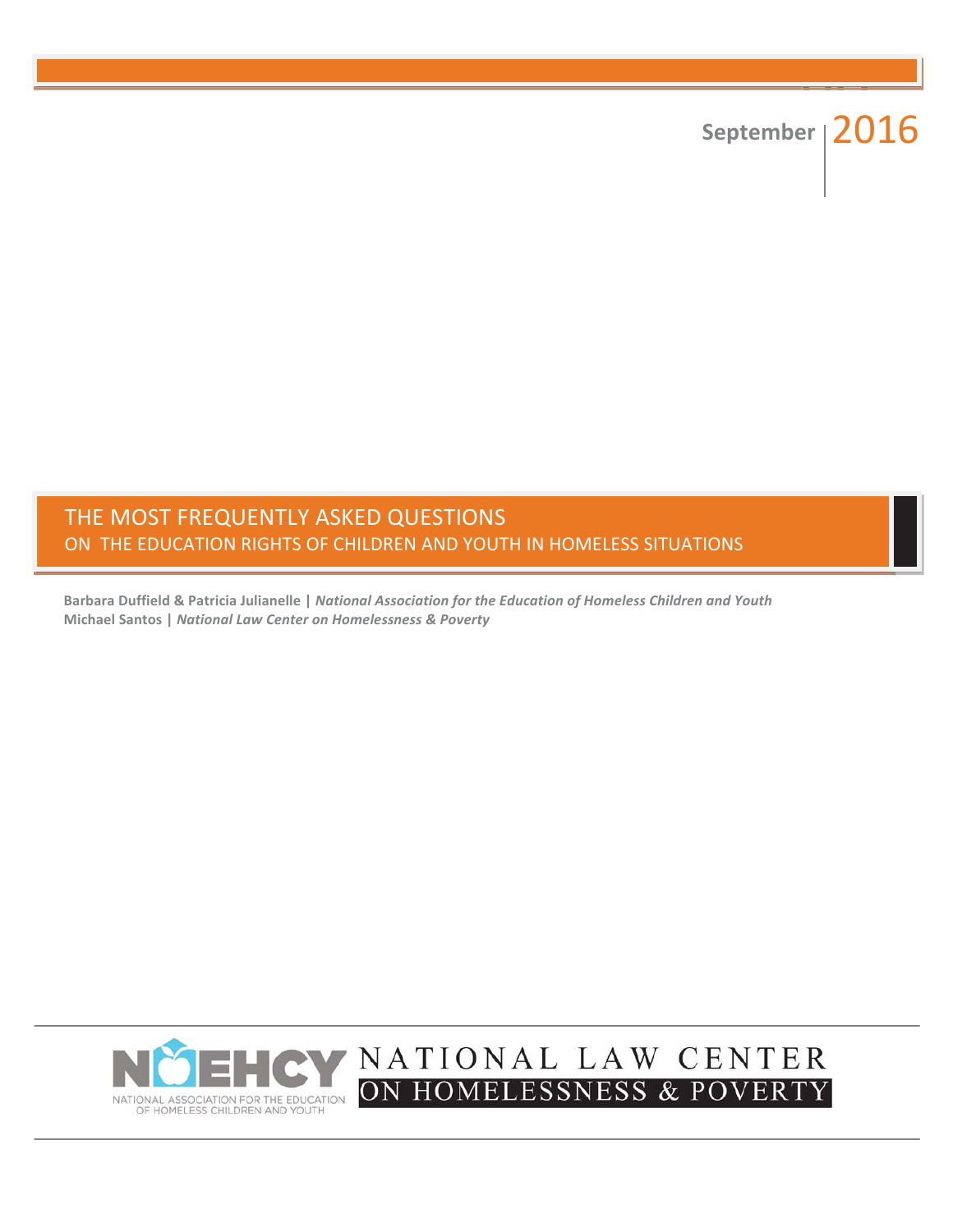#### ABOUT THE NATIONAL ASSOCIATION FOR THE EDUCATION OF HOMELESS CHILDREN AND YOUTH

The National Association for the Education of Homeless Children and Youth (NAEHCY) is a national membership association dedicated to educational excellence for children and youth experiencing homelessness. Our members work in early childhood programs, public schools, state departments of education, and community organizations to support the identification, enrollment, attendance, and success of homeless children and youth, from early childhood through post-secondary education.

#### **ABOUT THE NATIONAL LAW CENTER ON HOMELESSNESS & POVERTY**

The National Law Center on Homelessness & Poverty (NLCHP) is the only national organization dedicated solely to using the power of the law to end and prevent homelessness. Partnering with pro bono attorneys, we bring high impact litigation, lead and support federal, state and local advocacy campaigns, and educate providers, advocates and the public. Our work creates homes and communities for families, children, veterans, elderly and disabled people experiencing homelessness using surplus government property, improves access to housing for domestic violence survivors and their children, secures education rights for children experiencing homelessness, and protects human rights and dignity by striking down laws that prevent people experiencing homelessness from voting and that punish them for their homelessness.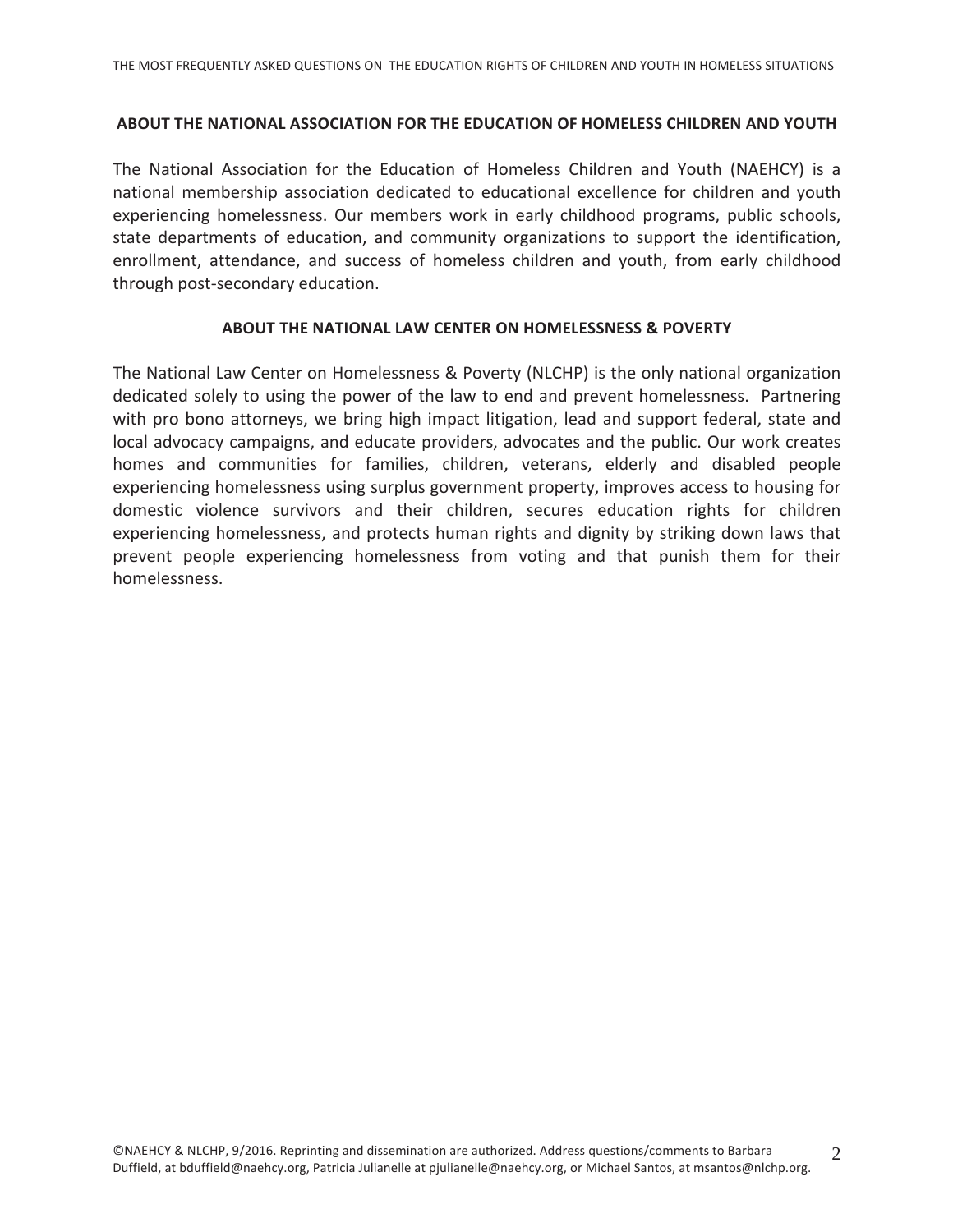#### **ABOUT THIS RESOURCE**

This document provides answers to frequently asked questions on the McKinney-Vento Homeless Assistance Act and the education rights of children and youth in homeless situations, based on the amendments made by the Every Student Succeeds Act of 2015, which takes effect on October 1, 2016. $1$ 

The answers are general responses based on federal statutes, regulations, and guidance; relevant case law; and best practices from across the country. It cannot be emphasized enough that these are general responses, and that answers could change based on the facts of a particular case. McKinney-Vento issues require a case-specific inquiry. This document is meant to provide basic information and tools to assist parents, youth, liaisons, administrators and advocates in understanding the McKinney-Vento Act.

In this document, the term "school district" is used to mean local educational agencies. The term "McKinney-Vento Act" refers only to Subtitle VII-B of the Act, the Education for Homeless Children and Youths program (42 U.S.C. §§11431-11435). The McKinney-Vento Act is a federal law that supersedes conflicting state laws or local policies. The terms "McKinney-Vento children" and youth", "children and youth experiencing homelessness" and "children and youth in homeless situations" are used interchangeably in this document, along with the legal phrase "homeless children and youth," to emphasize the fact that homelessness is a temporary, dynamic experience, and not a static condition or fixed group of people.

The information contained in this document is not offered as legal advice and should not be used as a substitute for seeking professional legal advice. It does not create an attorney-client relationship with you.

Updates drafted by the National Association for the Education of Homeless Children and Youth and the National Law Center on Homelessness & Poverty, 2016. Special thanks to Cyekeia Lee and to Abdiaziz Ahmed for their assistance and contributions.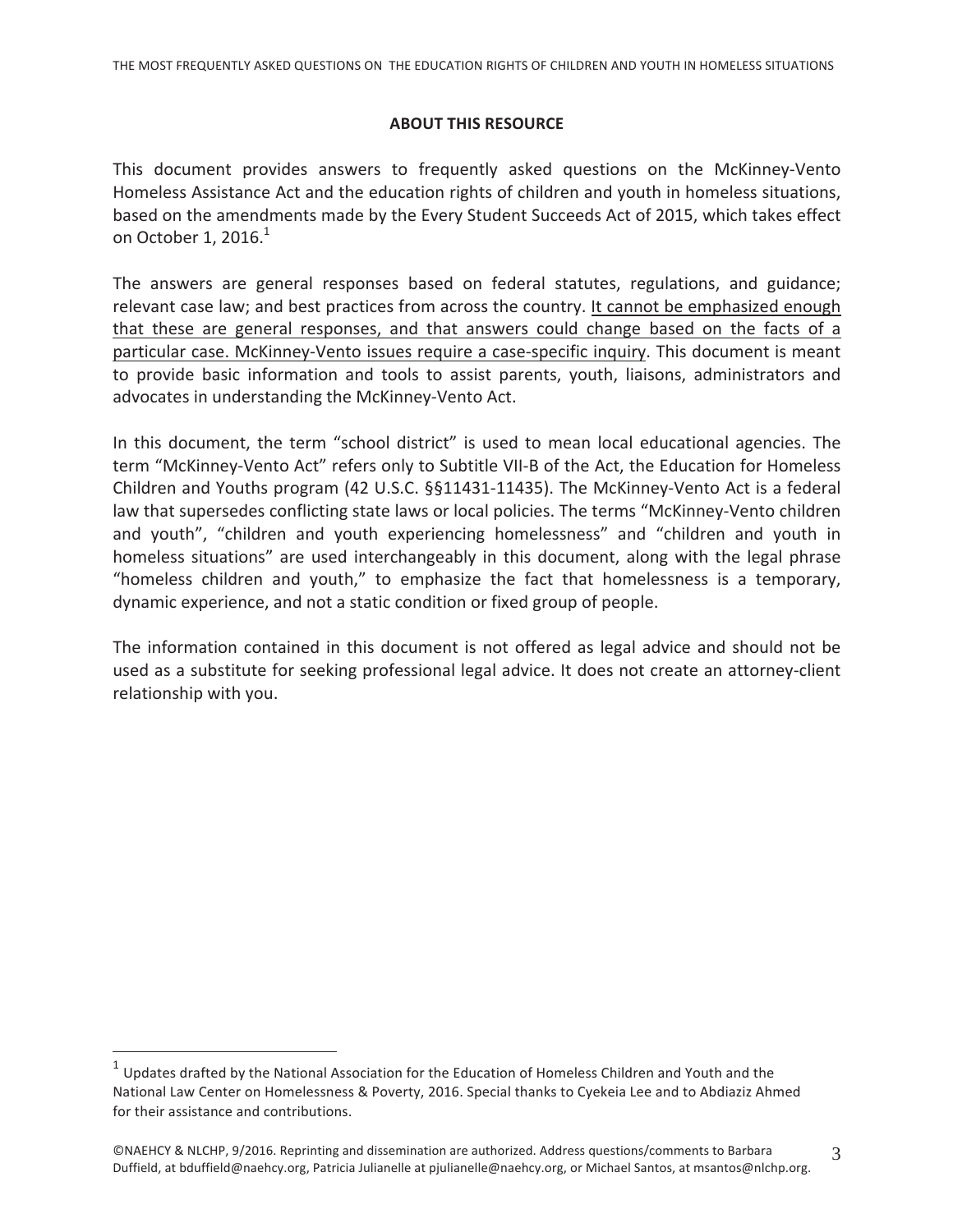#### **TABLE OF CONTENTS**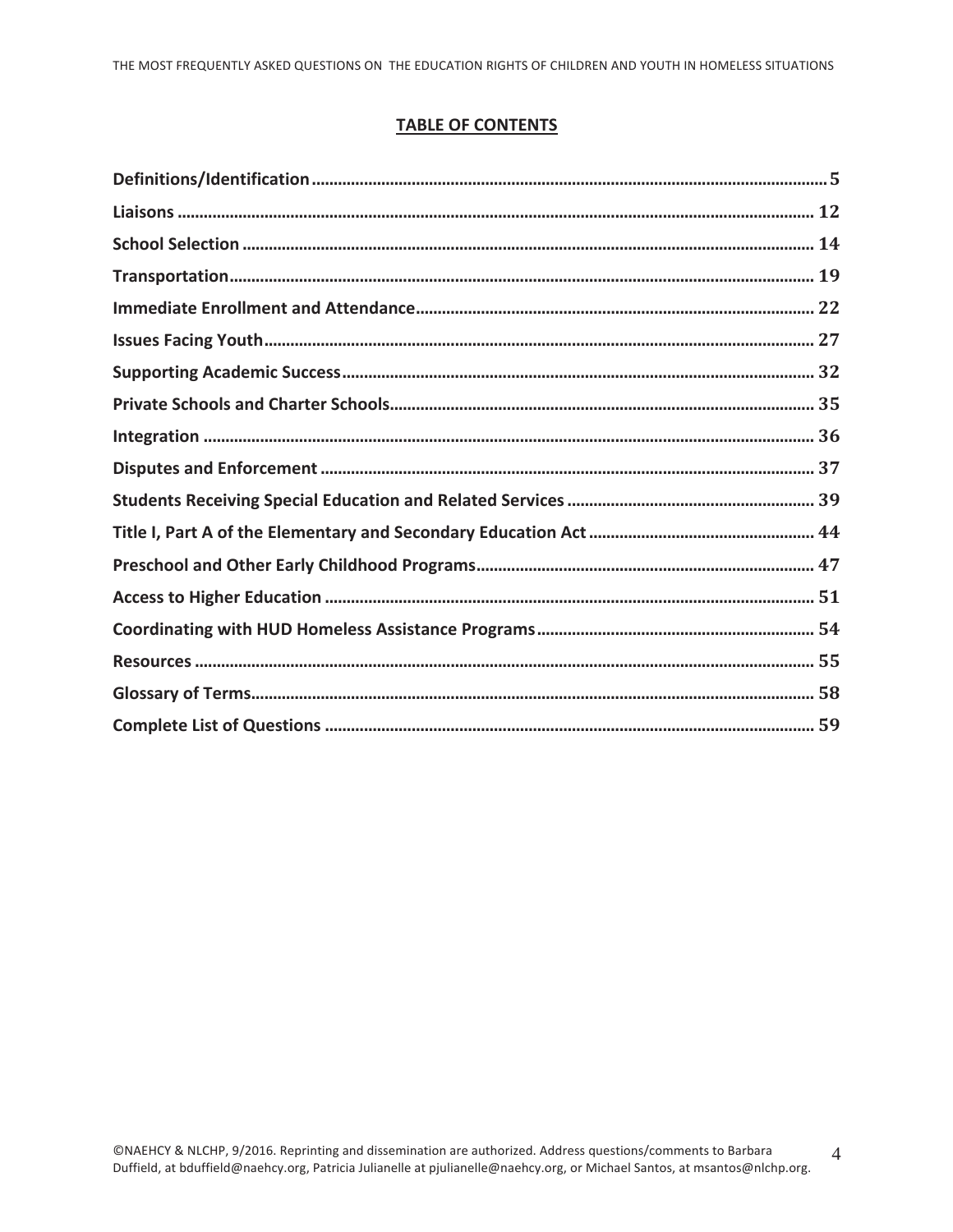# Definitions/Identification

# 1. Do local educational agencies (LEAs) have the responsibility to identify children and youth experiencing homelessness?

A: Yes. Every LEA must designate a liaison for children and youth experiencing homelessness who is able to carry out their duties under the law. 42 U.S.C.  $$11432(g)(1)(J)(ii)$ . The McKinney-Vento Act requires liaisons to ensure that "homeless children and youths are identified by school personnel through outreach and coordination with other entities and agencies." 42 U.S.C.  $\S 11432(g)(6)(A)(i)$ . The purpose of identification is to provide support and offer appropriate services to the family, child and/or youth. Coordination with schools, local social services agencies, and other agencies or entities providing services to homeless children and youth and their families is an essential identification strategy, as are professional development, awareness and training activities within school buildings, LEAs, and the community. See 42 U.S.C.  $$11432(g)(5)(A)(i)$ . Additional strategies are available at http://www.serve.org/nche/downloads/briefs/identification.pdf.

#### 2. Is there any guidance on what "fixed, regular, and adequate nighttime residence" means?

A: The McKinney-Vento Act states that children and youth who lack "a fixed, regular, and adequate nighttime residence" will be considered homeless. 42 U.S.C. §11434A(2)(A). The Act does not define those terms. However, the following definitions may provide guidance:

(1) Fixed: Securely placed or fastened; not subject to change or fluctuation. (Merriam-Webster's Collegiate Dictionary, Tenth Edition.) A fixed residence is one that is stationary, permanent, and not subject to change. (e.g., Arizona, Massachusetts and Michigan McKinney-Vento State Plans, 2002.)

(2) Regular: Normal, standard; constituted, conducted, or done in conformity with established or prescribed usages, rules, or discipline; recurring, attending, or functioning at fixed or uniform intervals. (Merriam-Webster's Collegiate Dictionary, Tenth Edition.) Consistent. (Ballentine's Law Dictionary, 3rd Edition.) A regular residence is one which is used on a regular (i.e., nightly) basis. (e.g., Arizona, Massachusetts and Michigan McKinney-Vento State Plans,  $2002.$ 

(3) Adequate: Sufficient for a specific requirement; lawfully and reasonably sufficient. (Merriam-Webster's Collegiate Dictionary, Tenth Edition.) Fully sufficient; equal to what is required; lawfully and reasonably sufficient. (Ballentine's Law Dictionary, 3rd Edition.) An adequate residence is one that is sufficient for meeting both the physical and psychological needs typically met in home environments. (e.g. Arizona, Massachusetts and Michigan McKinney-Vento State Plans, 2002.)

International law defines adequate as follows:

"Adequate shelter means ... adequate privacy, adequate space, adequate security, adequate lighting and ventilation, adequate basic infrastructure and adequate location with regard to work and basic facilities - all at a reasonable cost."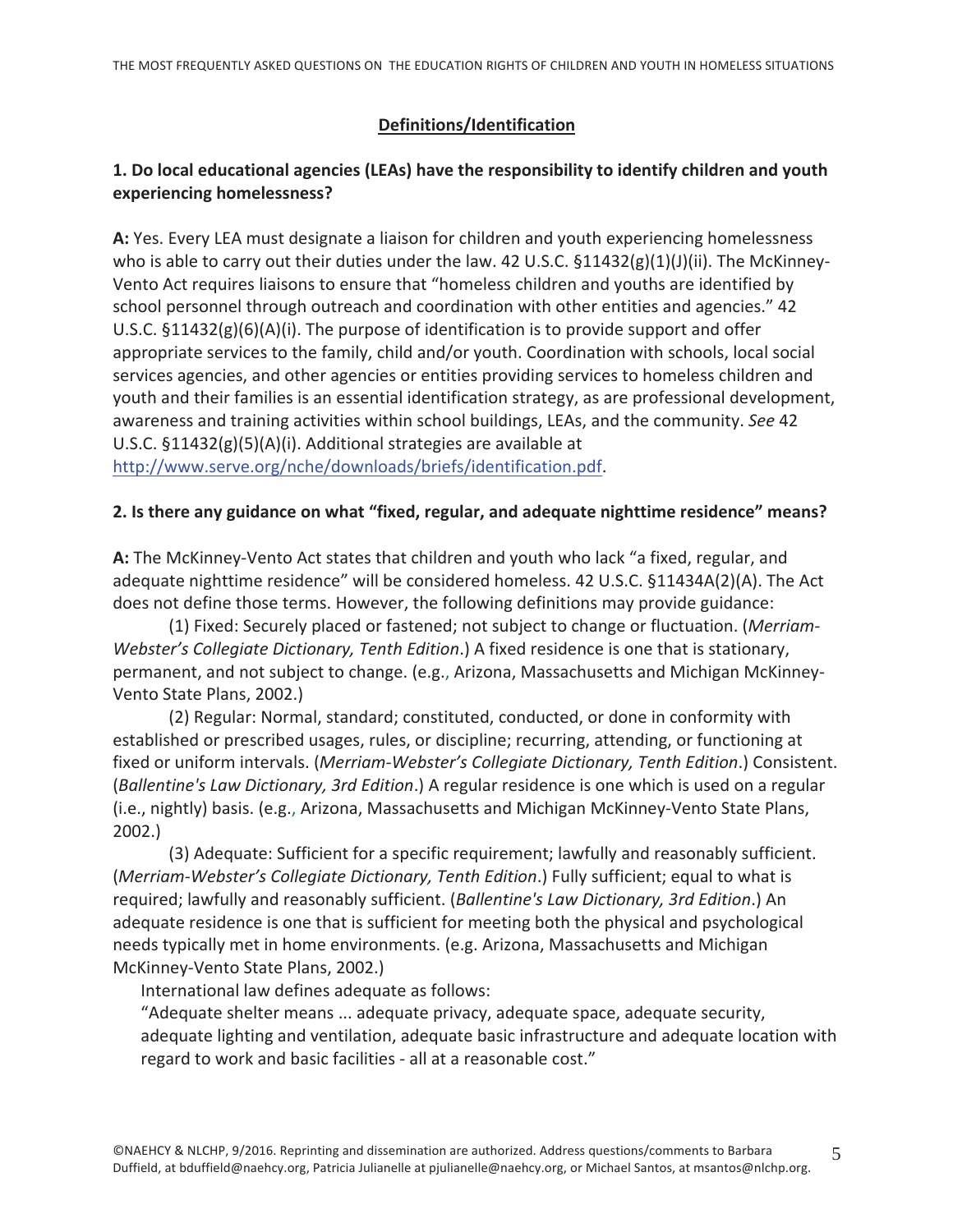International Covenant on Economic, Social and Cultural Rights, General Comment 4, paragraph 7 (1991), citing Commission on Human Settlements and the Global Strategy for Shelter to the Year 2000.

A "Determining Eligibility" tool provides additional guidance and is available at http://www.serve.org/nche/downloads/briefs/det\_elig.pdf.

#### 3. Is there a time limit on how long a child or youth can be considered homeless?

A: No, there is no specific time limit on homelessness. Homelessness is not confined to a school year. Whether a child or youth meets the definition of homelessness depends upon the living situation and the individual circumstances. It is a case-specific inquiry. Due to the extremely limited incomes of most families experiencing homelessness (on average, less than half the federal poverty line) and the severe shortage of affordable housing across the country, experiences of homelessness can sometimes last an extended period of time. A federal court found that there is no maximum duration of homelessness. See L.R. v. Steelton-Highspire School District, Civ.A. No. 10-00468 (M.D. Pa., filed Apr. 7, 2010). It is important to distinguish between questions of eligibility (i.e., does the family or youth meet the legal definition of homelessness?) and questions of school selection (i.e., is it in the child or youth's best interest to continue attending his or her school of origin?). Families or youth may be homeless for extended periods of time, during the course of which best interest factors may change, depending on student-centered factors related to the impact of mobility on achievement, their education, health, and safety, and if applicable, the school placement of siblings. It is important to establish eligibility first, then consider best interest in school selection (see Question 27). A good practice for many local McKinney-Vento liaisons is to review students' eligibility status and best interest factors at the beginning of each school year to see if circumstances have changed.

#### 4. What criteria should be used to determine if housing is "substandard"?

A: The U.S. Department of Education has determined that factors to consider in determining whether housing is "substandard" include whether the housing "lacks one of the fundamental utilities such as water, electricity, or heat; is infested with vermin or mold; lacks a functional part such as a working kitchen or a working toilet; or may present unreasonable dangers to adults, children, or persons with disabilities." The Department further suggests reviewing state and local housing codes for definitions of substandard housing.<sup>2</sup>

#### 5. Are children and youth who live in trailer homes or trailer parks covered by the Act?

A: Under some circumstances, yes. Under the McKinney-Vento Act, children and youth who live in trailer parks are covered by the Act if they live in the trailer park "due to the lack of

 $2$  U.S. Dep't of Educ., Education for Homeless Children and Youths Program Non-Regulatory Guidance, Title VII-B of the McKinney-Vento Homeless Assistance Act, as Amended by the Every Student Succeeds Act, Non-Regulatory Guidance (hereinafter "2016 Guidance"), A-3, available at http://www2.ed.gov/policy/elsec/leg/essa/160240ehcyguidance072716.pdf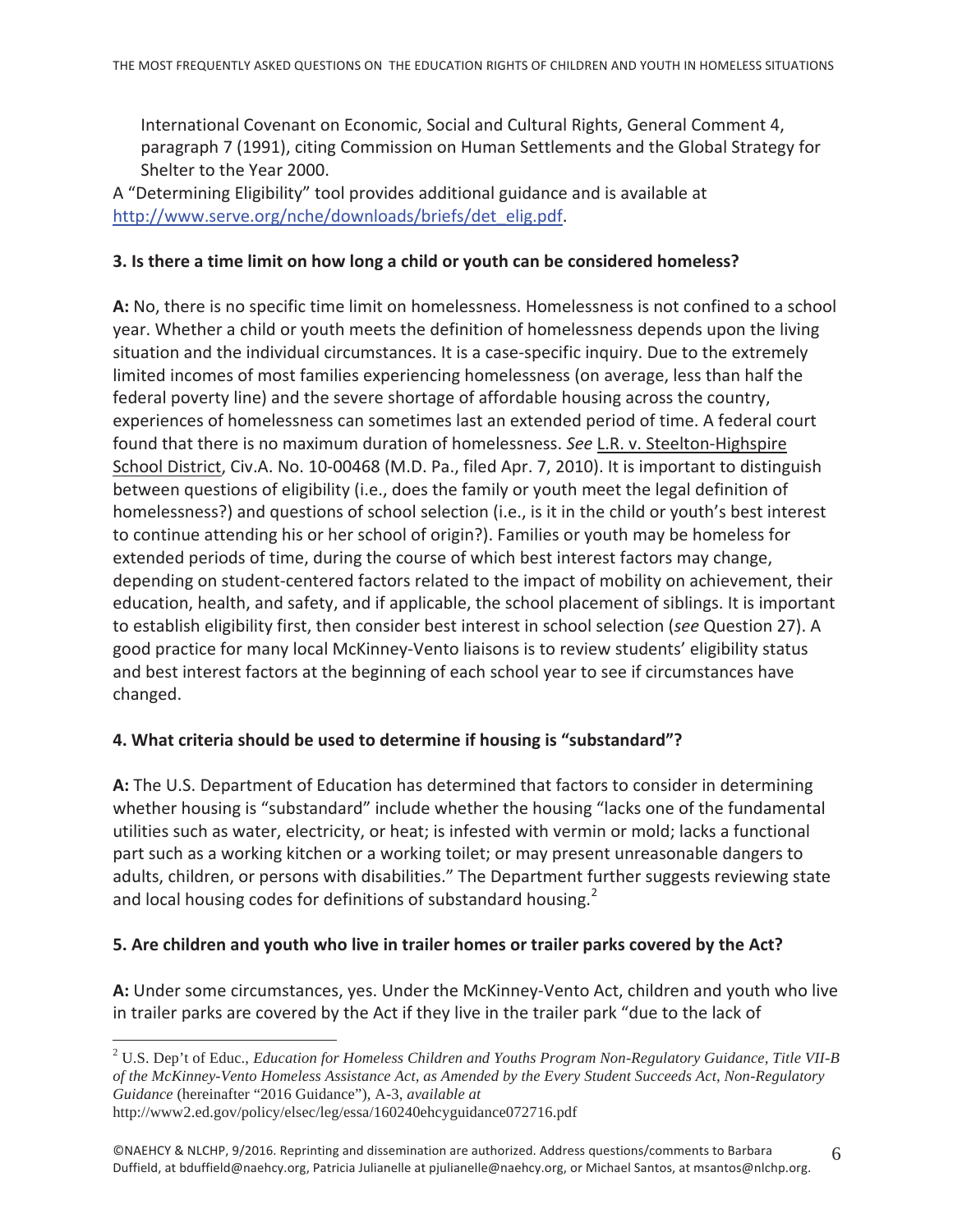alternative adequate accommodations." 42 U.S.C. §11434A(2)(B)(i). Therefore, whether children and youth living in trailer parks are covered by the Act is a case-by-case determination to be made by the local McKinney-Vento liaison, in light of the family's circumstances. The liaison will need to consider the adequacy of the trailer home, including the number of people living in the trailer, the condition of the trailer, and the availability of running water, electricity, and other standard utilities. If the trailer is inadequate, it should be considered a homeless situation. The relative permanence of the living situation must also be examined: if the family is living in the trailer temporarily, they are likely to be covered by the Act.

# 6. Are children and youth who move in with relatives, friends, or other people covered by the Act?

A: Children and youth who are sharing the housing of others due to loss of housing, economic hardship, or a similar reason are covered by the McKinney-Vento Act. 42 U.S.C.  $\S11434A(2)(B)(i)$ . This can include unaccompanied youth who are running away from home, even if their parents state a desire for the youth to return home. Families who share adequate housing on a long-term basis due to preference or convenience would not be covered by the Act.

# 7. Can children or youth be considered homeless if their parents have sent them to live with other people because the parents are too poor to provide a regular and adequate home? Is the answer the same if the parents do not live in the United States?

A: Yes and yes. Whether a child meets the definition of homelessness rests upon the child's living situation. A child is eligible for McKinney-Vento services if the child is sharing the housing of others due to loss of housing, economic hardship, or a similar reason. Therefore, a child who has been sent to live with others because his or her parents cannot afford to provide regular, adequate housing may be eligible for the McKinney-Vento Act's protections depending on the nature of the living arrangement. Children or youth who run away from home are also eligible. Whether the parents live in the U.S. or elsewhere is irrelevant and not a factor under the law (see Question 18). Further, the McKinney-Vento Act specifies that the right to choose between the school of origin and local school remains in effect, "regardless of whether the child or youth lives with the homeless parents or has been temporarily placed elsewhere." 42 U.S.C.  $$11432(g)(3)(F).$ 

# 8. In the event that a parent is urgently hospitalized for illness or surgery and the child moves temporarily with a relative in another town, should we consider the child to be homeless?

A: Yes. The child is sharing the housing of others due to loss of housing, economic hardship, or a similar reason. The emergency generating the child's move is similar to the exigencies of homelessness. The child cannot remain at home alone, so the parent has no choice but to make urgent, temporary arrangements with a family member. Consequently, schools must have policies in place to accommodate these situations, ensure school stability, and prevent unnecessary delay in the child's enrollment.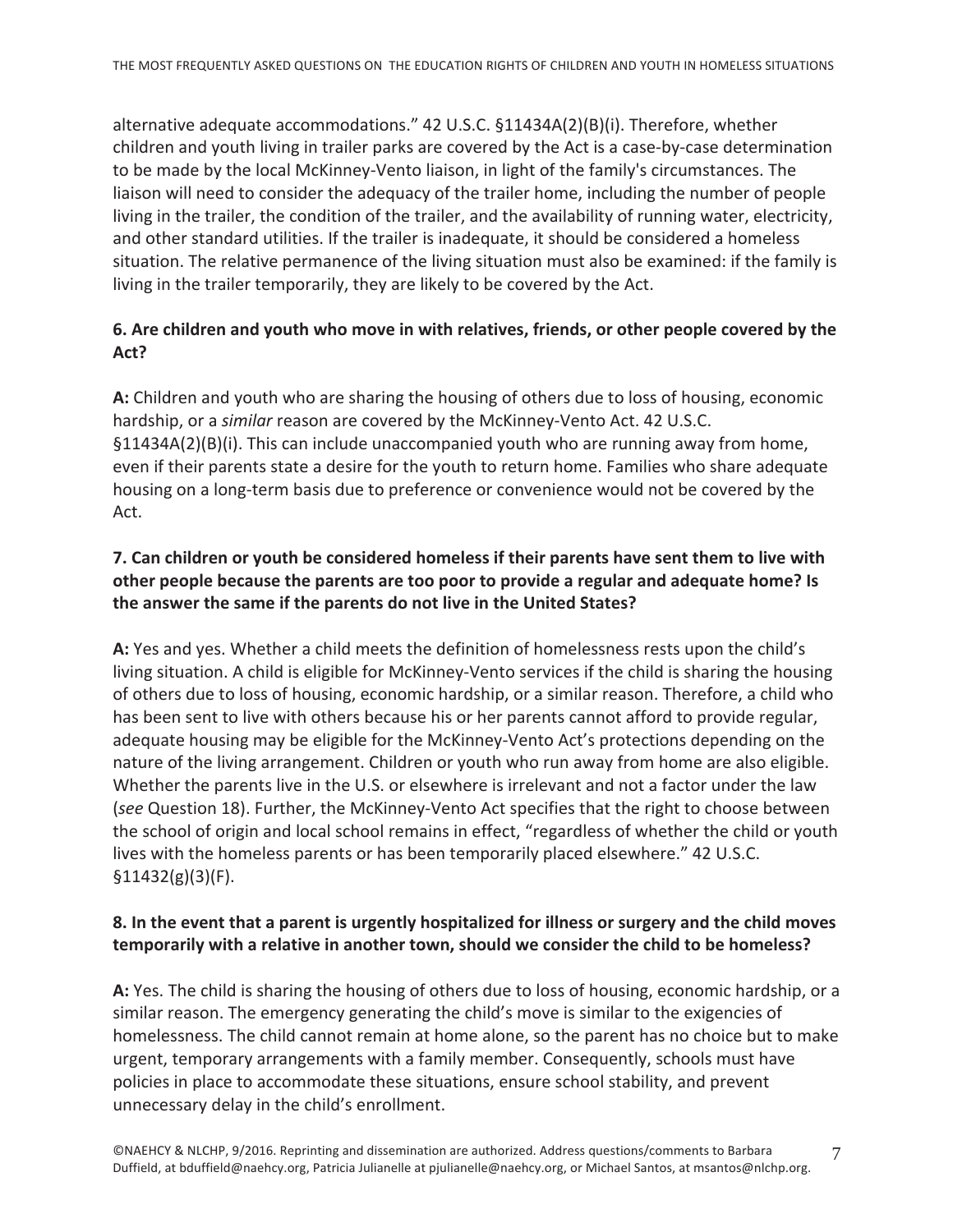#### 9. If parents send their children to live with friends or relatives because they want their children to go to another school, do we treat the children as homeless?

A: No. The McKinney-Vento Act provides rights and services for children and youth experiencing homelessness. If children are sharing housing only to attend a different school, they are not covered under the Act. See also Question 24.

# 10. Are transitional housing programs considered a homeless situation?

A: Yes. The McKinney-Vento Act specifically applies to children and youth living in transitional shelters. 42 U.S.C. §11434A(2)(B)(i). This term includes transitional housing programs and transitional living programs. State Coordinators are also required to "coordinate and collaborate with... operators of transitional housing facilities, and providers of transitional living programs for homeless youths." 42 U.S.C. §11432(f)(4)(C). A federal court affirmed that transitional housing programs are covered by the McKinney-Vento Act. Bullock v. Board of Education of Montgomery County, Civ. A. DKC 2002-0798 (D. Md. Mar. 14, 2002), memorandum decision filed November 4, 2002.

# 11. Are children in foster care covered by the McKinney-Vento Act?

A: The Every Student Succeeds Act of 2015 ("ESSA") removed "awaiting foster care placement" from the definition of homeless children and youth under the McKinney-Vento Act. This change is effective on December 10, 2016 for most states. It is effective on December 10, 2017 in Arkansas, Delaware and Nevada. Every Student Succeeds Act §9105. After this effective date, children awaiting foster care placement are not considered homeless, unless they meet other definitions provided under McKinney-Vento. 42 U.S.C. §11434A(2)(B). However, ESSA included new provisions for ensuring the educational stability of children in foster care under Title I, Part A. See U.S. Department of Education and Department of Health and Human Services Joint Guidance on the Foster Care Provisions in Title I, Part A of the Elementary and Secondary Education Act as Amended by ESSA, June 2016.

# 12. Do child welfare agencies have responsibilities for the school enrollment, attendance, and stability of all children and youth in foster care?

A: Yes. These provisions are specified in the Fostering Connections Act of 2008. Fostering Connections includes educational requirements for child welfare agencies for all children in foster care. Every foster child's case plan must include assurances that the placement of the child in foster care takes into account the proximity to the school of origin. The case plan also must consider the appropriateness of the current education setting. In addition, the child welfare agency must coordinate with the school to ensure that children and youth in foster care remain in the school of origin, if it is in their best interest. Child welfare agencies also must ensure immediate enrollment in a new school for youth who will not remain in their school of origin. Finally, child welfare agencies must ensure that all education records are provided to the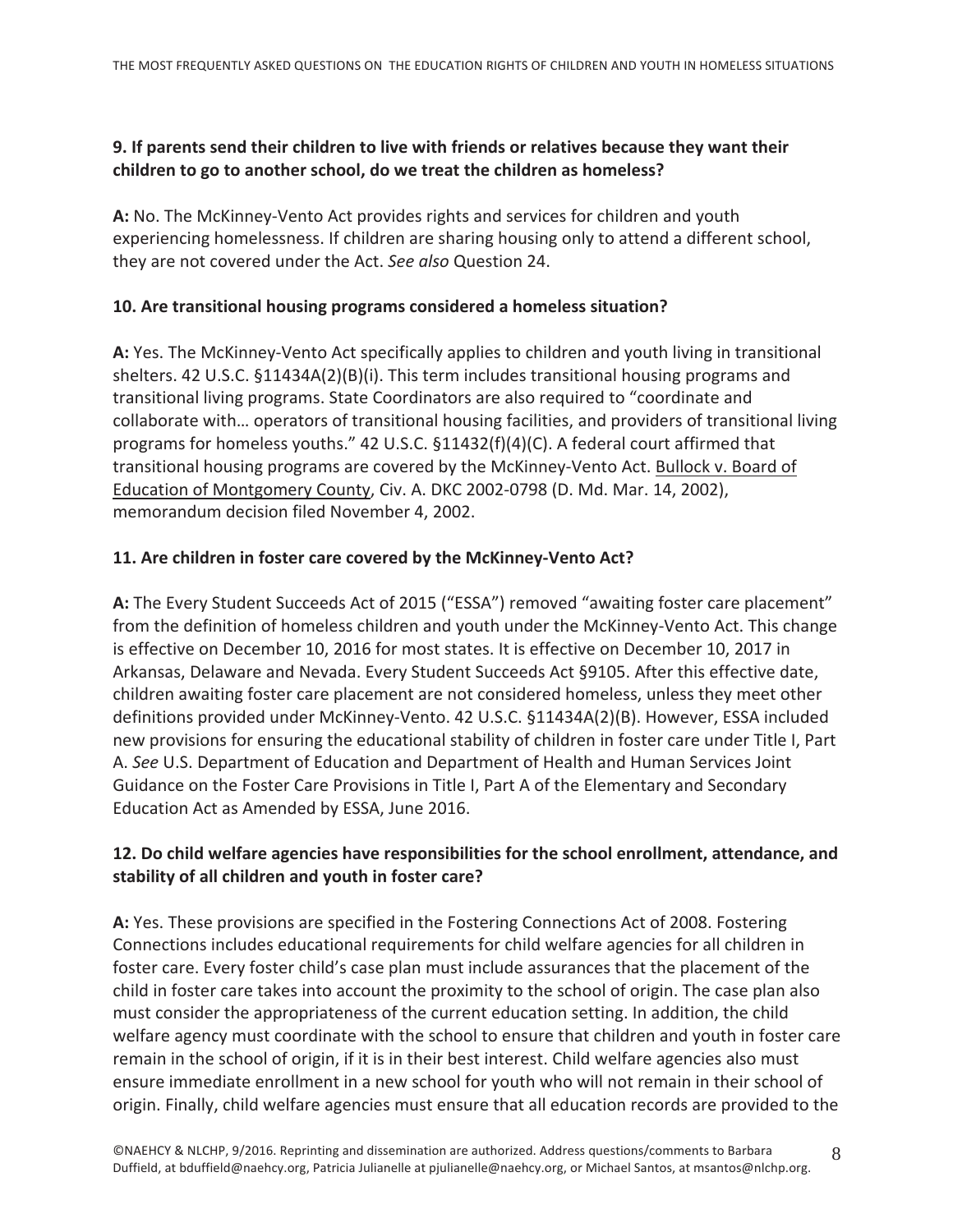new school. For more information on the education of children in foster care, visit the Website of the Legal Center for Foster Care and Education, at http://www.abanet.org/child/education. ESSA also includes new provisions for ensuring educational stability of children and youth in foster care under Title I, Part A. See U.S. Department of Education and Department of Health and Human Services Joint Guidance on the Foster Care Provisions in Title I, Part A of the Elementary and Secondary Education Act as Amended by ESSA, June 2016.

# 13. Do incarcerated youth qualify for McKinney-Vento protection and services?

A: No. Children and youth who are incarcerated for violation or alleged violation of a law should not be considered homeless. Incarcerated children and youth are part of the juvenile justice system and subject to the requirements and regulations thereof. However, children and youth residing in shelters or other homeless situations after leaving detention centers are covered by the Act.

# 14. Does the family's/youth's income affect whether they are covered by the Act?

A: Generally, no. The Act's definition of homelessness centers on the student's living arrangement. There are no specific income limits in the definition. Income is vaguely referenced in the context of children and youth "sharing the housing of others due to loss of housing, economic hardship, or a similar reason." Therefore, in determining whether shared housing meets the Act's definition, it may be appropriate to consider the family's or youth's financial resources. 42 U.S.C. §11434A(2)(B)(i). However, there are circumstances in which relatively affluent families may be considered homeless under the Act, such as women and children fleeing domestic violence. Also, that unaccompanied youth may be receiving some financial support from their parents does not necessarily disqualify them from the protections of the Act. Statistically, the mean income of families experiencing homelessness is less than half the federal poverty line.

#### 15. Are students displaced by a disaster covered by the McKinney-Vento Act?

A: Yes, if they meet the eligibility requirements under the law. Students who lack a fixed, regular and adequate nighttime residence due to a disaster (earthquake, hurricane, tornado, flood, chemical explosion, terrorist attack, etc.) may be considered homeless under the McKinney-Vento Act. They are entitled to the same legal protections and services as other students experiencing homelessness. The National Center for Homeless Education has many resources related to homeless education and natural disasters, at http://www.serve.org/nche/dis/dis.php. Additional information is available at https://www.nlchp.org/documents/Homeless\_Education\_Advocacy\_Manual\_Disaster\_Edition.

#### 16. What are some identification strategies to locate displaced children and youth?

A: Collaboration and coordination with local relief agencies and emergency and disaster response teams are critical for identifying displaced children and youth. Building such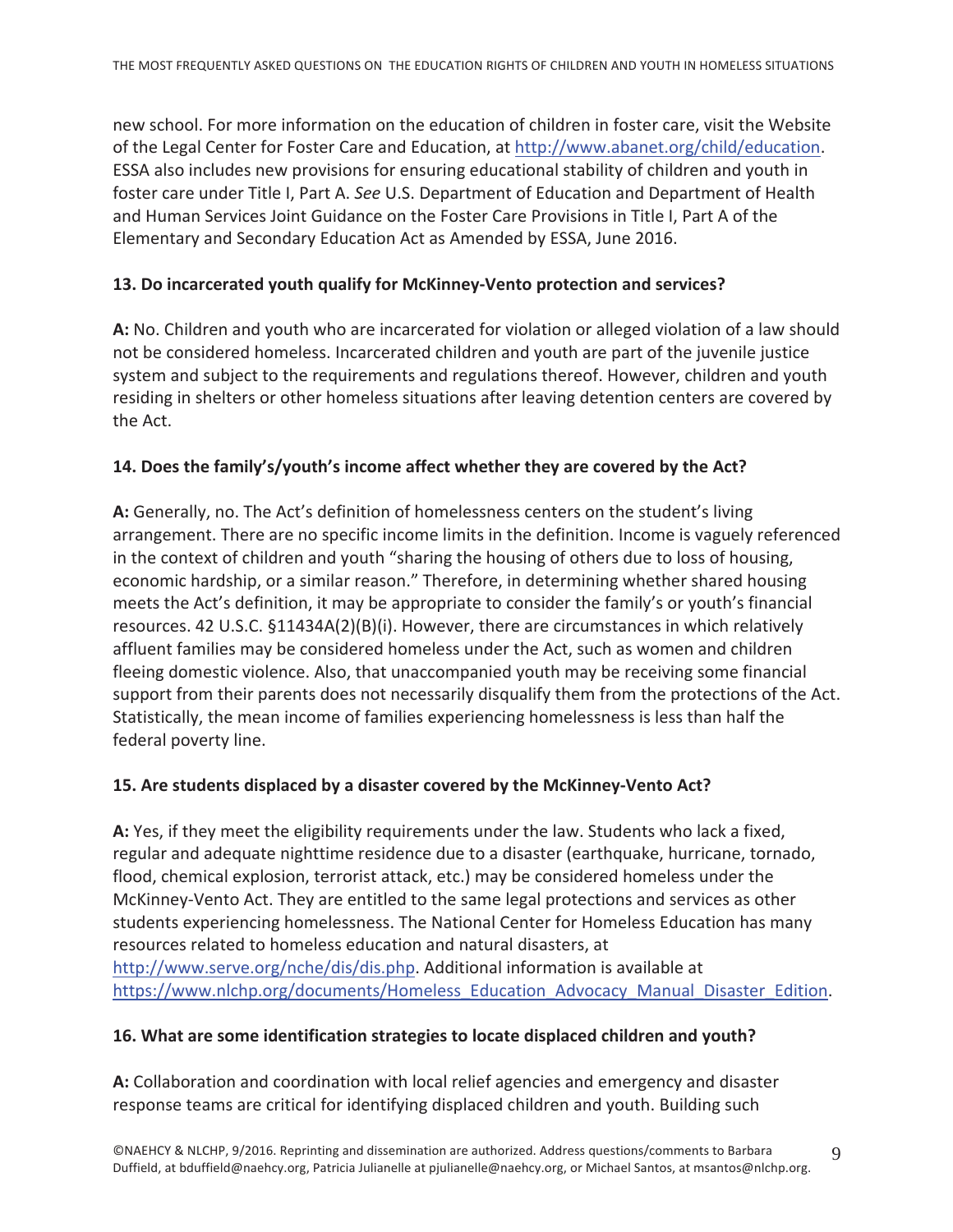relationships and developing a reliable communication system prior to a disaster will help ensure that relief agencies and schools work together during and after a disaster. Identifying children and youth who are not receiving shelter from relief agencies can be a greater challenge. Visiting motels and placing flyers or brochures about the local McKinney-Vento program on the windshields of cars with out-of-state license plates may be helpful. Ongoing awareness and identification strategies, such as posters, trainings, and outreach to public assistance and community services agencies, will also support efforts to identify children and youth displaced by disasters.

#### 17. Are migrant students covered by the McKinney-Vento Act?

A: Yes, migrant students are covered by the Act if they are living in a homeless situation. 42 U.S.C.  $\S 11434A(2)(b)(iv)$ . More information on applying the Act to migrant students is available at http://www.serve.org/nche/downloads/briefs/migrant.pdf and http://www.serve.org/nche/downloads/briefs/imm lia.pdf.

#### 18. Are immigrant students covered by the McKinney-Vento Act?

A: Yes. Immigrant students are covered by the Act if they are living in a homeless situation, without regard to whether they are in the U.S. legally or illegally. Undocumented students have the same right to public education as U.S. citizens. Plyler v. Doe, 457 U.S. 202 (1982). Therefore, the McKinney-Vento Act applies to them in the same way it would apply to any student; if the student meets the definition of homeless, he or she must be enrolled in school immediately, even if lacking documents typically required for enrollment. A child's or youth's immigration status is irrelevant. In fact, it is illegal for school staff to inquire about a student's or family's immigration status, request immigration documents, or to take any other actions that might prevent immigrant students from enrolling in and attending school. The McKinney-Vento Act does not apply to immigrant students who live in a fixed, regular and adequate residence. More information on applying the McKinney-Vento Act to unaccompanied immigrant youth is available at http://www.naehcy.org/educational-resources/imm.

#### 19. What ages does the McKinney-Vento Act cover?

A: The McKinney-Vento Act applies to children and youth age 21 and under, consistent with their eligibility for public education services under state and federal law. State laws vary, but generally provide access to all students until high school graduation or equivalent, or until age 18 (or over in some states). The McKinney-Vento Act also applies to homeless preschool-aged children and requires liaisons to ensure that they have access to and receive services, if eligible, under LEA-administered preschool programs. 2016 Guidance. For special education students, federal law provides the right to access services until age 22. 20 U.S.C.  $\S 1412(a)(1)(A)$ .

#### 20. What are a LEA's responsibilities for advising families and youth about their rights if they do not identify or consider themselves as homeless?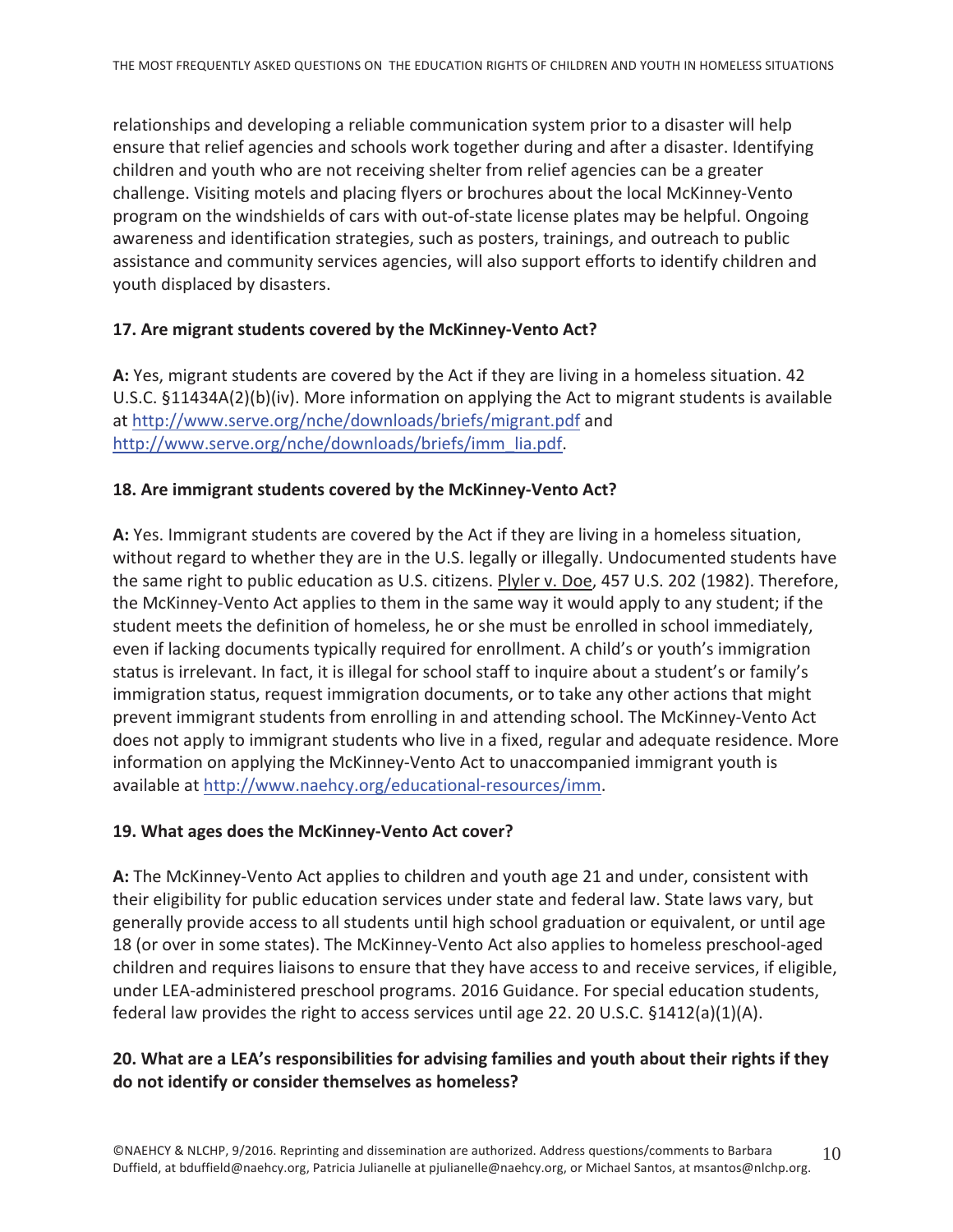A: Families and youth in homeless situations frequently will not identify themselves as such. This may be due to the stigma and prejudices associated with homelessness or because the youth or family does not recognize that the living situation would be considered a homeless situation under the McKinney-Vento Act. Indeed, most families and youth are likely unaware of the McKinney-Vento Act. Therefore, schools must ensure that families and youth are aware of the Act, who it covers, and what it provides. 42 U.S.C. §§11432(g)(6)(A)(i), (v). The Act requires LEAs to disseminate public notice of the education rights of children and youth in locations frequented by parents and guardians of homeless children and youth and unaccompanied youth, including schools, shelters, public libraries and soup kitchens, in a manner and form understandable to the families and youth. 42 U.S.C.  $\S 11432(g)(6)(A)(vi)$ . Identification and outreach strategies must be administered sensitively and without stigma, to create an environment in which families, children and youth will be comfortable seeking support. 42 U.S.C.  $$11432(g)(1)(J)(i)$ .

Once a school sensitively and discreetly has explained the rights available under the McKinney-Vento Act, families or youth may choose not to take advantage of McKinney-Vento services, at their discretion. The LEA should still count all children and youth who have been identified as homeless in their data collection, even if additional services are not provided. Strategies for identification, creating awareness, and disseminating notice are available at http://www.serve.org/nche/downloads/briefs/identification.pdf.

#### 21. Is there any procedure in place to prevent families who have permanent housing from claiming to be homeless just to obtain McKinney-Vento services?

A: Yes. Every LEA must designate a liaison for students experiencing homelessness who is able to carry out their duties under the law. 42 U.S.C.  $\S 11432(g)(1)(J)(ii)$ . One of the liaison's duties is to identify children and youth who meet the statutory definition of homelessness. 42 U.S.C.  $\S11432(g)(6)(A)(i)$ . Therefore, the liaison must determine whether a student meets the definition. LEAs should note while verifying McKinney-Vento eligibility that information about a homeless child's or youth's living situation must be treated as part of the student's education record and therefore protected by applicable privacy laws. 42 U.S.C.  $\S 11432(g)(3)(G)$ . LEAs should use due care to ensure that verification policies and other procedures designed to prevent fraud accommodate the unique needs of homeless families and students and do not erect barriers to identification or immediate enrollment. 42 U.S.C.  $\S 11432(g)(1)(I)$ . For example, requiring a sworn statement from a landlord for school enrollment purposes places an undue burden not only on the homeless parent, guardian, or youth but also on their hosts, who may be reluctant to provide documentation for fear of violating their lease terms. Indeed, requiring the parent, guardian, or youth to obtain such a statement from their host may jeopardize the family's living situation further and create even more instability. In this case, the LEA should develop alternative documentation procedures to ensure homeless students are able to enroll without having their or their host's housing jeopardized. During this process, LEAs must also enroll students suspected or claiming to be experiencing homelessness immediately. If, after enrollment, it is determined that a student intentionally falsely claimed homelessness, LEAs should follow the policies that are in place to address other forms of fraud. LEAs must review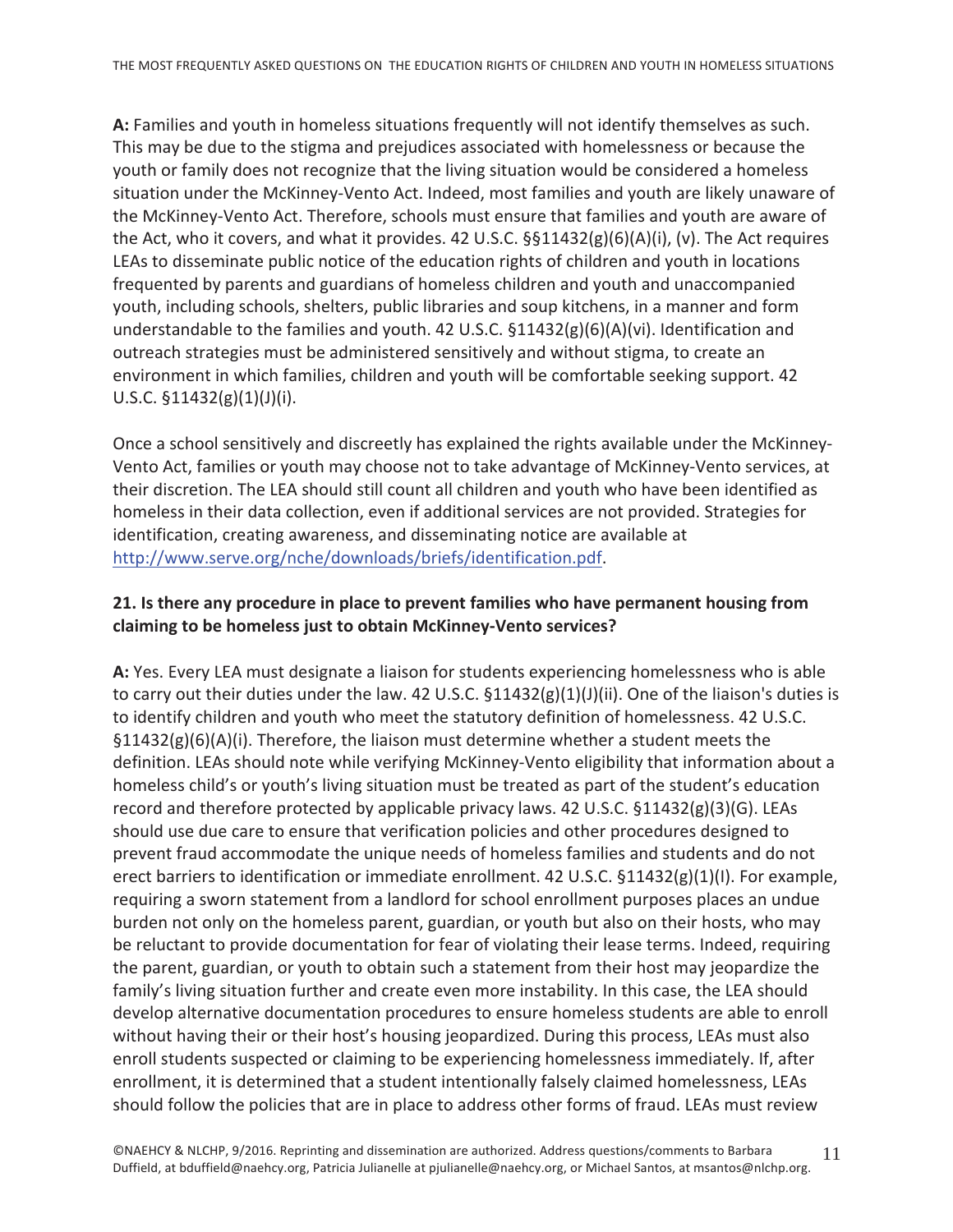these policies to ensure that they comport with McKinney-Vento Act's requirement to remove barriers to the identification and enrollment of homeless children and youth. Written notice should be given to the parent, guardian, or youth, including his or her right to appeal the decision.

#### 22. Does the McKinney-Vento Act's definition of homelessness in the education provisions (Education for Homeless Children and Youths) also qualify the family or youth to access services from other agencies (i.e. housing, food assistance, etc.)?

A: The McKinney-Vento Act's education definition applies for a wide variety of educational purposes, including LEA preschool and K-12 education programs, school meals, special education, Head Start, and independent student status for unaccompanied youth to access financial aid for college. The U.S. Department of Housing and Urban Development (HUD) employs a narrower definition. For example, many families and youth sharing housing and many families and youth staying in motels are not considered homeless by HUD and cannot access HUD Emergency Shelter Grant services for homeless persons.

Families and youth who do meet HUD's definition should still receive McKinney-Vento education benefits, as well as other assistance from HUD funds that are targeted to homelessness prevention and low-income individuals. A homeless liaison who has received the appropriate training may affirm that a child or youth who is eligible for and participating in a McKinney-Vento program provided by the LEA, or the child or youth's immediate family, who meets the eligibility requirements for a HUD homeless assistance program is eligible for such program. 42 U.S.C. §11432(g)(6)(D); 2016 Guidance. Educators and advocates should approach their HUD Continuums of Care to seek such funding and support.<sup>3</sup> In fact, the McKinney-Vento Act requires states and LEAs that receive McKinney-Vento funds to coordinate with state and local housing agencies and other service providers to ensure homeless children and youths are identified and can access education and related support services. 42 U.S.C.  $\S 11432(g)(5)$ . Similarly, HUD Continuums of Care are required to collaborate with LEAs to assist in the identification and enrollment of homeless children and youth, HEARTH Act, Sec.  $427(b)(1)(B)(iii)$ , 42 U.S.C.  $\S 11386a(b)(1)(B)(iii)$ . More information about the federal definitions of homelessness is available at http://www.naehcy.org/educational-resources/housing.

#### **Liaisons**

#### 23. Does every LEA have to have a liaison?

<sup>&</sup>lt;sup>3</sup> Continuums of Care (CoCs) are local groups of homeless service providers who join together to compete for HUD funds. The CoC system is designed to address the critical problem of homelessness through a coordinated community-based process of identifying needs and building a system to address those needs. Local CoC contact information is available at http://hudhre.info/index.cfm?do=viewCocContacts.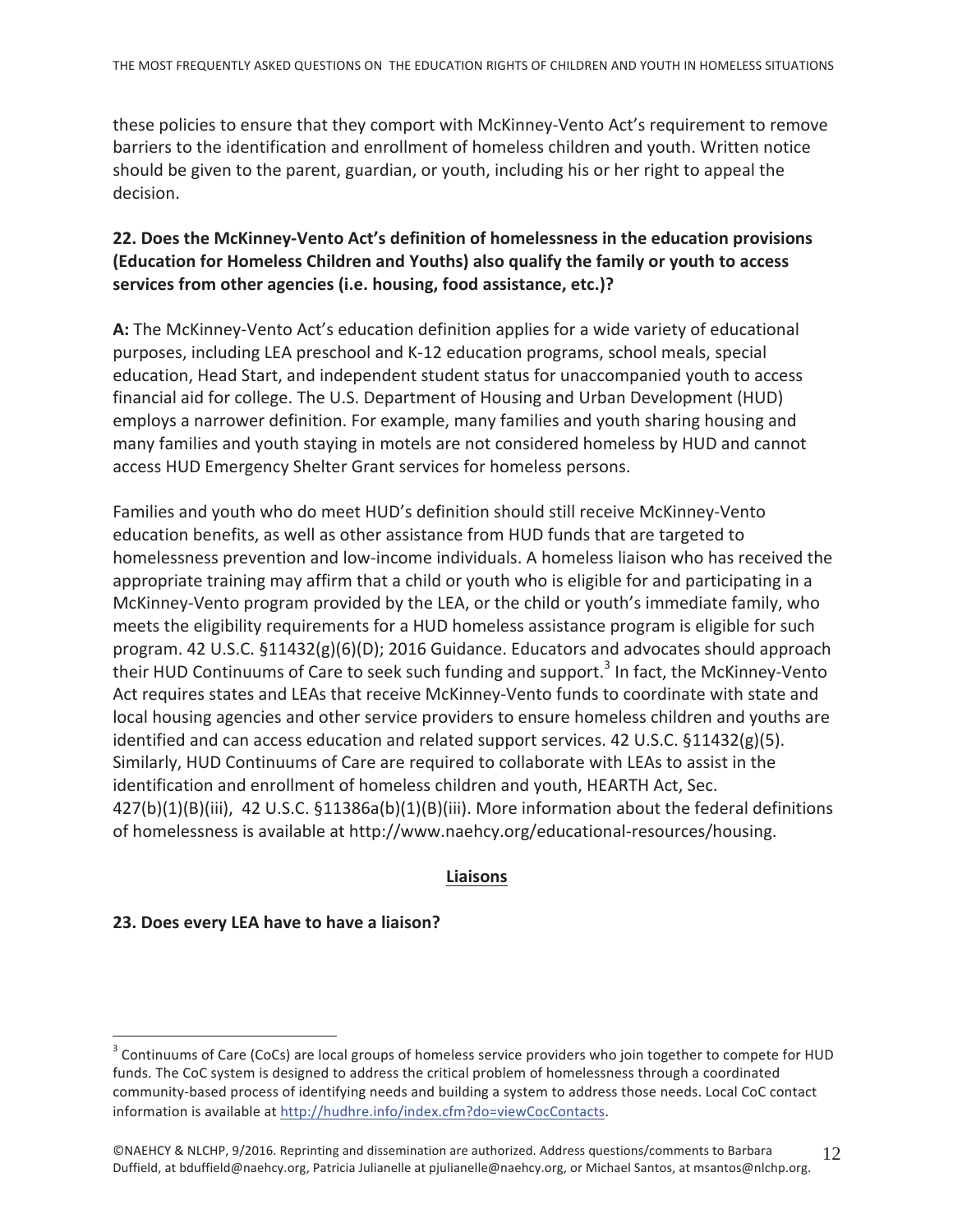A: Yes. The McKinney-Vento Act requires every local educational agency to "designate an appropriate staff person" who is able to carry out their McKinney-Vento duties to serve as a liaison. 42 U.S.C. §11432(g)(1)(J)(ii).

#### 24. What are the liaison's duties?

A: The McKinney-Vento Act specifies the duties of liaisons, as follows: identify homeless children and youth; ensure that children and youth, including unaccompanied youth, experiencing homelessness enroll in, and have a full and fair opportunity to succeed in, school; ensure that families, children and youth have access to and receive educational services for which they are eligible, including Head Start, early intervention, and other public preschool programs, and referrals to health, dental, mental health and substance abuse services, housing and other appropriate services; inform parents and guardians of the educational and related opportunities available to their children and provide them with meaningful opportunities to participate in that education; disseminate public notice of educational rights; ensure that enrollment disputes are mediated; inform families and youth about transportation services and assist them in accessing transportation; and ensure that other school personnel receive professional development and other support. 42 U.S.C. §11432(g)(6)(A). Liaisons also must participate in professional development and other technical assistance activities as determined appropriate by the State Coordinator. 42 U.S.C.  $\S 11432(g)(1)(J)(iv)$ . Many resources are available to assist liaisons in accomplishing these duties, including a liaison toolkit (http://www.serve.org/nche/products.php), a liaison issue brief (http://www.serve.org/nche/downloads/briefs/liaisons.pdf), a State Coordinator Handbook (http://www.serve.org/nche/products.php), and an annual conference (http://www.naehcy.org/).

#### 25. How can an LEA ensure that the liaison is "able to carry out" his or her duties?

A. As noted above, the McKinney-Vento Act requires that LEAs designate local liaisons who are "able to carry out" their duties as outlined in the law. 42 U.S.C.  $\S 11432(g)(1)(J)(ii)$ . Therefore, in designating the McKinney-Vento liaisons, LEAs should allocate sufficient time for liaisons to do their jobs effectively and should support them in fulfilling their duties as outlined in the law and in making timely decisions. 2016 Guidance, P. 15. LEA administrators should review the legal requirements for the position, as well as data indicating the prevalence and needs of homeless children and youths in the school district. Consideration should be given to the number of identified homeless students in the district as a percentage of students living in poverty, and whether that number indicates a need to improve identification and outreach efforts. LEAs may wish to consider designating school building-level liaisons to assist the LEA liaison in carrying out his or her duties.

LEAs that designate foster care points of contact should ensure that the person designated as foster care point of contact is not the same person as the liaison designated pursuant to section  $722(g)(1)(J)(ii)$  of the McKinney-Vento Homeless Assistance Act, unless the LEA has made a specific finding, based on the number and needs of both homeless students and those in foster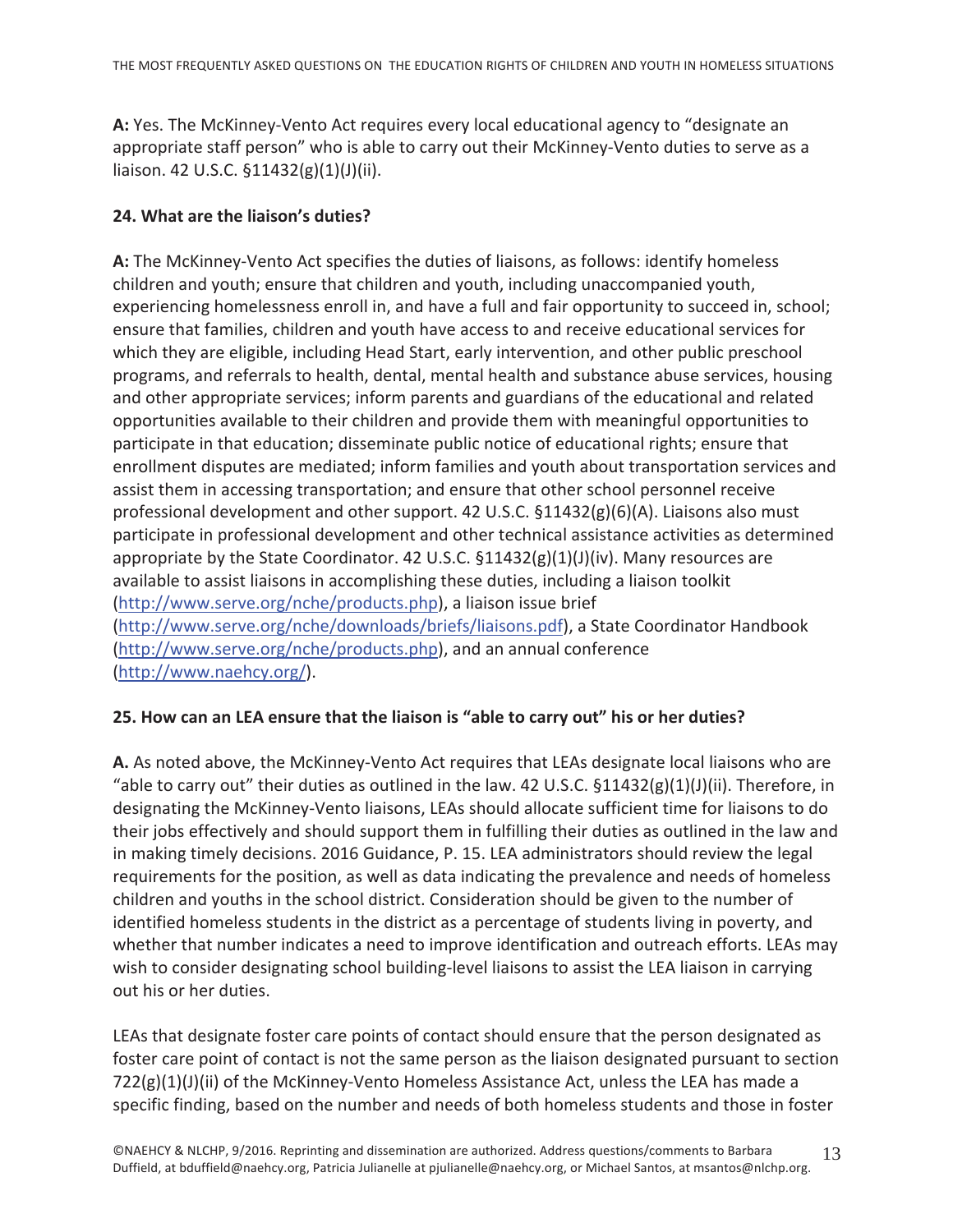care in the LEA, that the liaison is able to carry out the duties prescribed in section  $722(g)(6)$  of the McKinney-Vento Act, in addition to serving as the foster care point of contact.

#### **School Selection**

#### 26. What is meant by the term "school of origin?"

A. School of origin is defined as the school the student attended when permanently housed, or the school in which the student was last enrolled, including a preschool and a designated receiving school at the next grade level for a feeder school. 42 U.S.C.  $\S 11432(g)(3)(I)$ . The U.S. Department of Education offered the following example of a feeder school: "For example, a student was last enrolled in School A in grade 5, which is the final grade level served by School A. Students at School A are designated to attend School B beginning in the next grade level, grade 6. The school of origin for this student would therefore include School A and the designated receiving school at the next grade level, School B." 2016 Guidance, I-1.

While the term "preschool" is not defined in this context, the definition used for McKinney-Vento data collection by the U.S. Department of Education is a helpful reference: "early childhood education programs for children aged 0-5, funded through tax dollars or other public funds, and for which the LEA is a financial or administrative agent or for which the LEA is accountable for providing early childhood education services." Examples of preschool programs included in federal data collection include preschool programs operated or administered by an LEA; Head Start programs receiving funding from the LEA or for which the LEA is the grant recipient; preschool special education services, operated or funded by the LEA or mandated under the Individuals with Disabilities Education Act; preschool programs and services administered or funded by the LEA through the use of Title I or similar government grants; or home-based early childhood educational services funded and administered by an LEA." National Center for Homeless Education (2016). Guide to Reporting Federal Data. Available at http:// http://nche.ed.gov/downloads/data-guide-15-16.pdf.

#### 27. What factors should be considered for keeping children at their school of origin?

A: When choosing the school a child experiencing homelessness should attend, the choice must be made "according to the child's or youth's best interest."<sup>4</sup> 42 U.S.C.  $\S 11432(g)(3)(A)$ . Changing schools significantly impedes students' academic and social progress. Many studies also have found highly mobile students to have lower test scores and overall academic performance than peers who do not change schools. Therefore, in determining the child's best

<sup>&</sup>lt;sup>4</sup> This FAQ provides information on school selection under the federal McKinney-Vento Act. Some states, such as Illinois and New York, have state laws that establish different procedures for school selection. Although federal law supersedes state law in cases where there is a conflict, that is not the case where state laws provide additional protections or rights to parents, guardians or youth. Therefore, states and school districts must follow their state laws that give additional rights over school selection to parents, guardians or youth. See 105 ILCS 45/1-10(a) and 45/1-15 and 45/1-20; New York State Education Law §3209.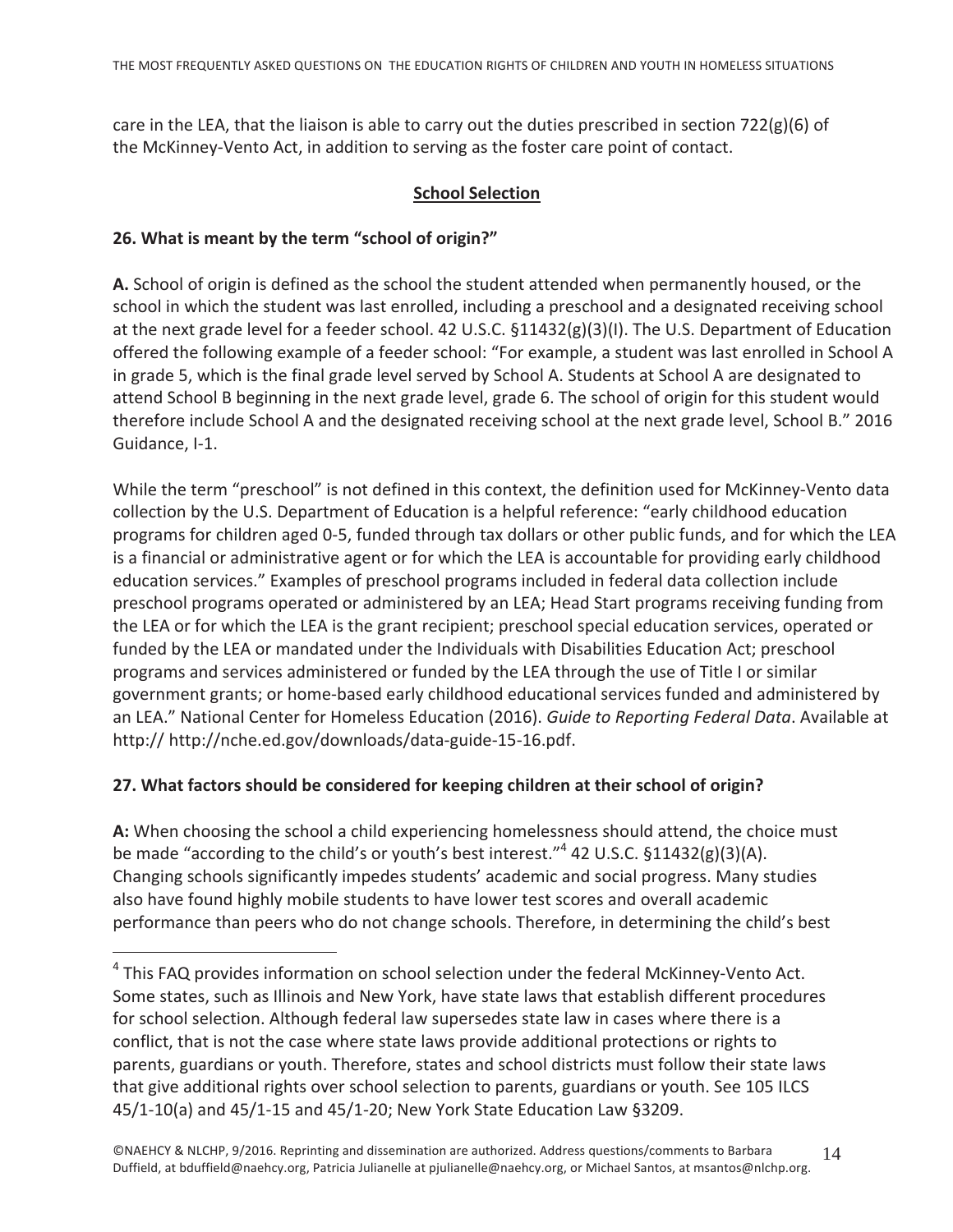interest, the LEA "shall presume that keeping the child or youth in the school of origin is in the child's or youth's best interest, except when doing so is contrary to the request of the child's or youth's parent or guardian, or (in the case of an unaccompanied youth) the youth." 42 U.S.C.  $$11432(g)(3)(B)(i).$ 

The best interest determination must be based on a student-centered, individualized analysis of factors related to the "child's or youth's best interest, including but not limited to factors related to the impact of mobility on achievement, education, health, and safety of homeless children and youth, giving priority to the request of the parent, guardian, or unaccompanied youth." 42 U.S.C.  $\S11432(g)(3)(B)(ii)$ . LEAs should also consider the school placement of siblings when making a best interest determination. 2016 Guidance, Question I-3. Factors that may be considered also include: the age of the child or youth; the impact the commute may have on the student's education; personal safety issues; the students' need for special instruction; length of anticipated stay in temporary shelter or other temporary location; and time remaining in the school year. There may be other student-centered factors not enumerated here that will help with the best interest determination. Above all, this determination is a student-centered decision. 2016 Guidance, I-3. A tool to assist in school selection is available at http://www.serve.org/nche/downloads/briefs/sch\_sel\_checklist.pdf ("Guiding the Discussion on School Selection").

#### 28. Are there additional factors that should be considered for keeping preschool aged children at their preschool of origin?

A: Yes. In addition to other student-centered factors, it can be particularly important that school selection determinations for preschoolers include a consideration of: the child's attachment to preschool teachers and staff; the impact of school climate on the child; the availability and quality of services to meet the child's comprehensive needs, including health, developmental, and social-emotional needs; and travel time to and from the school. 2016 Guidance, N-3.

#### 29. How long can a student attend his or her school of origin?

A: Students have the right to remain in the school of origin for the duration of homelessness, if it is their best interest, even if the child's homelessness extends over multiple school years. In addition, if a student moves into permanent housing during the school year, the student can finish that academic year in the school of origin. 42 U.S.C.  $\S 11432(g)(3)(A)(II)$ . Some states, such as New York, extend this right a further year if that is the terminal year in that school building (e.g. A student who becomes homeless in  $10^{th}$  grade and finds permanent housing in  $11^{th}$  grade can remain in that school through the end of 11th grade under federal law, and through their 12<sup>th</sup> grade year under NY state law). N.Y. Education Law § 3209 (2); 8 N.Y.C.R.R. § 100.2(x)(2)(ii)). In addition, homeless students who become permanently housed during the school year continue to be eligible for Title I services and free meals for the remainder of the school year; and LEAs must continue to provide transportation to and from the school of origin for the remainder of the academic year. 2016 Guidance, J-5, M-3.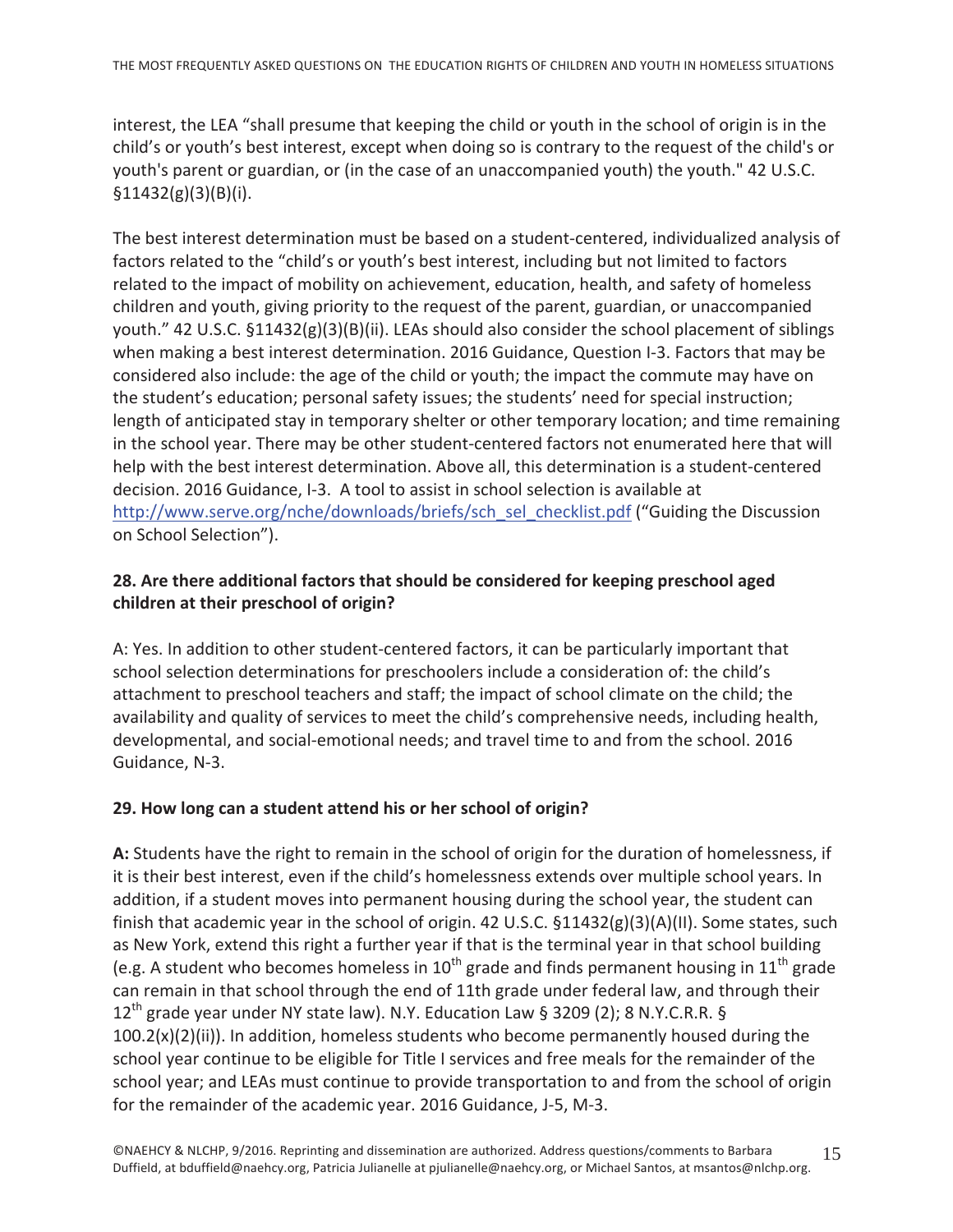The decision about which school the child should attend is based on the child's best interest and should be reevaluated at the beginning of each school year.

# 30. What is the school of origin for a student who becomes homeless, enrolls in a new school near the temporary housing, and then moves again to a third attendance area?

A: School of origin is defined as the school the student attended when permanently housed, or the school in which the student was last enrolled. 42 U.S.C. §11432(g)(3)(I). In the situation described, the school of origin can be either the school the student originally attended when permanently housed or the school in which the student was last enrolled (i.e. the school near the initial temporary housing).

#### 31. In the event that a child's temporary housing is located in a different LEA from the school of origin, which district is financially responsible for the child's education?

A: The McKinney-Vento Act does not address the cost of educating the child (for transportation costs, see the following paragraph). States may have policies about shared fiscal responsibilities. However, the possibility of nonpayment does not affect LEAs' obligations to provide education and transportation and continued compliance with McKinney-Vento. Interdistrict disputes cannot delay the immediate enrollment (defined as attending classes and participating fully in school activities) of children in the school selected. If there are no state policies to address fiscal responsibility, it may be reasonable for the district receiving state and federal funds for the student to retain financial responsibility.

For transportation, if two LEAs are involved, the McKinney-Vento Act states that the LEAs must agree upon a method to apportion the cost and responsibility of transportation, or split it equally. 42 U.S.C.  $\S 11432(g)(1)(J)(iii)$ . States should develop policies and procedures to assist with inter-district transportation issues, including disputes between districts regarding apportioning costs and responsibility. The state attorney general's office may also be able to assist. Establishing inter-district transportation procedures and formalized agreements will be essential to ensure that transportation is arranged quickly for students. See also Questions 42-43.

# 32. If a student finds temporary housing across state lines from the school of origin, does the **McKinney-Vento Act still apply?**

A: Yes. Since the McKinney-Vento Act is a federal law, it applies as in any other situation. Therefore, the student must be placed in the school of origin, unless that is against the parents'/guardians' wishes or is not in the child's or youth's best interest. Crossing state lines is not inherently against a student's best interest. In many border communities, mobility across state lines is common. It is also not uncommon for homelessness to force families across state lines, as the closest available shelter may be in a neighboring state. LEAs must conduct the best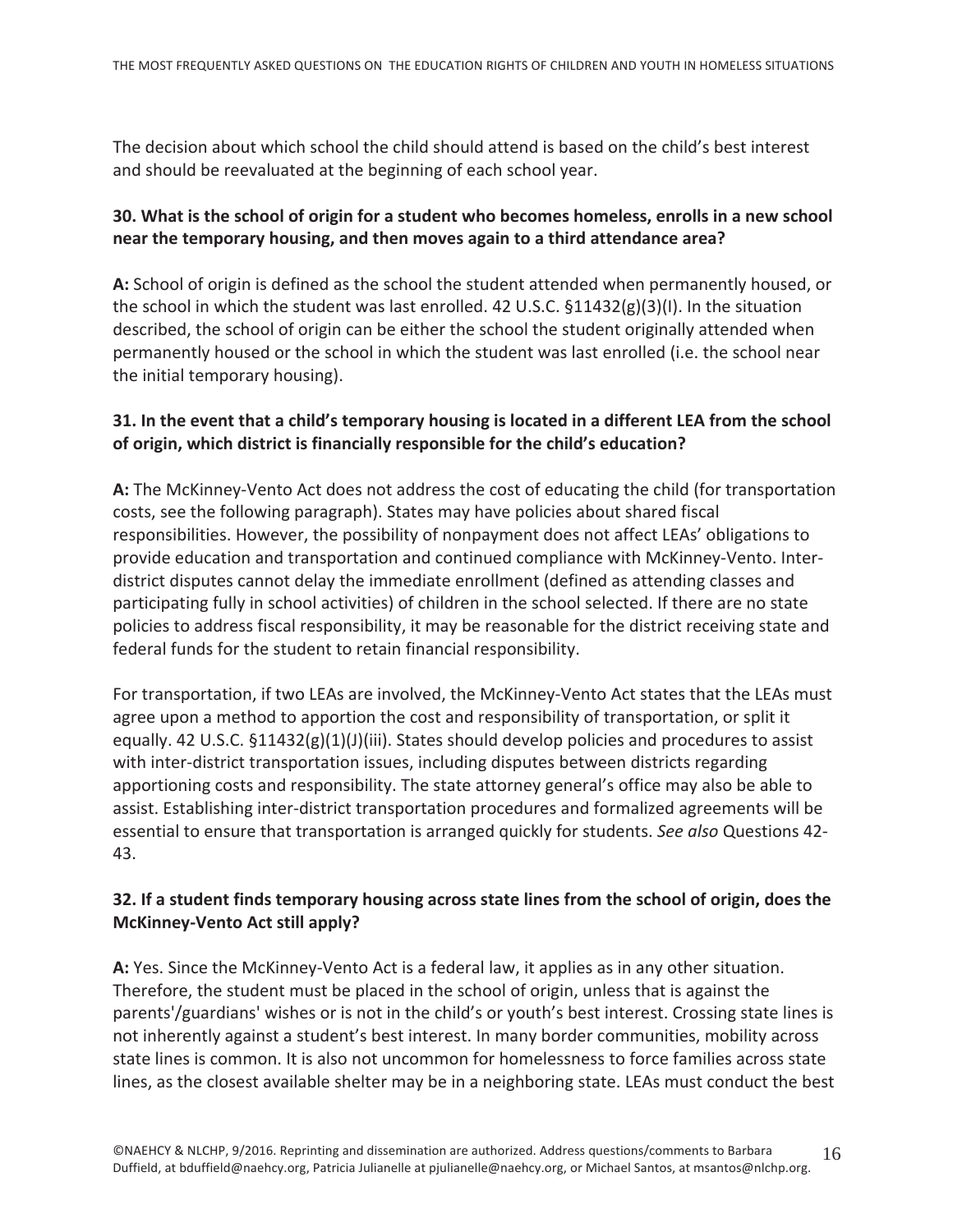interest determination, based on student-centered factors. Communication among the involved State Coordinators and liaisons can facilitate the provision of services.

#### 33. If a student is out of school for an extended period of time, does the student still have the right to go to the school of origin?

A: Yes. The law applies as in any other situation: the student has the right to remain in the school of origin unless it is contrary to the request of the parent, guardian, or unaccompanied youth or is not in the best interest of the child or youth. Missing a period of schooling should not in itself prohibit the child or youth from attending the school of origin. For example, it may be better for the child to return to a familiar school, teachers and peers, to make up for lost time and to reintegrate smoothly into school. In addition, States and LEAs must review and revise policies to remove barriers to the education of homeless children and youth, "including barriers to enrollment and retention due to outstanding fees or fines, or absences." 42 U.S.C.  $$11432(g)(1)(I).$ 

#### 34. Are SEA and LEA-run GED programs covered by McKinney-Vento? Can a GED program be considered a "school of origin"?

A: Yes and yes. Students experiencing homelessness must be given "comparable services" to housed students. 42 U.S.C. §11432(g)(4); 2016 Guidance, F-3. Therefore, if SEA and LEA-run GED programs are available to housed students, students in homeless situations must also have access to those programs. In addition, McKinney-Vento funds and Title I, Part A funds can be used to cover GED testing costs for youth experiencing homelessness.

# 35. Sometimes a student in a homeless situation will enroll in a new school, because the parent, guardian, or unaccompanied youth was not informed of the student's right to remain in the school of origin. In that case, does the student still have the right to go back to the school of origin?

A: Yes. If parents or youth are not informed of their rights, then the LEA must enroll the student in the original school of origin, consistent with the request of the parent, guardian, or unaccompanied youth. The LEA is required to inform families of their rights. 42 U.S.C.  $\S511432(g)(6)(A)(i)$ , (v), (vi), (viii). A parent, guardian, or unaccompanied youth not knowing their rights does not change their entitlement to them under the law.

# 36. What if placing a student in a school the parent requests would violate a school desegregation order?

A: The LEA should follow the McKinney-Vento Act. Generally, desegregation orders predate the McKinney-Vento Act or simply did not consider the Act. However, the rights conferred by the Act must be protected. If this becomes a significant issue, the LEA may want to petition the court to amend the desegregation order to account for the McKinney-Vento Act. See, e.g., U.S.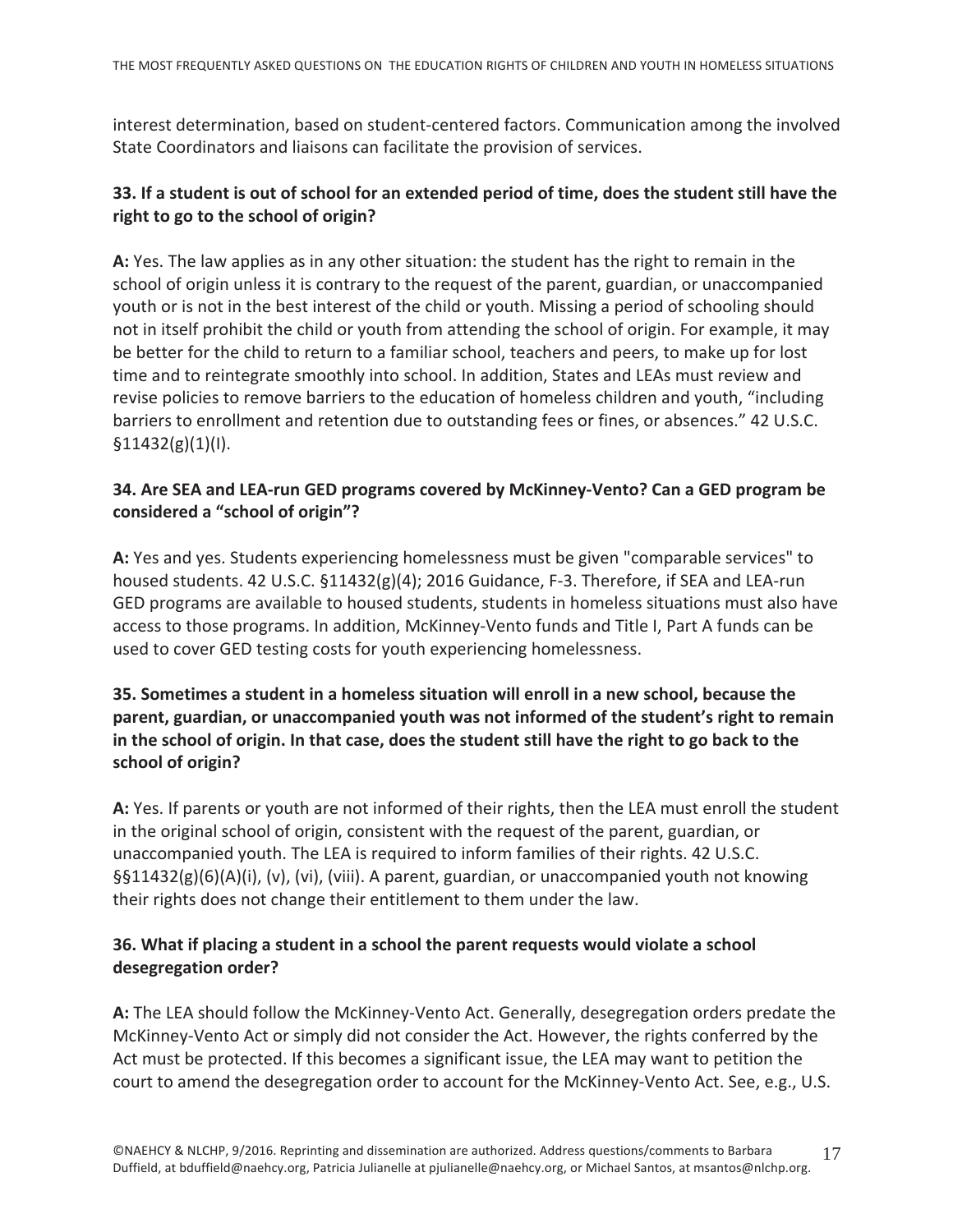Department of Education, Public School Choice Non-Regulatory Guidance, January 2009, Section G.

# 37. If a student becomes homeless and wants to enroll in a school for which other students living in the same attendance area are eligible under a school choice program, can the student enroll there? Is transportation required? What about other services?

A: Students experiencing homelessness have the right to enroll in any school in which a housed student living in the same attendance area would be eligible to enroll. 42 U.S.C.  $\S11432(g)(3)(A)(ii)$ . Therefore, students in homeless situations must be allowed to participate in school choice programs. If the school of choice is already at capacity when a homeless student seeks to enroll for the first time, the district must provide the student with options comparable to those provided to other students. In addition, "LEAs should consider giving children and youth experiencing homelessness a priority if there is a waitlist." 2016 Guidance, I-6. The McKinney-Vento Act further requires LEAs to provide transportation comparable to that provided to housed students. 42 U.S.C.  $\S11432(g)(4)(A)$ . If a family or youth enrolls in a school under school choice, and subsequently becomes homeless, then that school becomes the school of origin. As such, the child or youth has the right to remain in that school if it is in their best interest, and transportation is required, regardless of other transportation services offered by the school. In addition, the student will remain eligible for all other McKinney-Vento services.

# 38. If a family with more than one child becomes homeless, and the children would like to attend school in different LEAs (i.e. one child would like to return to the school of origin, and the other child would like to enroll in the local school) does the family have that right?

A: Yes. Siblings in a family that has lost its housing may attend school in different LEAs, as long as each child is attending the school of origin or another school that other children living in the same attendance area are eligible to attend. Such a situation may be appropriate, for example, when an older student can tolerate a longer commute back to the school of origin than a younger sibling. Note, however, that LEAs are encouraged to consider a sibling's school placement as part of the best interest determination. 2016 Guidance, I-3.

#### 39. Can a distance learning course be considered a school of origin?

A: Yes. Distance learning courses offered by an LEA or SEA are part of the public school system, and students experiencing homelessness have the right to continue participating in those programs as their "school of origin" despite changes in their living situation. The LEA's responsibilities to provide transportation, free meals, and other services are consistent with their responsibilities toward students experiencing homelessness in a regular school setting.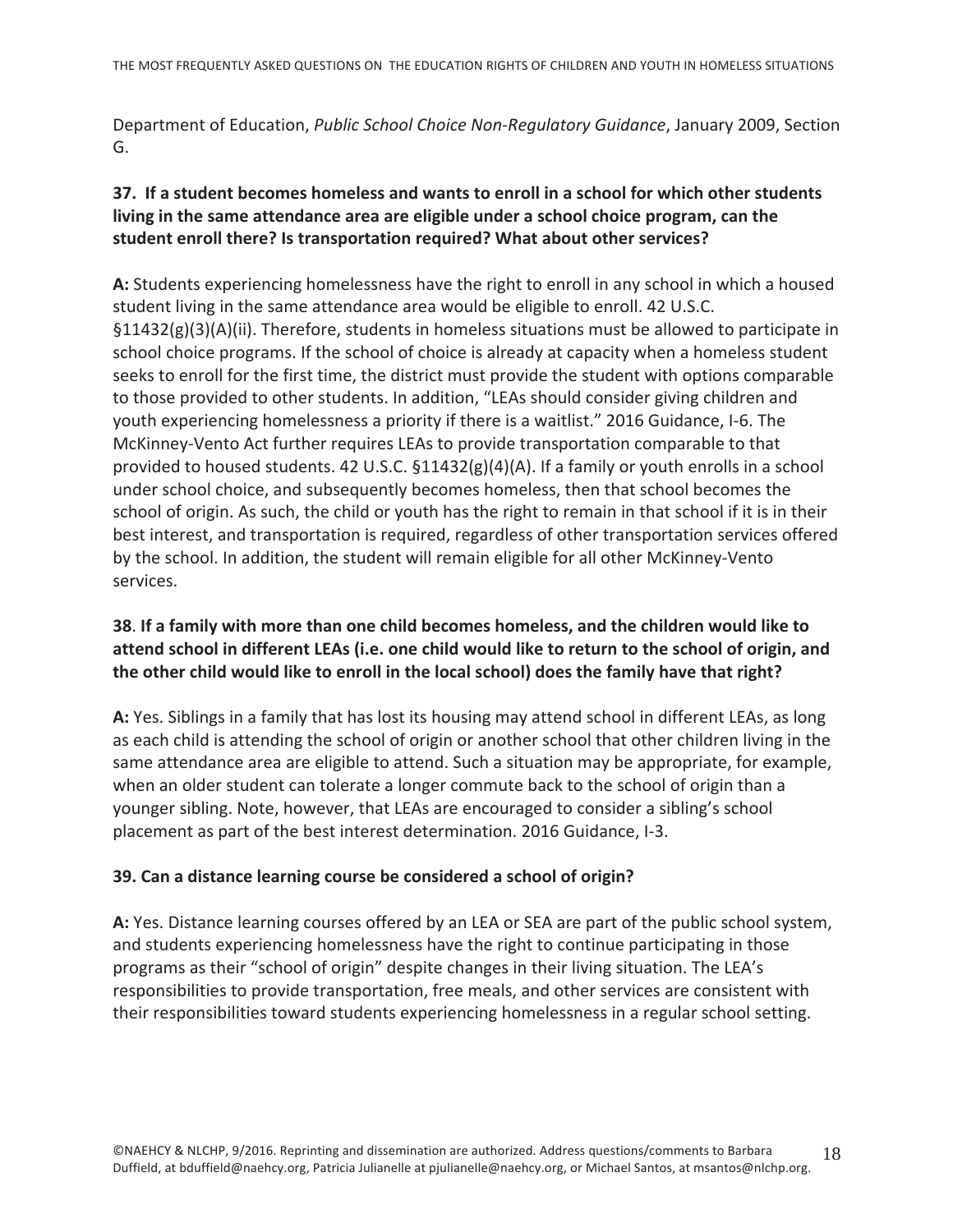#### **Transportation**

#### 40. Under what circumstances must an LEA provide adequate and appropriate transportation to school for students experiencing homelessness?

A: The McKinney-Vento Act requires LEAs to provide adequate and appropriate transportation for students experiencing homelessness in three situations. First, LEAs must provide adequate and appropriate transportation to the school of origin upon the request of a parent or guardian, or in the case of an unaccompanied youth, upon the request of the McKinney-Vento liaison. 42 U.S.C.  $\S 11432(g)(1)(J(iii))$ ; see e.g., 2016 Guidance, J-4. That is true regardless of whether the district provides transportation for other students or in other circumstances. Second, for other transportation (as opposed to the school of origin), the McKinney-Vento Act requires districts to provide transportation comparable to that provided to housed students. 42 U.S.C.  $\S11432(g)(4)(A)$ . Therefore, if the district transports housed students to the local school or to a summer program, it must also transport students experiencing homelessness. Finally, LEAs must eliminate barriers to the school enrollment and retention of students experiencing homelessness. For example, if a student is living on or near an extremely busy intersection, in a very dangerous neighborhood, or is otherwise unable to attend school without transportation, the district must eliminate lack of transportation as a barrier to the child attending school. 42 U.S.C.  $\S$ §11432(g)(1)(l), (g)(7).

#### 41. How far is too far to travel to the school of origin? What if my state has established a general limit on all school transportation of one hour or 30 miles, for example?

A: The McKinney-Vento Act does not specify any mileage or time limit for travel to the school of origin. The Act requires LEAs to provide transportation to the school of origin at the request of a parent or guardian or, for unaccompanied youth, at the McKinney-Vento liaison's request. 42 U.S.C.  $\S 11432(g)(1)(J)(iii)$ . Therefore, whenever a student is attending the school of origin, providing transportation is required. A commute so lengthy as to be harmful to the child's educational achievement will weigh against placement in the school of origin and should be considered as part of the best interest determination. This determination will depend on the student's circumstances. For example, a lengthy commute may be a more acceptable arrangement for an older youth than for a young child. Similarly, in many rural areas, lengthy commutes to schools are common; the commute of a child experiencing homelessness in such an area would need to be evaluated in that context. Therefore, transportation services must rest on the individualized and student-centered best interest determination, not blanket limits. See Question 28 for information on the best interest determination process. Applying State or LEA policies that establish blanket limits on transportation to students experiencing homelessness violates the McKinney-Vento Act. The federal law supersedes these contrary state or local policies.

#### 42. Is transportation required if the school of origin is in another LEA?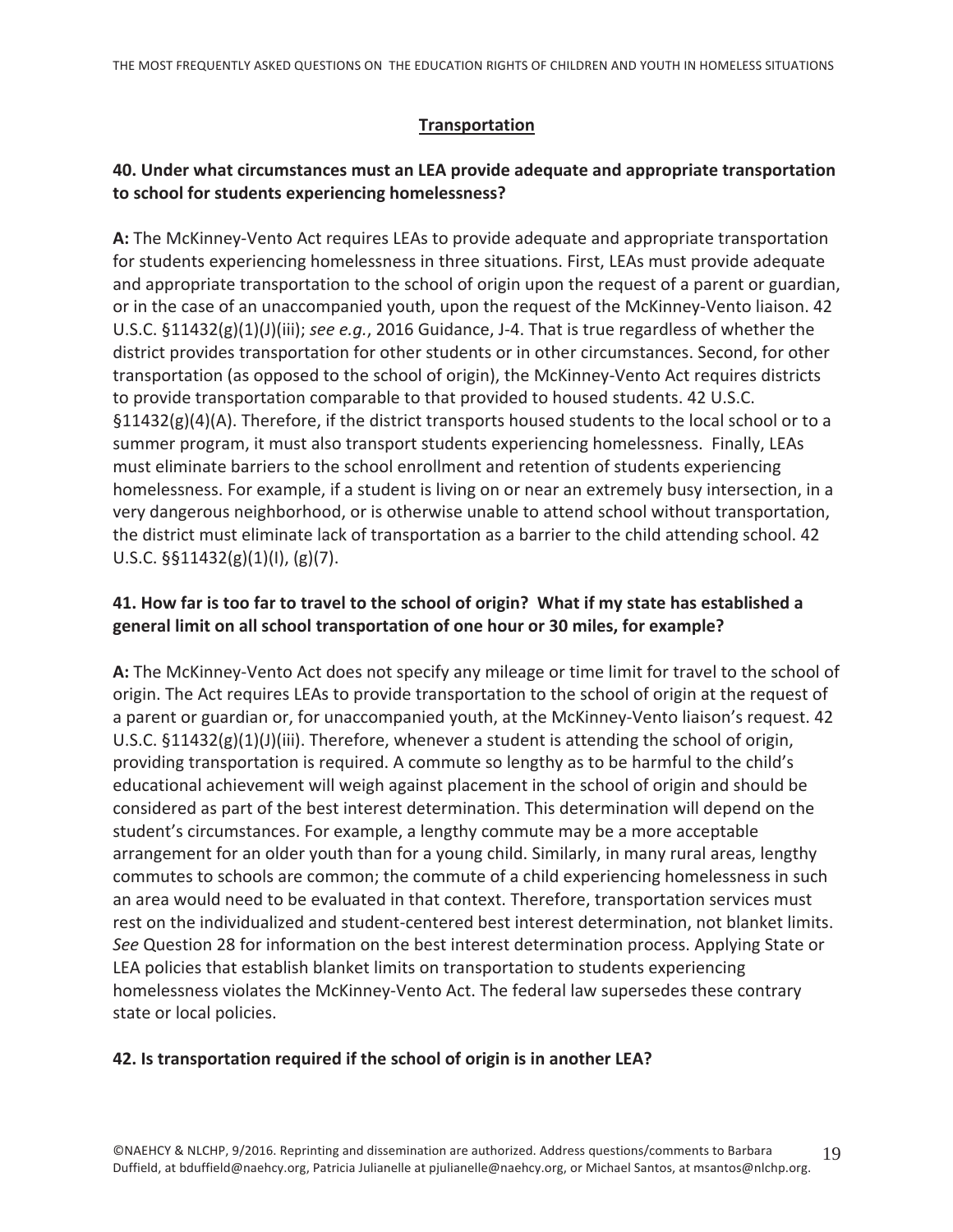A: Yes. As long as attendance at the school of origin is in the best interest of the child or youth, provision of transportation is required, even if it requires students to cross district lines. If two districts are involved, they must agree upon a method to apportion the cost and responsibility of transportation, or else split it equally. 42 U.S.C.  $$11432(g)(1)(J)(iii)(II)$ . States should develop a system to assist with inter-district transportation issues, including disputes between districts regarding apportioning costs and responsibility. The state attorney general's office may also be able to assist. States may have policies about shared fiscal responsibilities. The possibility of nonpayment does not affect districts' obligation to provide transportation. Inter-district disputes cannot delay the immediate enrollment (defined as attending classes and participating fully in school activities) of children in the school selected. 42 U.S.C.  $\S$ §11432(g)(3)(C), 11434A(1). Establishing inter-district transportation procedures will be essential to ensure that transportation is arranged quickly for students. See also Question 40.

#### 43. If a student is crossing district lines to remain at the school of origin, which district has primary responsibility to arrange and fund the transportation?

A: The McKinney-Vento Act first gives LEAs and states the flexibility to agree upon a method to apportion transportation cost and responsibility. The Act further states that in the absence of agreement, the two districts must apportion cost and responsibility equally. 42 U.S.C.  $\S11432(g)(1)(J)(iii)$ . However responsibility is divided, students must be provided with transportation without delay. In practice, states may wish to designate either the district of origin or the district of residence as the lead agency, to avoid any delays in initiating services while such disagreements are resolved. Any such delays would violate the McKinney-Vento Act's requirement that students be immediately enrolled in the selected school.

# 44. When two states are involved in a dispute regarding provision of transportation and either state refuses to pay any of the cost, is there a provision for a federally-enforced resolution?

A: The states may call the U.S. Department of Education for technical assistance in resolving the dispute. The state attorney general's offices also may be able to assist. States may have policies about shared fiscal responsibilities. The possibility of nonpayment does not affect the obligation to provide transportation. Inter-state disputes cannot delay the immediate enrollment (defined as attending classes and participating fully in school activities) of children in the school selected. 42 U.S.C. §§11432(g)(3)(C), 11434A(1). Establishing inter-state transportation procedures will be essential to ensure that transportation is arranged quickly for students. Communication among the involved State Coordinators and liaisons can facilitate the provision of services.

# 45. Can an LEA reimburse parents to transport their children? Can an LEA reimburse youth who are transporting themselves?

A: Yes and yes. The U.S. Department of Education suggests LEAs develop a system of providing gas vouchers, cards or mileage reimbursement to parents or youth who have cars and are able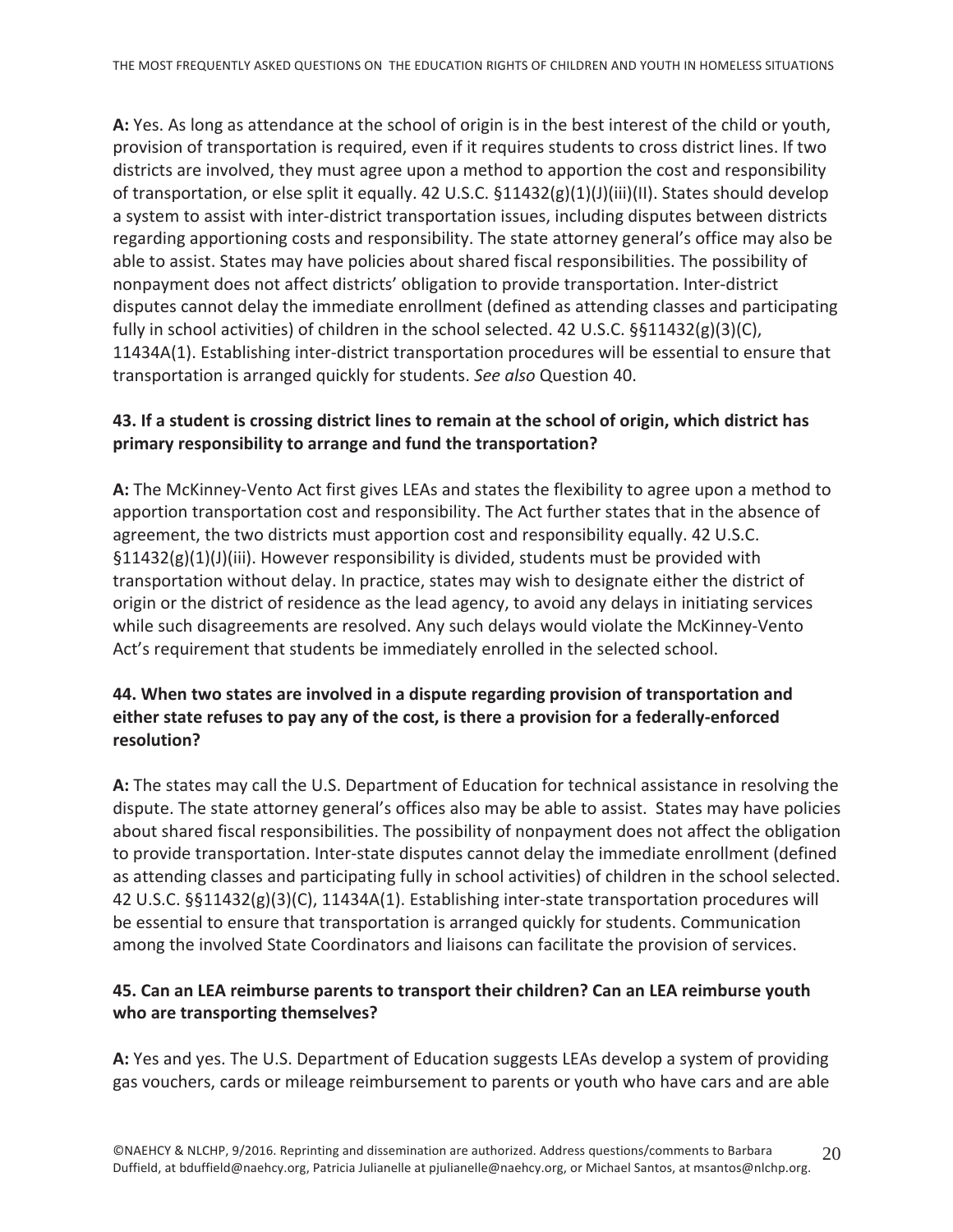to provide transportation, as a cost-effective means to meet the district's obligation. 2016 Guidance, page 29.

#### 46. Does providing or arranging for transportation mean door-to-door transportation, similar to transportation for students receiving special education services?

A: Generally, no. The McKinney-Vento Act does not require door-to-door transportation, unless that is the only adequate and appropriate arrangement for a particular student. For example, if a student is living on or near an extremely busy intersection, it may not be adequate or appropriate to expect the child to cross the intersection and walk to a bus stop some distance away. In such a situation, safety may require door-to-door transportation. The mode and details of transportation cannot present a barrier to the child's attendance in school. 42 U.S.C.  $\S511432(g)(1)(1), (g)(7).$ 

#### 47. Does providing access to public transportation qualify as providing transportation?

A: Yes, if the public transportation is adequate and appropriate. For example, young children cannot be expected to use public transportation alone. In such cases, LEAs should provide transit passes for an available adult caregiver to escort the child, or provide another form of transportation. Similarly, if traveling to a school of origin on public transit requires an unreasonable length of time, another mode of transportation may be required. The mode and details of transportation cannot present a barrier to the child's attendance in school. 42 U.S.C. §§11432(g)(1)(l), (g)(7); see also 2016 Guidance, J-4.

#### 48. If a district doesn't offer transportation to summer school for any students, does it have to provide summer school transportation for students in homeless situations?

A: It depends on the nature of the summer school participation. The McKinney-Vento Act requires schools to provide comparable transportation services for students in homeless situations. If the school does not provide transportation to summer school for housed students, then it is generally not required to provide transportation to homeless students. However, if attendance in summer school is required for the student to pass to the next grade, and lack of transportation will prevent the child from participating, that presents a barrier to the student's full participation in school and academic success. The district must review and revise policies to remove that barrier, so the student can avoid being retained in the same grade. 42 U.S.C.  $\S511432(g)(1)(I), (g)(7).$ 

#### 49. Is transportation required while a dispute is being resolved?

A: Yes, to the extent it would be required if there were no dispute. See Question 40. While disputes are pending, students must be enrolled in the school in which they are seeking enrollment. If that school is the school of origin, the LEA (s) involved must provide adequate and appropriate transportation. 2016 Guidance, J-4; 42 U.S.C.  $\S$11432(g)(1)(J)(iii), (g)(3)(E)(i)$ . If that school is the local school, transportation must be provided to the extent it is provided to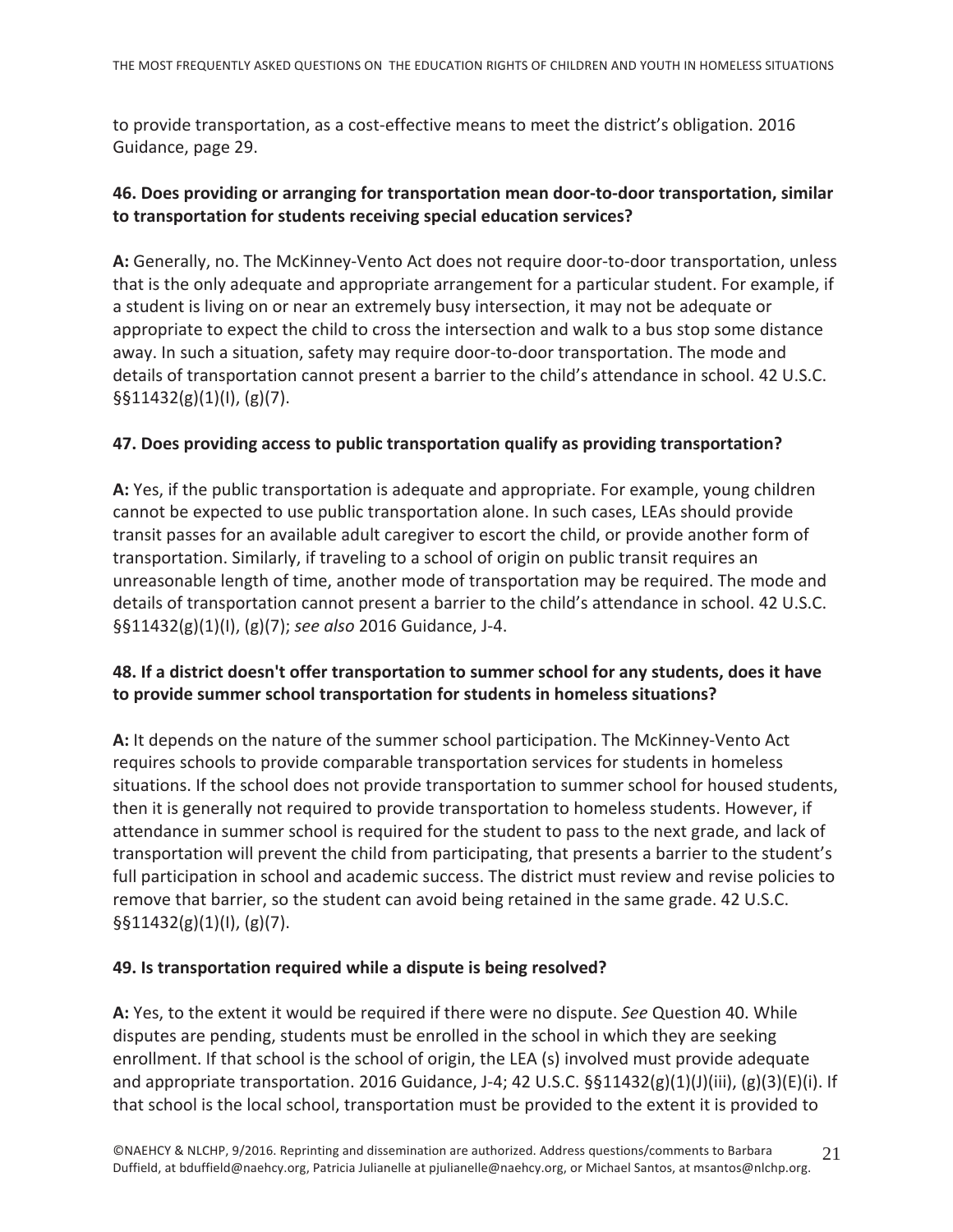housed students, and to the extent necessary to ensure it is not a barrier to attendance. 42 U.S.C.  $\S$ §11432(g)(1)(l), (g)(7). These provisions apply whether the dispute is about school enrollment, school selection, or eligibility (i.e. whether the child or youth is homeless under the McKinney-Vento Act).

#### 50. If a student's temporary housing is across state lines from the school of origin, is transportation still required?

A: Yes. Since the McKinney-Vento Act is a federal law, it applies as in any other situation. Therefore, if the student is attending the school of origin, transportation must be provided at the parent's/guardian's request or at the McKinney-Vento liaison's request, in the case of an unaccompanied youth. Communication among the involved State Coordinators and liaisons can facilitate the provision of services. See Question 32.

#### 51. How does the McKinney-Vento Act interact with state or local transportation policies related to safety, inter-district transportation, and other issues?

A: As a federal law, the McKinney-Vento Act supersedes conflicting state and local laws and policies. LEAs must comply with the Act's transportation requirements. However, transportation must always be safe and appropriate, and LEAs must comply with safety regulations and the McKinney-Vento Act simultaneously. Inter-district transportation policies usually are related to fiscal issues; such consideration must not interfere with a student's right to be transported under the McKinney-Vento Act.

#### **Immediate Enrollment and Attendance**

#### 52. How "immediate" is immediate enrollment?

A: The McKinney-Vento Act requires schools to enroll students experiencing homelessness immediately, even if the student is unable to provide documents that are typically required for enrollment, such as previous academic records, records of immunization and other required health records, proof of residency, or other documentation. 42 U.S.C. §11432(g)(3)(C). Enroll means permitting the student to attend classes and participate fully in school activities. 42 U.S.C. §11434A(1). Although the Act is silent on the definition of "immediate", the standard dictionary definition is "without delay." Therefore, the student must begin attending classes and participating fully in school activities without delay. Generally, that would mean the same or the following day.

# 53. Can schools require verification or proof of residency, such as seeing a lease in the case where a family is hosting a student who is not a family member?

A: No. Schools may not require verification or proof of residency as a condition of enrollment. See generally 42 U.S.C.  $\S 11432(g)(3)(C)$ . Due to their precarious living situations, it frequently will be impossible for families and youth experiencing homelessness to provide such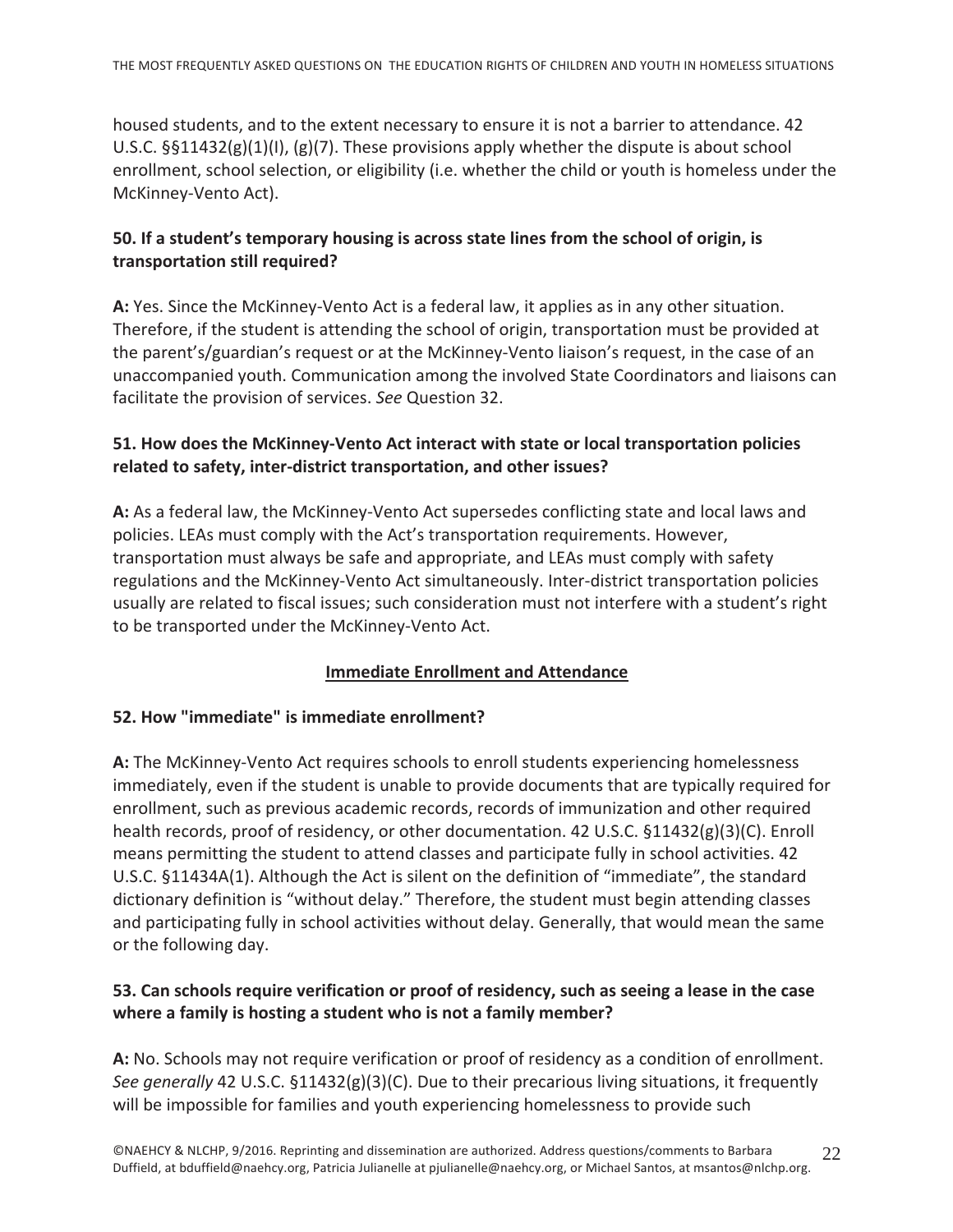verification. Further, schools must not contact the landlords of host families or other authorities to discuss living arrangements. Residence information provided by parents or youth to schools is part of the student's educational records and protected by federal privacy laws. 42 U.S.C.  $\S 11432(g)(3)(G)$ . Such contact could also lead to eviction of the host family. However, the Act does not prohibit schools from requiring parents, guardians, or youths to submit emergency contact information. 42 U.S.C. §11432(g)(3)(H); 20 U.S.C. §1232g.

#### 54. How can schools verify age for enrollment in kindergarten without a birth certificate?

A: The McKinney-Vento Act requires immediate enrollment, even if typically required documents cannot be produced. 42 U.S.C.  $$11432(g)(3)(C)$ . Therefore, the school must enroll the child in kindergarten immediately and work with the family to obtain acceptable proof of age. Many types of documents can be accepted to prove age, including medical records, baptismal certificates, or a simple statement of age signed by the parent or guardian. 2016 Guidance, Tips on Facilitating Immediate Enrollment at 26.

#### 55. If we enroll a student who is homeless without requiring proof of immunizations, aren't we putting the entire school at risk?

A: The McKinney-Vento Act requires immediate enrollment, even if students are unable to produce immunization or other required health records, recognizing that families and youth who are homeless are frequently unable to obtain and keep copies of records. 42 U.S.C.  $\S11432(g)(3)(C)$ . The vast majority of homeless students have been enrolled in school before and have had required immunizations. These records should be a part of their school records. Since the enrolling school is required to contact the previous school for records, the information should be available quickly. 42 U.S.C.  $\S$ §11432(g)(3)(C), (D). The enrolling school and the McKinney-Vento liaison should work together to get immunization records as soon as possible. If a student has not had immunizations, initial doses should be administered as soon as possible, unless the student has a philosophical, religious, or medical exemption. It is accepted practice in most states and in the public health community that some children will not be immunized for these reasons. It is recognized among public health practitioners that the fact that most students are immunized prevents serious outbreaks from occurring. See Memorandum from U.S. Surgeon General Dr. Joycelyn Elders, at http://www.naehcy.org/sites/default/files/dl/elders-memo.pdf. Should an outbreak of illness occur, the same procedures used to protect unimmunized children can be used to protect students whose immunization records have not yet been obtained.

#### 56. If we enroll a student who is homeless without requiring school records, how do we know the child was not suspended or expelled from the previous school?

A: The enrolling school must immediately admit the student and must contact the previous school for records. 42 U.S.C.  $\S$ §11432(g)(3)(C), (D). If the records cannot be transmitted immediately, the enrolling school can speak with staff from the previous school to get basic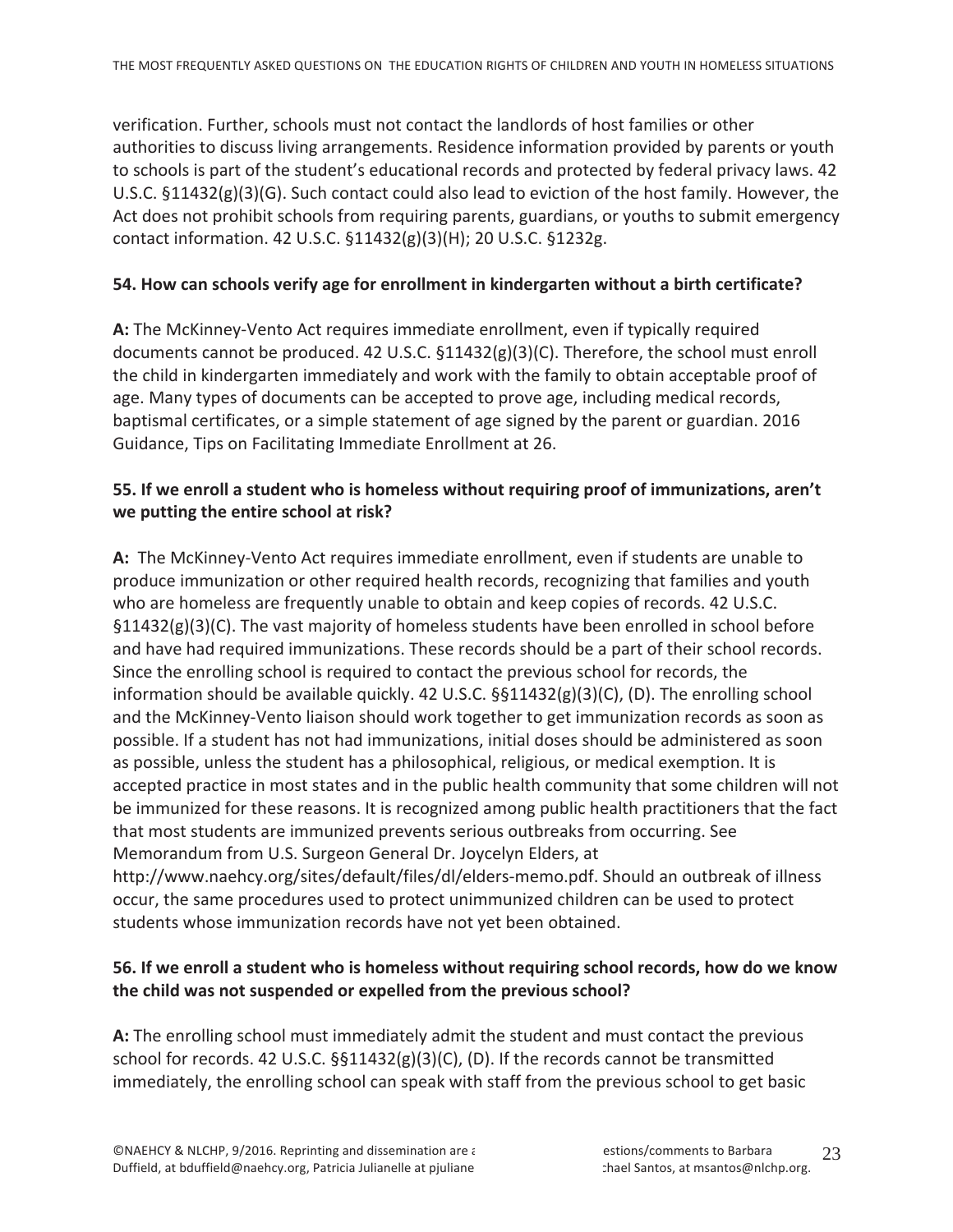information about the student. Former teachers, counselors and administrators should be able to provide this information.

#### 57. Can the previous school transfer records to the new school without a parent's signature?

A: Yes. The Family Educational Rights and Privacy Act (FERPA) is a federal law that protects the privacy of educational records. Generally, FERPA requires schools to have written permission from a parent before releasing any information from a child's records. However, FERPA allows schools to release records without a parent's permission to schools to which a student is transferring. 20 U.S.C. §1232g. There are additional exceptions to the FERPA requirements; visit http://www.ed.gov/policy/gen/guid/fpco/ferpa/index.html for more information.

#### 58. Can a previous school refuse to send records due to fees owed for textbooks, etc.?

A: No. That school would be creating a barrier to the enrollment and retention of the child in school, which violates the McKinney-Vento Act. 42 U.S.C.  $\S 11432(g)(1)(1)$ ,  $(g)(7)$ . States and LEAs must review and revise policies to remove barriers to the education of homeless children and youth, "including barriers to enrollment and retention due to outstanding fees or fines, or absences." 42 U.S.C. §11432(g)(1)(I). Additionally, the Act requires that LEAs maintain homeless students' records so that they "are available, in a timely fashion, when a child or youth enters a new school or school district." 42 U.S.C. §11432(g)(3)(D).

#### 59. How can a school determine what classes or services to provide a student if there are no school records?

A: The enrolling school must immediately admit the student and must contact the previous school for records. 42 U.S.C.  $\S$ §11432(g)(3)(C), (D). If the records cannot be transmitted immediately, the enrolling school can speak with staff from the previous school to get basic information about the student. Former teachers, counselors, and administrators should be able to provide this information. The enrolling school can also get information regarding class schedules from parents and youth. The school can also establish procedures for conducting a quick assessment of the student's skills. Even if records are delayed, the student must be enrolled in school and provided the most appropriate services possible immediately. Upon receipt of previous school records, the school can make any necessary adjustments to the student's classes and services. Additional enrollment strategies are available at http://www.serve.org/nche/downloads/briefs/assessment.pdf. Furthermore, the state and LEAs must ensure that homeless students receive "appropriate credit for full or partial coursework satisfactorily completed while attending a prior school." 42 U.S.C. §§11432(g)(1)(F)(ii); 2016 Guidance, O-2.

# 60. If a state or LEA has zero tolerance rules for absences (for example, requiring students with 10 absences to be referred to juvenile court, or to fail classes automatically), how do those rules apply to students in homeless situations?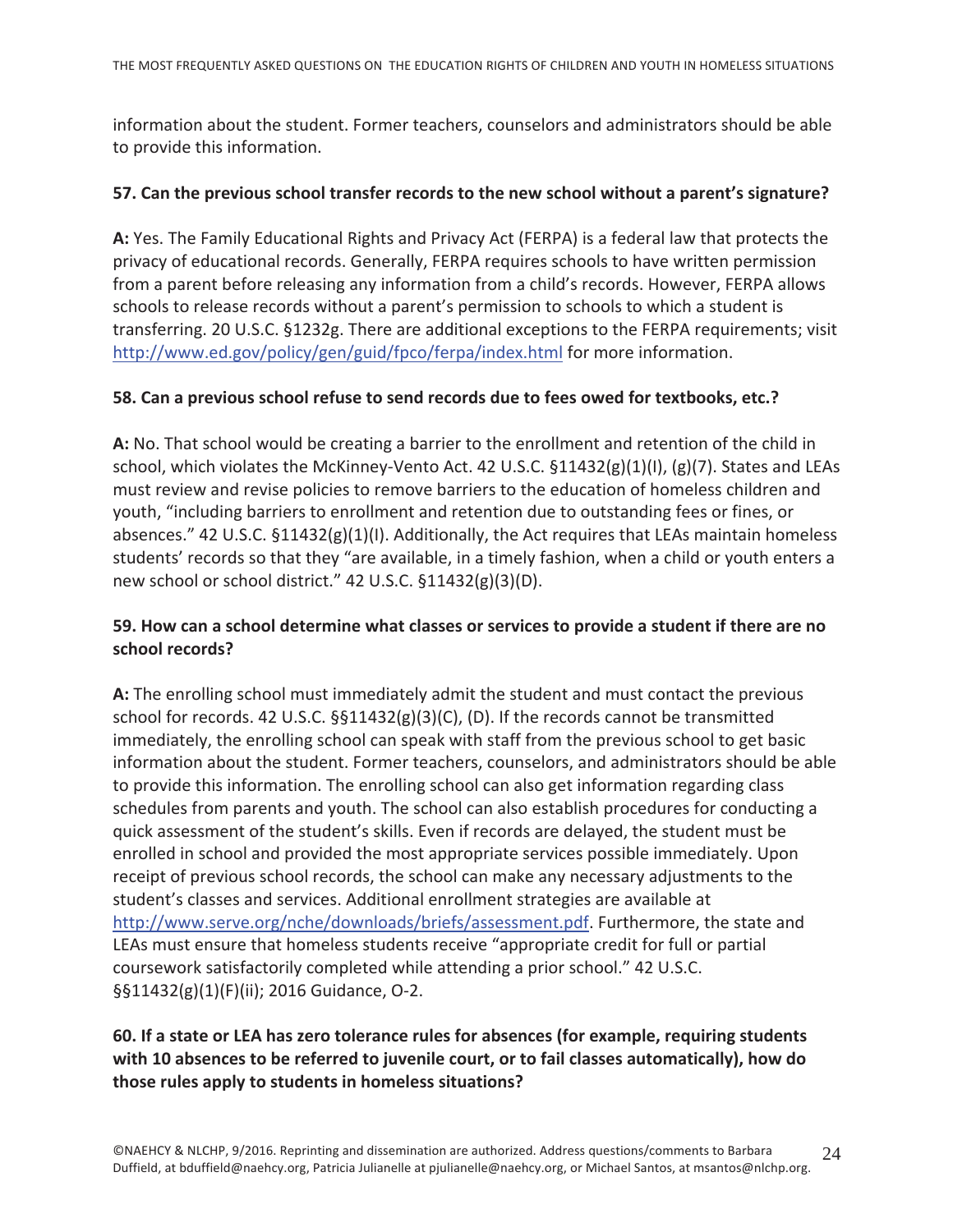A: The McKinney-Vento Act requires States and LEAs to review and revise policies to remove barriers to the education of homeless children and youth, "including barriers to enrollment and retention due to outstanding fees or fines, or absences." 42 U.S.C. §11432(g)(1)(I). Zero tolerance rules for absenteeism can be such barriers, particularly when they result in class failures, exclusion from school, or court involvement. Frequently, students in homeless situations will miss school due to their living situations. Absences caused by homelessness must not be counted against students, as this would create a barrier to enrollment and retention in school.

In addition, where laws, regulations, practices, or policies may act as a barrier to the identification, enrollment, attendance, or success in school of homeless children and youths, SEAs and LEAs must undertake steps to revise such laws, regulations, practices, or policies to ensure that homeless children and youths are afforded the same free, appropriate public education as provided to other children and youths. The process of reviewing and revising policies should include a review of school discipline policies that disproportionately impact homeless students. 2016 Guidance, A-4.

#### 61. If a student in a homeless situation seeks enrollment in a magnet or alternative school, but the enrollment deadline for that school has passed, what may the McKinney-Vento liaison do to ensure that the student receives appropriate services?

A: Youth in homeless situations are entitled to immediate enrollment in the school of origin or "any public school that nonhomeless students who live in the attendance area in which the child or youth is actually living are eligible to attend." 42 U.S.C. §§11432(g)(3)(A), (C). Therefore, if the magnet or alternative school serves other youth living in the same attendance area, and the youth meets the attendance criteria for the alternative school, she must be allowed to enroll. Limits on enrollment timing conflict with the immediate enrollment requirement of the McKinney-Vento Act and are superseded by the Act. An LEA must immediately enroll a homeless child or youth, even if the child or youth "has missed application or enrollment deadlines during any period of homelessness." 42 U.S.C.  $\S$ 511432(g)(3)(C)(i)(II). Furthermore, states and LEAs must remove barriers to the enrollment and retention of homeless children and youth in schools. 42 U.S.C. §§11432(g)(1)(l), (g)(7). This enrollment schedule presents a barrier to enrollment and retention of a youth experiencing homelessness in school, and so should be revised to create an exception for children and youth experiencing homelessness, who meet the attendance eligibility criteria, but enter the district between enrollment periods. Additionally, states must have procedures that ensure that homeless students "who meet the eligibility criteria do not face barriers to accessing academic and extracurricular activities, including magnet school, summer school, career and technical education, advanced placement, online learning, and charter school programs, if such programs are available at the State and local levels." 42 U.S.C.  $\S$ §11432(g)(1)(F)(iii). The U.S. Department of Education urges LEAs to "anticipate and accommodate the needs of McKinney-Vento-eligible students to enter... magnet schools, and other schools, programs and activities...." These procedures may include giving students experiencing homelessness priority if there is a waiting list for these schools, programs and activities. 2016 Guidance, I-6.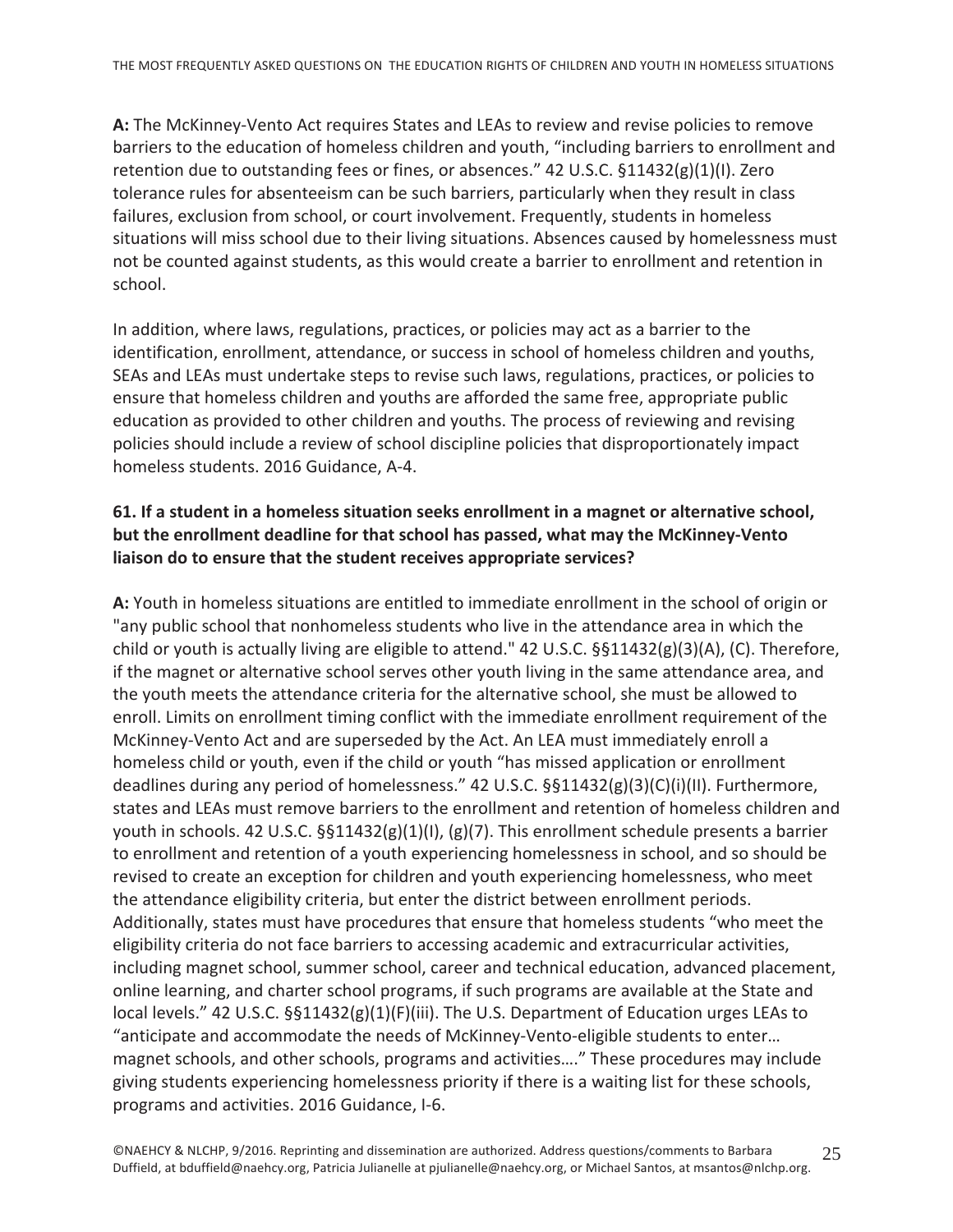# 62. How should a school handle the enrollment of a youth in a homeless situation who was recently involved in a criminal act?

A: It is inappropriate to suspect homeless or runaway youth of criminal pasts. Children and youth must be enrolled immediately, even if they cannot present documents typically required for enrollment, including proof of good standing. 42 U.S.C.  $\S$ 511432(g)(3)(C). Nevertheless, it is important for the McKinney-Vento liaison to gather as much information as possible about the youth's background for the primary purpose of obtaining appropriate services. If the liaison discovers that the youth has been involved in criminal activity, district policies relating to students with a criminal background would take effect.

# 63. What if a child has been abducted? If the enrolling school does not require proof of guardianship, how will abducted children be found?

A: The McKinney-Vento Act provisions requiring immediate enrollment are even more important in a case of child abduction. If there is legitimate cause for concern, the school should immediately contact the police, Child Protective Services, or if possible, the student's parents, consistent with state law. While law enforcement and/or Child Protective Services are conducting their investigations, the safest place for the student is school, rather than isolated with a potential abductor. It is advisable to involve the school counselor or social worker, who can closely monitor the situation. The National Center for Missing and Exploited Children also maintains an on-line database and toll-free hotline schools can consult to see if a student has been reported missing; see http://www.missingkids.com/ or 1-800-THE-LOST. More information on trafficking and homelessness, including steps that schools can take to respond to signs of trafficking among its students, is available at http://center.serve.org/nche/ibt/trafficking.php.

#### 64. Must LEAs publicize information about the McKinney-Vento Act?

A: Yes. McKinney-Vento liaisons must make sure that families are aware of the educational and related opportunities available to their children (including transportation) and must post public notice of the education rights of children and youth in homeless situations. 42 U.S.C.  $\S511432(g)(6)(A)(v)$ , (vi), (viii). Posters, such as the ones provided by the U.S. Department of Education (available at http://www.serve.org/nche) and other information translated in a manner and form understandable to the parent, guardian, or unaccompanied youth must be disseminated in places frequented by them. 42 U.S.C.  $\S$ §11432(g)(6)(A)(vi). The McKinney-Vento Act requires liaisons to ensure that school personnel providing McKinney-Vento services receive professional development and other support. Therefore, to comply with the Act, liaisons must train all school enrollment staff, secretaries, school counselors, school social workers, and principals on the legal requirements for enrollment. 42 U.S.C.  $\S41432(g)(6)(A)(ix)$ . School nutrition staff, school nurses, teachers, security guards, and bus drivers should receive training on homelessness that is specific to their field. For example, school nutrition staff should be knowledgeable about the provisions regarding free lunch under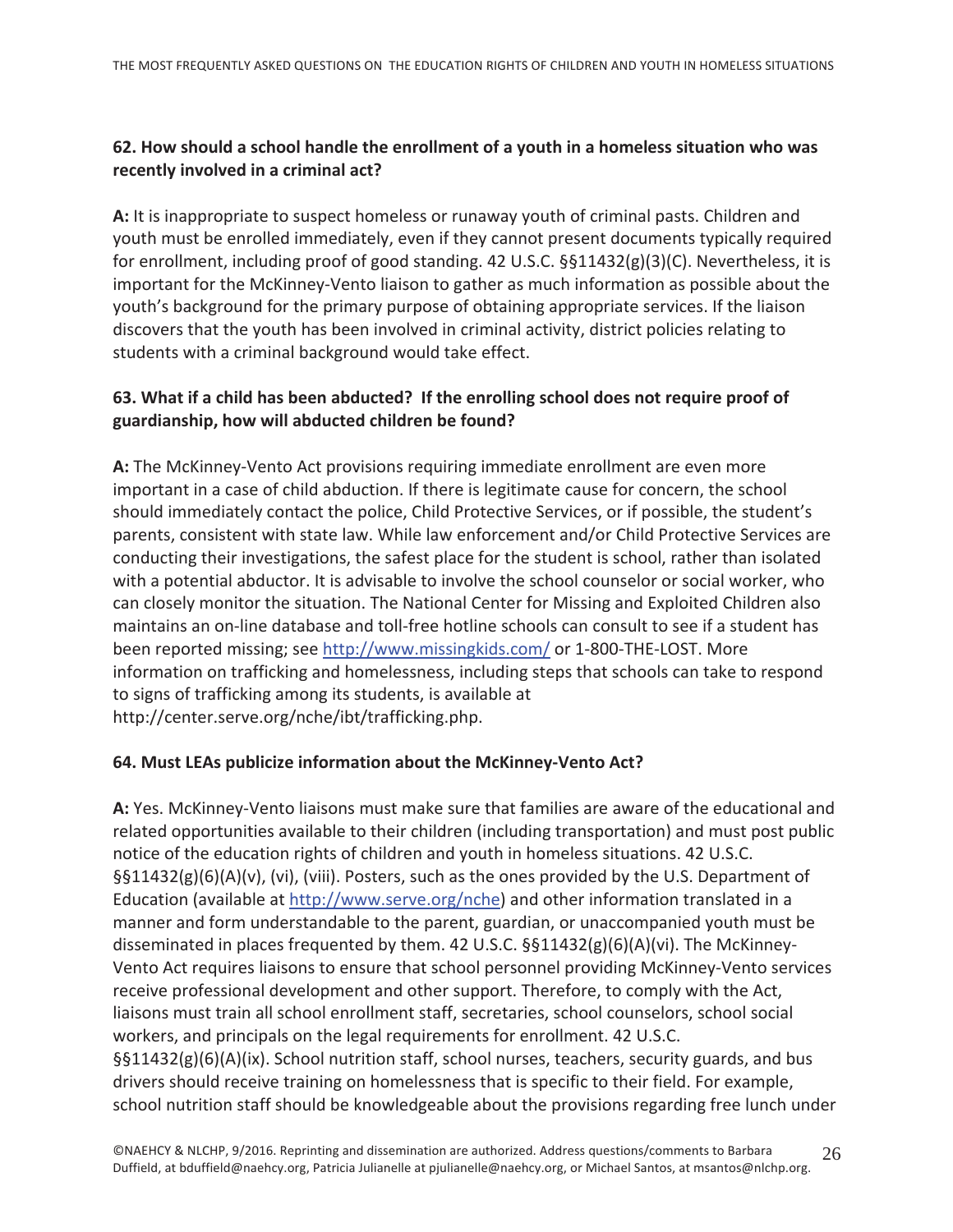the federal school breakfast and lunch programs. See Question 80. Trainings should take place on a regular basis to address staff turnover. Information should also be provided in writing, as in a district handbook.

# 65. Does the McKinney-Vento Act define the term "enroll" or "enrollment"?

A: Yes. The Act defines both terms to mean "attending classes and participating fully in school activities." 42 U.S.C. §11434A(1). The definition clarifies that enrollment means more than noting the student's name on a school roster. Enrollment includes ensuring youth can attend the classes for which they are eligible and participate in school activities for which they are eligible and in which they wish to participate, including other academic and extracurricular activities.

# **Issues Facing Youth**

# 66. How does the McKinney-Vento Act define "unaccompanied youth"? Is there an age range?

A: Unaccompanied youth is defined as a homeless child or youth not in the physical custody of a parent or guardian. 42 U.S.C. §11434A(6). The Act does not provide an age range.

# 67. Is there an age limit on serving secondary students?

A: Since the McKinney-Vento Act does not include any age limits for serving students, it applies to children and youth age 21 and under, consistent with their eligibility for public education services under state and federal law. State laws vary, but generally provide access to all students until high school graduation or equivalent, or until age 18 (or older in some states). For special education students, federal law provides the right to access services until age 22.20 U.S.C.  $$1412(a)(1)(A)$ .

#### 68. Must schools enroll youth in school without proof of guardianship?

A: Yes. Lack of a legal guardian or guardianship documents cannot delay or prevent the enrollment of an unaccompanied youth. 42 U.S.C.  $\S$ §11432(g)(3)(C), (g)(1)(H)(iv). States and LEAs have established various procedures for enrolling youth. Many permit the youth to enroll himself or herself; some have the McKinney-Vento liaison handle enrollment; others use caregiver forms to allow adult caregivers, when present, to enroll youth. Whatever procedures are used, they must ensure immediate enrollment, as the McKinney-Vento Act requires states and LEAs to eliminate barriers to identification, enrollment and retention and to enroll unaccompanied youth in school immediately. 42 U.S.C.  $\S$ §11432(g)(1)(I), (g)(7). LEAs may adopt their own policies to meet these mandates. More information about approaches to enroll unaccompanied youth immediately is available at

http://www.serve.org/nche/downloads/briefs/youth.pdf.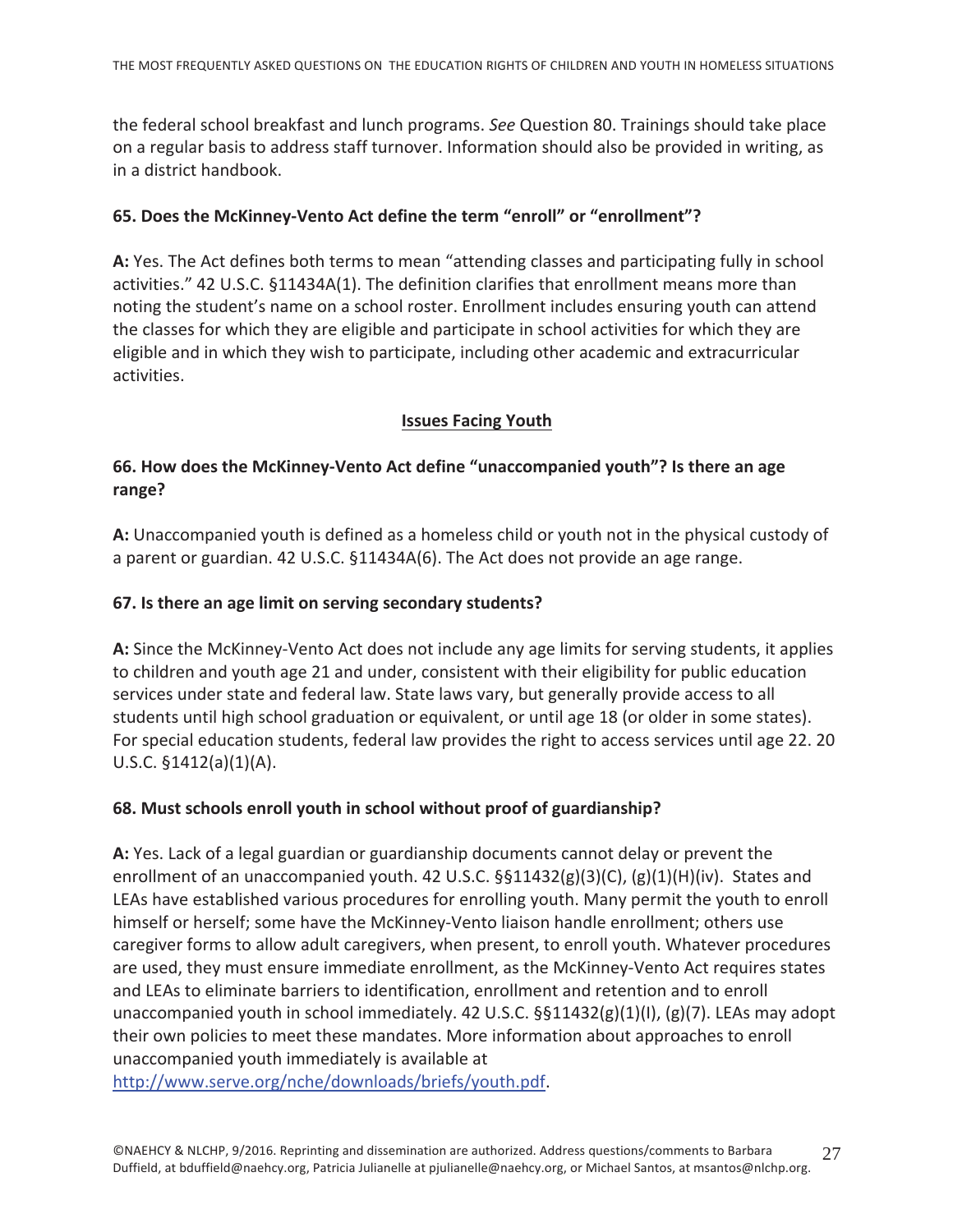#### 69. Can a school require a caregiver to get legal guardianship to enroll a student in school?

A: No. The McKinney-Vento Act requires states to address enrollment barriers related to lack of guardianship in school enrollment and requires LEAs to enroll youth in school immediately, even if they lack a legal guardian or typically required enrollment documents. 42 U.S.C.  $\S511432(g)(3)(C)$ , (g)(1)(H)(iv), (g)(1)(I). The decision to seek legal guardianship is a serious decision that significantly affects the legal rights of the parent, caregiver and youth well beyond the school arena. While that step will be appropriate in some cases, it will not be in others.

# 70. Who can make educational decisions for an unaccompanied youth?

A: States and LEAs have established various procedures for educational decision-making. Some permit the youth to make educational decisions on his/her own behalf; some vest the liaison with that authority; others allow adult caregivers, when present, to make such decisions. FERPA allows "an individual acting as a parent in the absence of a parent or a guardian" to access a student's education records, thereby permitting schools to discuss educational issues with such caregivers. 34 CFR §§99.3-99.4. The McKinney-Vento Act requires states and LEAs to eliminate barriers to enrollment and retention and to enroll unaccompanied youth in school immediately. 42 U.S.C.  $\S$ §11432(g)(1)(l), (g)(7). LEAs may adopt their own policies to meet these mandates. It should be noted that the Individuals with Disabilities Education Act (IDEA) has its own rules and procedures for appointing a "surrogate parent" to make special education decisions for minors, where a parent or legal guardian is not available. See Question 103.

#### 71. Do schools have to contact the police when enrolling unaccompanied youth?

A: No, absent other circumstances. While state law determines the obligations of school staff to contact child protective services (CPS) or law enforcement if they suspect abuse, the McKinney-Vento Act requires states and LEAs to eliminate barriers to identification, enrollment and retention of students experiencing homelessness. 42 U.S.C.  $\S$ §11432(g)(1)(l), (g)(7). U.S. Department of Education Guidance elaborates that the "McKinney-Vento Act includes a broad, ongoing requirement for SEAs and LEAs to review policies or practices that may act as barriers to the identification, enrollment, attendance and school success of homeless children and youths.... It is important for SEAs and LEAs to consistently review their policies and practices with regular input from homeless parents, youths, and advocates so that new barriers, or barriers that the SEA or LEA staff may be unaware of, do not prevent children and youths from receiving the free, appropriate public education to which they are entitled." 2016 Guidance, A- $\mathbf{4}$ .

Based on these requirements, schools should exercise care and restraint when deciding whether to contact CPS or law enforcement agencies. Calling CPS or law enforcement as a matter of course would erect a significant barrier to the enrollment of unaccompanied youth. Youth are very unlikely to enroll in or attend school if they fear being taken into custody simply because they are unaccompanied. A recent survey of 3,616 domestic violence survivors and help-seekers found that 48% of those under age 18 did not seek help from someone for fear of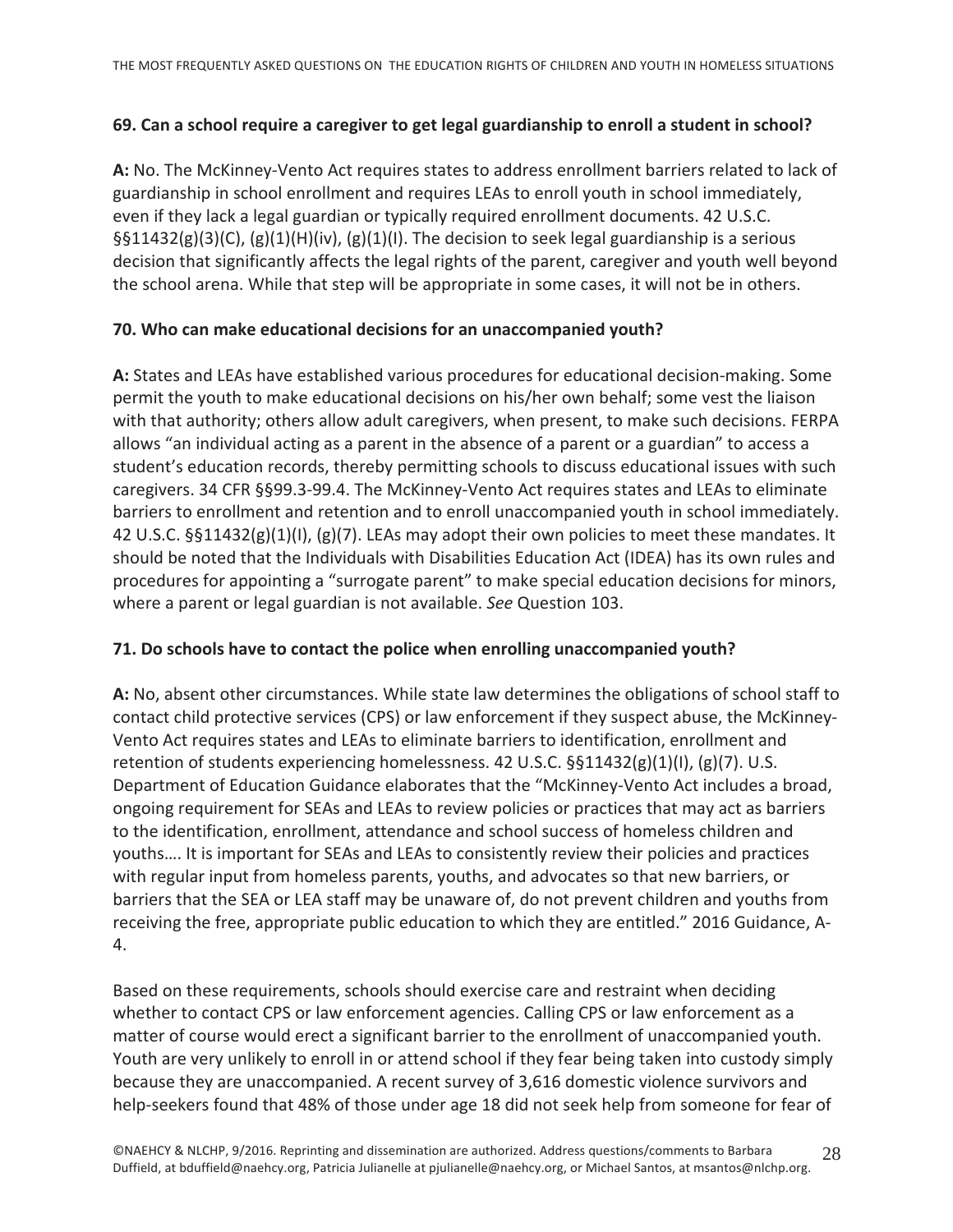being reported.<sup>5</sup> Other studies have found similar effects of reporting on youth seeking help.<sup>6</sup> While educators and others are required to report reasonable suspicions of child abuse, in many cases unaccompanied youth are in the care of a safe adult or otherwise out of immediate danger, and there is no reason to suspect abuse. It is likely that state mandatory reporting laws would not require contacting CPS or police in such cases. Some states have clarified this in their state code, such as California's law stating that "the fact that a child is homeless or is classified as an unaccompanied minor, as defined in Section 11434a of the federal McKinney-Vento Homeless Assistance Act (42 U.S.C. Sec. 11301 et seq.), is not, in and of itself, a sufficient basis for reporting child abuse or neglect." CA Penal Code §11165.15. A state-by-state guide to mandatory reporting laws is available from the Child Welfare Information Gateway, at https://www.childwelfare.gov/pubPDFs/manda.pdf. If school personnel have a reasonable suspicion of child abuse, liaisons should work with police and CPS to keep the youth in school and to serve the student's best interest.

#### 72. What if an unaccompanied youth gets injured in school? How will the child receive medical care without a parent? Will the school be liable?

A: If an unaccompanied youth has a medical emergency, the school can contact the local emergency room. Medical professionals should be familiar with the rules to treat minors and will respond appropriately to medical emergencies. Liability for injuries is based on a party's failure to exercise reasonable care. By exercising reasonable care in creating a safe environment and responding appropriately to medical emergencies, the school can help protect itself from liability. In any event, such concerns do not relieve the school of its responsibilities under the McKinney-Vento Act. Indeed, if a school violates the Act by refusing to enroll an unaccompanied youth in school, and the youth is subsequently injured off school grounds, a parent or guardian could have a cause of action to sue the school for having turned the youth away.

A guide to state laws regarding the rights of minors to receive medical care without a parent or guardian in non-emergency situations is available at http://naehcy.org/sites/default/files/pdf/State%20by%20state%20overview.pdf.

 $5$  C. Lippy, C. Burk & M. Hobart (2016). There's no one I can trust: The impact of mandatory reporting on the helpseeking and wellbeing of domestic violence survivors. Seattle: National LGBTQ DV Capacity Building Learning Center. Retrieved August 11, 2016 from http://www.nwnetwork.org/the-learning-center/.

 $6$  League of Women Voters of Oregon Education Fund (2006). Oregon's Homeless Youth. Salem, OR: Author. Retrieved September 3, 2007 from http://www.lwvrv.org/pdf docs/homeless-youth%202006.pdf. Moore, J. (2006). Unaccompanied and Homeless Youth: Review of Literature (1995-2005). Washington, DC: National Center for Homeless Education. Retrieved July 18, 2007 from http://www.serve.org/nche/downloads/uy\_lit\_review.pdf. Boyer, D. et al. (2002). Street Youth Task Force Barriers to Shelter Study, Pilot Project Needs Assessment: Final Recommendations Report. Seattle: City of Seattle. Retrieved August 24, 2007 from

http://www.cityofseattle.net/humanservices/doc/YouthShelterStudy.pdf. Massachusetts Appleseed Center for Law and Justice (Nov. 2012). Mandatory Reporting Survey: DRAFT, available from Patricia Julianelle, pjulianelle@naehcy.org.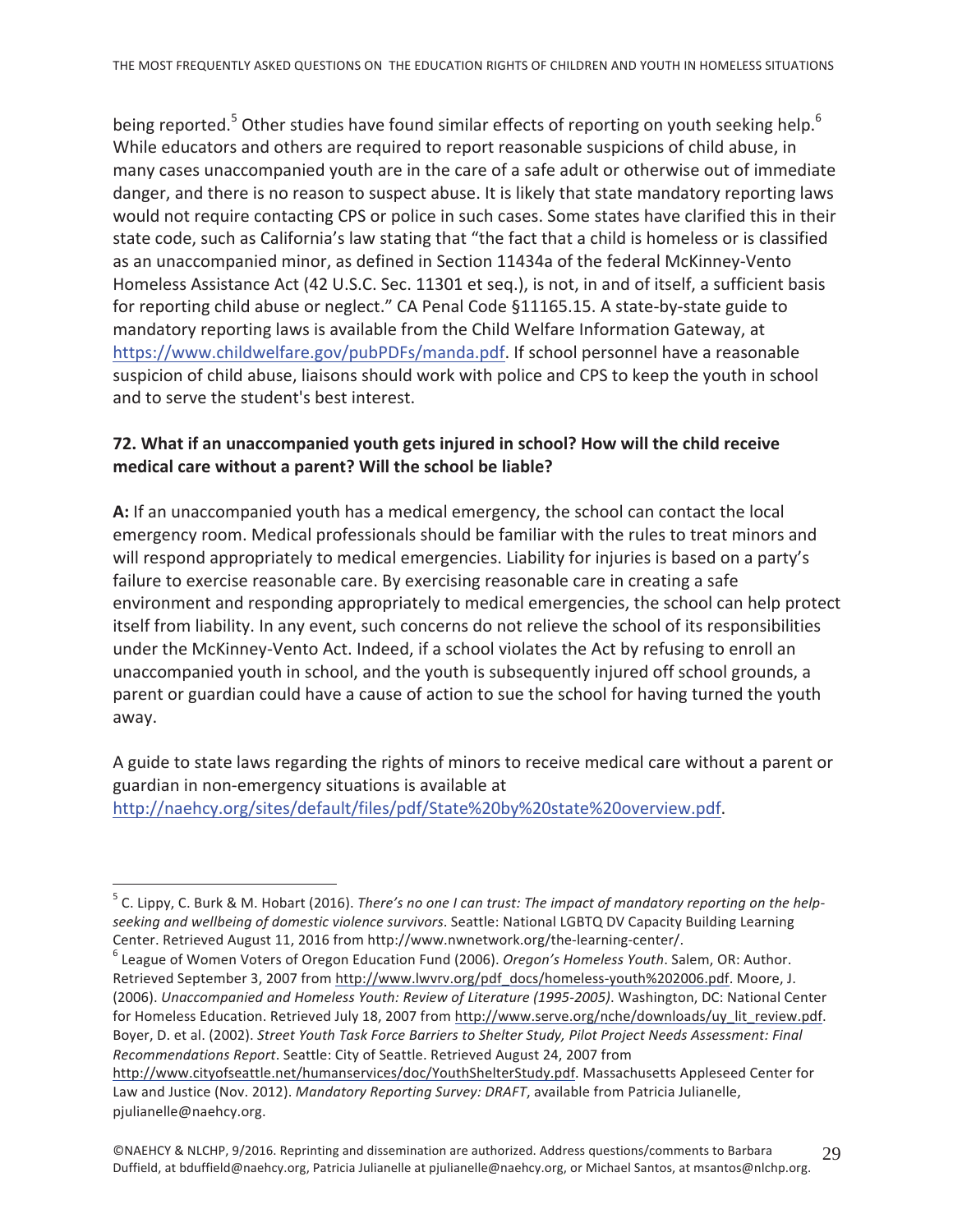# 73. If runaway youth would just follow their parents' rules, they could live at home; why should we encourage their bad behavior?

A: Most runaway youth, especially those who stay away from home a significant length of time, have fled abusive homes for their own survival. Studies of unaccompanied youth have found that 20 to 50 percent were sexually abused in their homes, while 40 to 60 percent were physically abused.<sup>7</sup> Severe dysfunction in the home is also common. Forty percent of callers to the National Runaway Switchboard identified negative family dynamics as the leading reason for leaving home.<sup>8</sup> For example, over two-thirds of unaccompanied youth surveyed in a recent study reported that at least one parent abused drugs or alcohol.<sup>9</sup>

Many young people are not welcome in their parents' or guardians' homes due to their sexual orientation or identity, pregnancy, or other types of family conflict. For example, 20 to 40% of homeless youth identify as gay, lesbian, bisexual, questioning and/or transgender<sup>10</sup>, and 10% of currently homeless female teenagers are pregnant.<sup>11</sup> More than half of youth living on the streets became homeless for the first time because they were asked to leave home by a parent or caregiver.<sup>12</sup> Youth often leave home to remove themselves from an immediately painful situation, but without plans for what to do next. In a recent survey of unaccompanied homeless youth in California, over half felt that being homeless was as safe as or safer than being at home.<sup>13</sup> More than 60% of homeless youth report being raped, beaten, robbed or otherwise assaulted while living on the streets, and homelessness is the largest risk factor for commercial sexual exploitation and sex trafficking of minors.<sup>14</sup> Despite their dire living situations, many runaway youth continue to value education and the opportunities, safety, and stability it provides. Excluding these youth from school will harm them and society.

# 74. How can schools minimize unaccompanied youth's contact with the juvenile and criminal justice systems?

 $^7$  Toro, P., et al. (2007). "Homeless Youth in the United States: Recent Research Findings and Intervention Approaches." Toward Understanding Homelessness: The 2007 National Symposium on Homelessness Research. Washington, DC: U.S. Dept. of Health and Human Services; Robertson, Marjorie and Toro, Paul (1999). "Homeless Youth: Research, Intervention, and Policy." Practical Lessons: The 1998 National Symposium on Homelessness Research. Washington DC: U.S. Dept. of Housing and Urban Development; MacLean, Michael G., Embry, Lara E. & Cauce, Ana Mari (1999). Homeless Adolescents' Paths to Separation from Family: Comparison of Family Characteristics, Psychological Adjustment, and Victimization. Journal of Community Psychology, 27(2), 179-187. <sup>8</sup> http://www.1800runaway.org/

 $9$  MacLean, et al. (1999).

<sup>&</sup>lt;sup>10</sup> The National Gay and Lesbian Task Force and the National Coalition for the Homeless (2007). Lesbian, gay, bisexual and transgender youth: An epidemic of homelessness. Washington DC: Authors.

 $11$  Toro, P., et al. (2007).

<sup>&</sup>lt;sup>12</sup> Family and Youth Services Bureau (2016). Quick Facts. Retrieved August 11, 2016 from http://www.acf.hhs.gov/fysb/quick-fact.

<sup>&</sup>lt;sup>13</sup> Bernstein, N. & Foster, L.K. (2008). Voices from the Street: A Survey of Homeless Youth by Their Peers. Sacramento, CA: California Research Bureau.

<sup>&</sup>lt;sup>14</sup> Family and Youth Services Bureau (2016).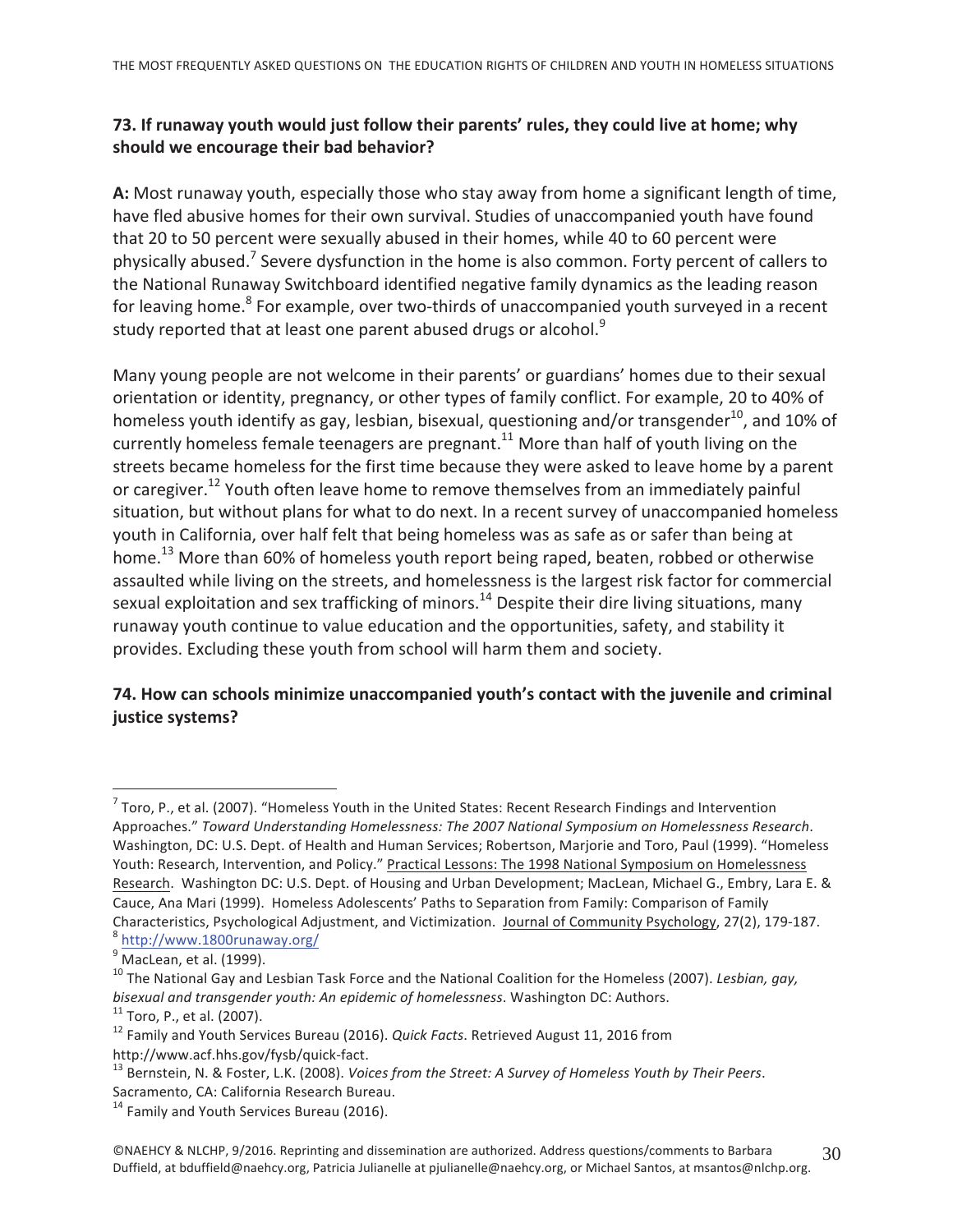A: Where laws, regulations, practices, or policies may act as a barrier to the identification, enrollment, attendance, or success in school of homeless children and youths, SEAs and LEAs must undertake steps to revise such laws, regulations, practices, or policies to ensure that homeless children and youths are afforded the same free, appropriate public education as provided to other children and youths. 42 U.S.C. §§11432(g)(1)(I), (g)(7). "The process of reviewing and revising policies should include a review of school discipline policies that disproportionately impact homeless students, including those who are also children and youths of color; those who identify as lesbian, gay, bisexual, transgender, and queer or questioning (LGBTQ); English learners; and students with disabilities." 2016 Guidance, A-4 (citations omitted). In particular, one-strike policies or policies that encourage the involvement of law enforcement rather than school personnel in disciplinary matters should be revised to ensure homeless students are not needlessly entangled with the criminal or juvenile justice system. See Question 60.

# 75. What steps should SEAs and LEAs take to revise the laws and policies in their communities that serve as barriers to the identification, enrollment, attendance, and success of homeless students?

A. Where laws, regulations, practices, or policies may act as a barrier to the identification, enrollment, attendance, or success in school of homeless children and youths, SEAs and LEAs must undertake steps to revise such laws, regulations, practices, or policies to ensure that homeless children and youths are afforded the same free, appropriate public education as provided to other children and youths. 42 U.S.C.  $\S$ §11432(g)(1)(l), (g)(7). This obligation extends to laws and policies that exist outside of the school system itself: SEAs and LEAs "should also coordinate and consult with State and local policymakers to ensure that legislation and policies do not create barriers for the education of homeless children and youths, which may in some cases fall under their ongoing obligation to review and revise such barriers. For example, status offense laws or ordinances that criminalize homelessness can make it more difficult for homeless families and youths to get to school ready to learn. Likewise, a lack of affordable housing within a community may make it difficult for families to obtain permanent housing and escape the cycle of homelessness." 2016 Guidance, E-8. For example, a student who is forced to stay awake all night because there is no legal place for the student to sleep faces a barrier to her educational retention and success. A student in a state which criminalizes the act of running away may try to keep his status hidden from school officials for fear of criminal consequences, which is a barrier to his identification. Exclusionary zoning laws which prevent the siting of youth or family shelters or affordable housing in the community mean more homeless students will have to travel further distances to their school of origin, presenting a barrier to their retention. SEAs and LEAs are under an affirmative obligation to speak to the public and their policymakers about the harms that laws criminalizing homeless children and youth or preventing affordable housing from being developed can present. While SEAs and LEAs cannot change these laws on their own, they must speak out on behalf of the youth they serve in the public conversation as these laws are debated.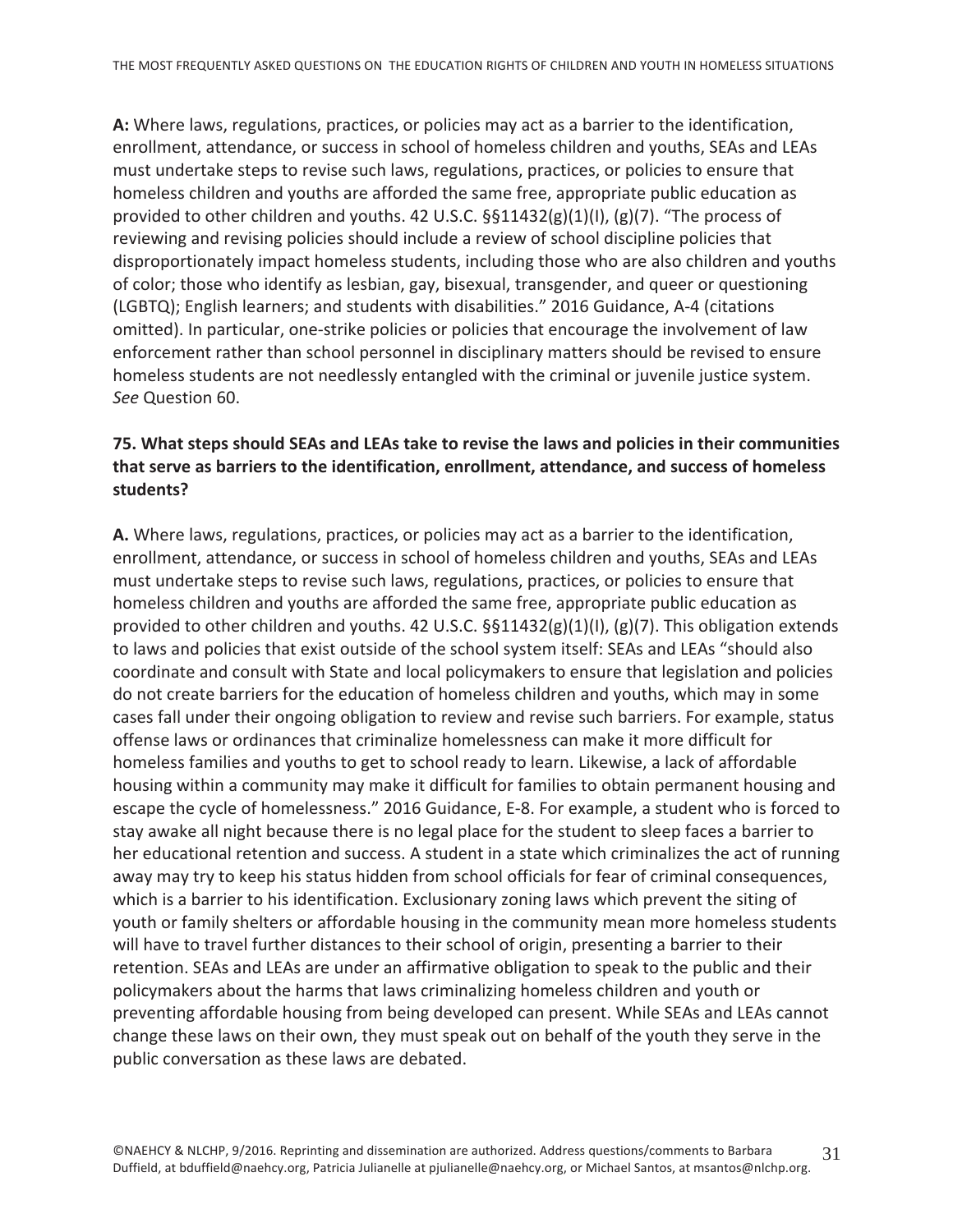A state-by-state summary of laws affecting unaccompanied youth is available at https://www.nlchp.org/Alone\_Without\_A\_Home. A discussion of the criminalization of homelessness, and resources for advocating in the community is available at https://www.nlchp.org/criminalization.

#### 76. How can the Runaway and Homeless Youth Act help unaccompanied youth?

A: The Runaway and Homeless Youth Act can help youth in many ways. First, it contains a Basic Center Program that supports emergency shelters for up to 15 days for unaccompanied youth under 18 years old. Second, the law supports Transitional Living Programs, which provide longterm housing for up to 18 months and life skills for young people 16-21 years old. Third, the law contains a Street Outreach Program to provide outreach and services to youth on the streets. Lastly, the law funds the National Runaway Switchboard, trainings for youth workers, and other information and supports. Runaway and Homeless Youth Act programs are required to provide youth with information about the McKinney-Vento Act and to collaborate with their McKinney-Vento liaisons. More information about this program is available at http://www.acf.hhs.gov/fysb and http://www.1800runaway.org/. 42 U.S.C. §§5701 et seq.; 42

U.S.C. §5712(b)(3); 45 C.F.R. §1351.18(e).

#### **Supporting Academic Success**

# 77. Does the requirement for immediate enrollment include enrollment in optional enrichment programs, extended-day programs, and other supplemental services?

A: Yes. Enrollment is defined to include attending classes and participating fully in school activities. 42 U.S.C. §11434A(1). Enrichment programs and other supplemental services are school activities. Further, McKinney-Vento State Plans are required to describe procedures to ensure that "homeless children and youths who meet the relevant eligibility criteria do not face barriers to accessing academic and extracurricular activities, including magnet school, summer school, career and technical education, advanced placement, on-line learning, and charter school programs, if such programs are available at the State and local levels." 42 U.S.C.  $\S11432(g)(1)(F)(iii)$ . Finally, McKinney-Vento liaisons are required to ensure that children and youth in homeless situations have a full and fair opportunity to succeed in school. 42 U.S.C.  $\S11432(g)(6)(A)$ . Enrichment programs clearly support that requirement. To the extent that individual students experiencing homelessness can benefit from such programs, they must be provided access to the programs.

# 78. Should students in homeless situations be exempt from residency and attendance rules for participating in school sports (for example rules requiring school residency or attendance for a semester before being eligible for sports at that school)?

A: Yes. The McKinney-Vento Act requires states and LEAs to eliminate barriers to school enrollment and retention for children and youth experiencing homelessness. 42 U.S.C.  $\S511432(g)(1)(1)$ , (g)(7). Enrollment is defined as attending school and participating fully in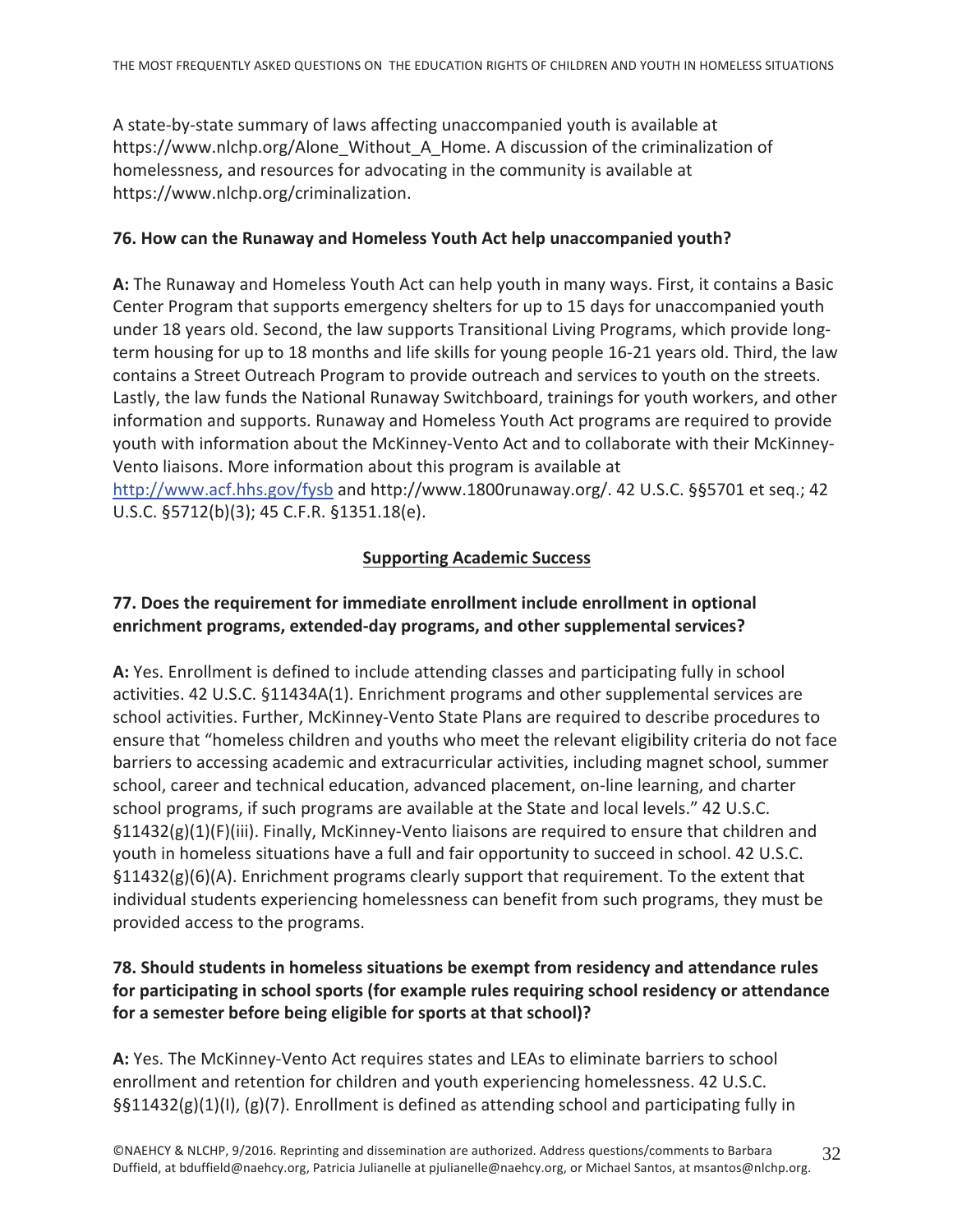school activities. 42 U.S.C. §11434A(1). Sports, including at the varsity level, are school activities. Further, McKinney-Vento State Plans are required to describe procedures to ensure that "homeless children and youths who meet the relevant eligibility criteria do not face barriers to accessing... extracurricular activities...." 42 U.S.C.  $\S 11432(g)(1)(F)(iii)$ . Many courts, including the Supreme Court of the United States, have determined that school athletic associations are considered to be part of the state, due to their close relationship with the state. Therefore, athletic associations must comply with the McKinney-Vento Act's requirement to remove barriers, by exempting homeless students from sports participation rules that students cannot meet due to their homelessness and mobility, such as residency and attendance rules. Athletes experiencing homelessness have won hearings on this issue against several state athletic associations. In addition, some athletic associations have changed their policies to facilitate compliance with the McKinney-Vento Act.

#### 79. What if children experiencing homelessness cannot pay fees associated with extracurricular activities, such as club dues, sports uniforms, etc.?

A: Again, barriers to full participation in school must be eliminated, including barriers "due to outstanding fees or fines...." 42 U.S.C. §§11432(g)(1)(I), (g)(7). Fees for extracurricular activities should be waived or paid with donations or district funds. A brief on the McKinney-Vento Act and school fees is available at http://naehcy.org/sites/default/files/pdf/School%20fees.pdf.

# 80. If a youth has not been in a school and tries to enroll mid-semester, what obligation does the school have to enroll the student and give him/her credit for the work they do in the remainder of the semester? If the youth has been attending another school, what obligation does the enrolling school have to give him/her credit for partial coursework completed at the prior school?

A: The McKinney-Vento Act requires the school to enroll the student immediately. 42 U.S.C. §§11432(g)(3)(C). The Act also requires the LEA to remove barriers to the student's retention in school, including barriers "due to... absences." 42 U.S.C.  $\S$  11432(g)(1)(l), (g)(7). Since the inability to earn any credit is a disincentive to remaining in school (and therefore a barrier to retention), the school must address that problem.

Every state must have procedures in place to ensure that all McKinney-Vento students, including those who have been out of school, can receive "appropriate credit for full or partial coursework satisfactorily completed while attending a prior school, in accordance with State, local, and school policies." 42 U.S.C.  $\S 11432(g)(1)(F)(ii)$ . Liaisons must make particular efforts to ensure those procedures are implemented for unaccompanied youth. 42 U.S.C.  $\S511432(g)(6)(A)(x)(II)$ . The school must work with the prior school to calculate, award and receive partial credits, as well as make any necessary adjustments to the student's schedule to permit the student to complete courses started elsewhere and to participate in credit recovery opportunities.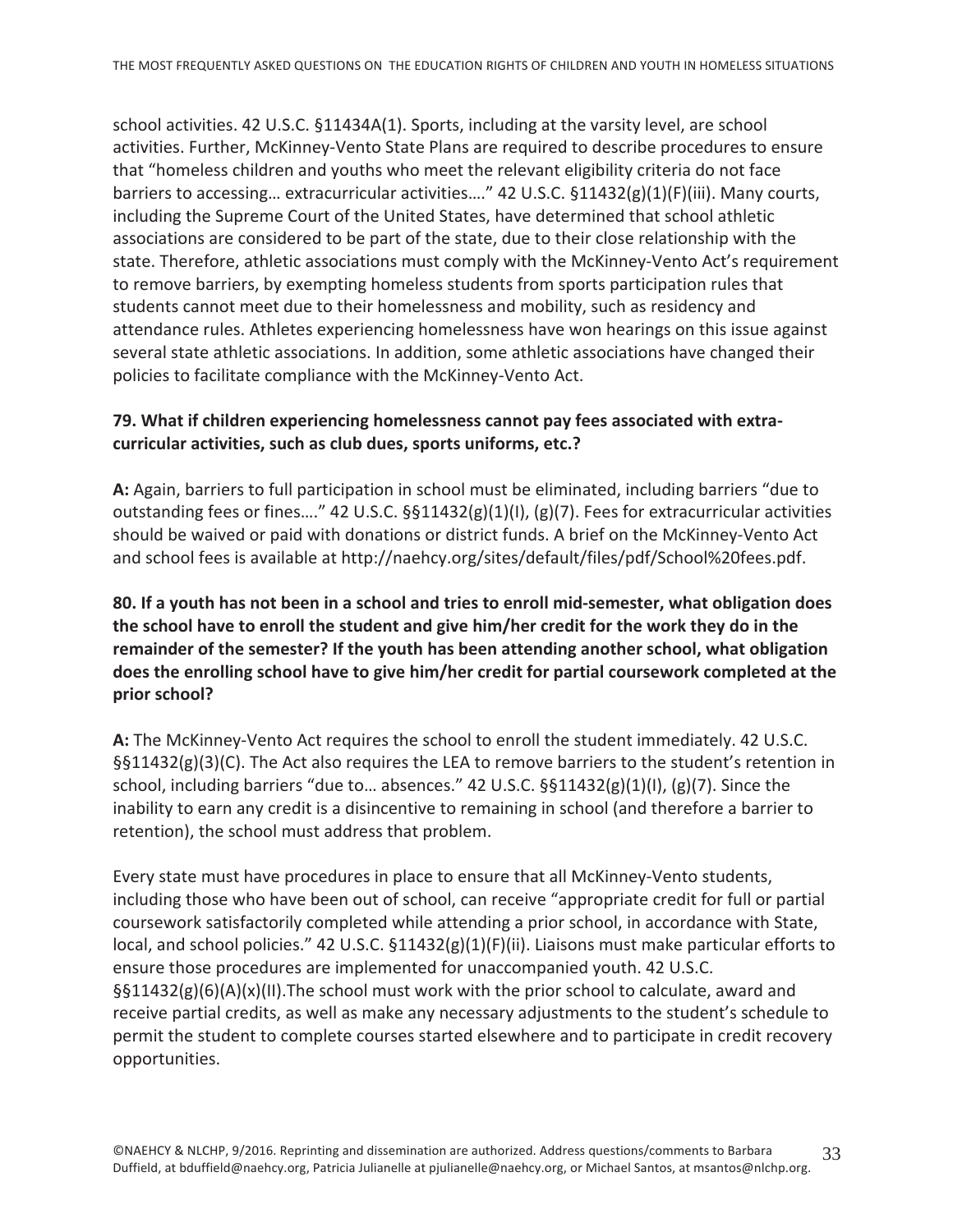# 81. Is there any obligation to provide education services to a student who is homeless and is expelled from school due to behavior?

A: Student discipline and expulsion rules apply to students in homeless situations in the same way they apply to housed students. However, schools must be careful not to discipline or penalize students for behavior related to their homelessness. For example, an LEA policy that issues suspensions for multiple absences must excuse absences caused by homelessness. The failure to provide such exemptions would create a barrier to the retention in school of students experiencing homelessness, in violation of the McKinney-Vento Act. 42 U.S.C.  $\S$ §11432(g)(1)(l),  $(g)(7)$ .

The U.S. Department of Education further urges that "[r]emoving students from school (e.g. by suspending a student) should be used only as a last resort; this is particularly important due to the high mobility of homeless students and the lack of access to food and other services that out of school suspension or expulsion may cause." 2016 Guidance, page 33. The Department suggests many strategies to promote supportive discipline for students experiencing homelessness, including instituting trauma-informed practices and implementing discipline alternatives to suspensions or separating homeless children and youths from their peers.

# 82. Can students who are homeless receive free school meals without documenting income? What about students with an outstanding balance of unpaid school meal fees?

A: Yes and yes. The Child Nutrition and WIC Reauthorization Act of 2004 made any child or youth identified as homeless by a McKinney-Vento liaison or shelter director automatically eligible for free school meals. They do not have to complete an application. When a liaison or a shelter director provides a child's name to the local school food service office, free school meals should commence immediately. Copies of the law and USDA policies are available at http://center.serve.org/nche/ibt/aw food.php. States also may have established policies to support this federal law.

Children identified as homeless by a McKinney-Vento liaison or shelter director are entitled to receive those meals immediately, regardless of unpaid fees. Unpaid fees may be waived or paid from other funds, but they cannot delay or prevent the student's access to free meals. To the extent unpaid fees constitute a barrier to the enrollment of homeless children and youth (including attending classes and participating fully in school activities), states and LEAs have an ongoing obligation to review and revise their policies to remove such barrier. 42 U.S.C.  $$11432(g)(1)(I).$ 

# 83. To what extent should services for dental, medical, and other such needs be provided for children experiencing homelessness?

A: To the extent that such services are available at school, children experiencing homelessness must have access to them. 42 U.S.C. §11432(g)(4). Outside of school, McKinney-Vento liaisons are required to provide referrals for health, mental health, dental, substance abuse, housing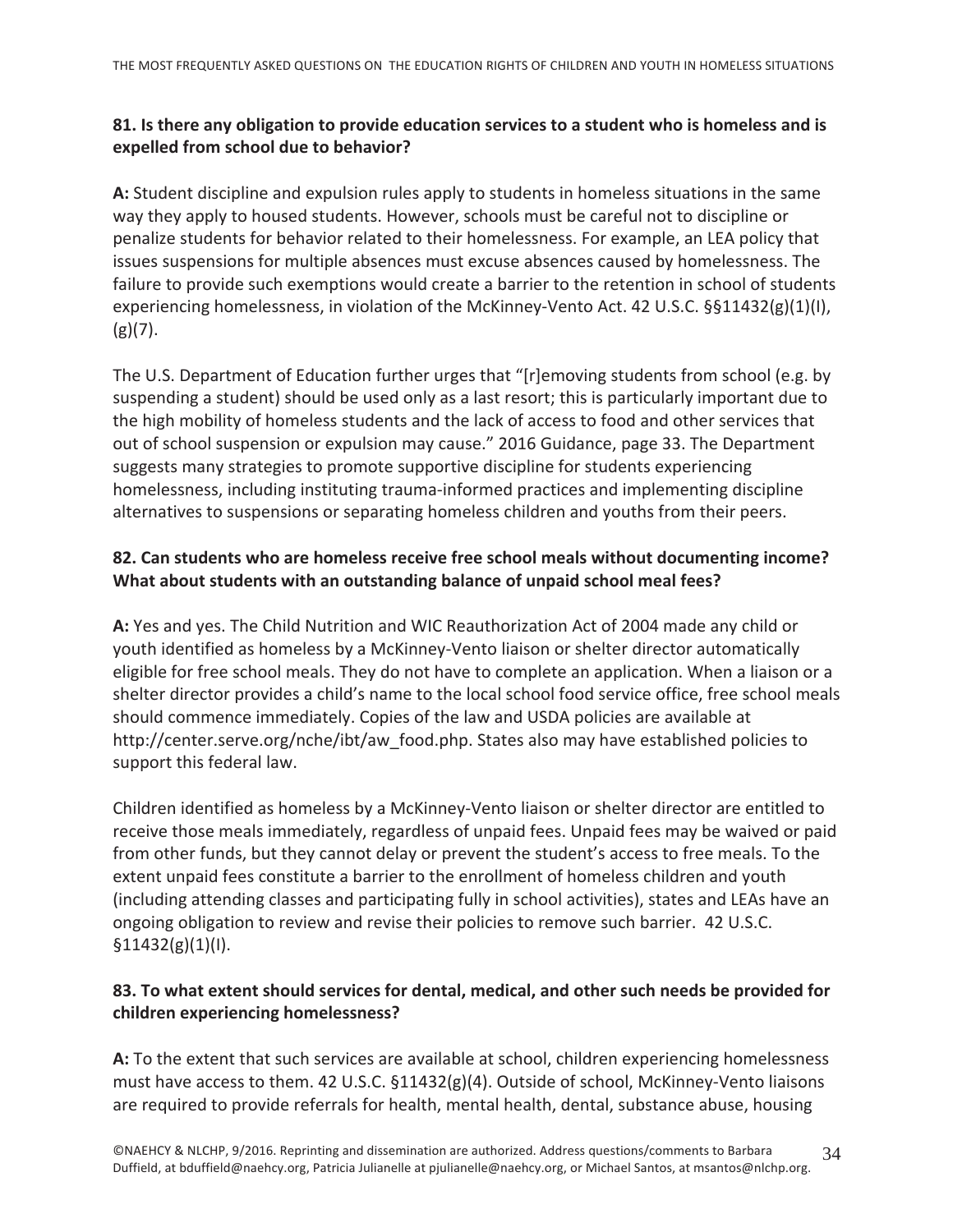and other appropriate services in the community. 42 U.S.C.  $$11432(g)(6)(A)(iv)$ . "Other appropriate services" may include job training, public assistance, food and nutrition, transportation assistance, and legal services.

#### **Private Schools and Charter Schools**

# 84. What obligations do private schools have under the McKinney-Vento Act? If the school of origin is a private school, must the student be allowed to continue attending?

A: The McKinney-Vento Act does not apply to schools that are entirely privately funded. Therefore, private schools are not required to allow children who become homeless to continue to attend or to provide transportation. Public schools should offer McKinney-Vento and Title I, Part A services to students experiencing homelessness who are attending private schools as needed, as public schools do for other private school students who are eligible for public education services.

#### 85. Does the McKinney-Vento Act apply to charter schools?

A: Yes. State law and and/or the school's charter determine whether the school should be treated as a school or as its own local educational agency. A charter school determined to be a school must follow the McKinney-Vento Act's requirements for schools and must collaborate with the McKinney-Vento liaison for the LEA to which it belongs. A charter school determined to be an LEA must follow the Act's requirements for LEAs, including designating a McKinney-Vento liaison, identifying homeless students, ensuring immediate enrollment, honoring the right for students to remain in the school of origin, and providing transportation.

McKinney-Vento requires that "homeless children and youths who meet the relevant eligibility criteria do not face barriers to accessing academic and extracurricular activities, including... charter school programs." 42 U.S.C.  $\S 11432(g)(1)(F)(iii)$ . If a student experiencing homelessness attempts to enroll in a charter school, the school must enroll him or her as long as other students living in the same area would be eligible to attend the school. If the charter school has particular, skills-related entrance requirements, the student must meet those criteria (for example, a fine arts charter school with requirements related to artistic ability). However, enrollment deadlines and other barriers must be waived for students experiencing homelessness. In particular, charter schools must enroll McKinney-Vento students immediately, even when students have "missed application or enrollment deadlines during any period of homelessness." This would include missing lotteries for charter school enrollment as well. 42 U.S.C.  $\S 11432(g)(3)(C)(i)(II)$ . The U.S. Department of Education urges LEAs to "anticipate and accommodate the needs of McKinney-Vento-eligible students to enter charter schools..." including "giving homeless children and youths priority if there is a waitlist." 2016 Guidance I-6.

# 86. If a McKinney-Vento student wishes to enroll in a charter school after the deadline or lottery has passed, and the applicable class in the school is now full, does the school have to go over its legal enrollment limit to enroll the student?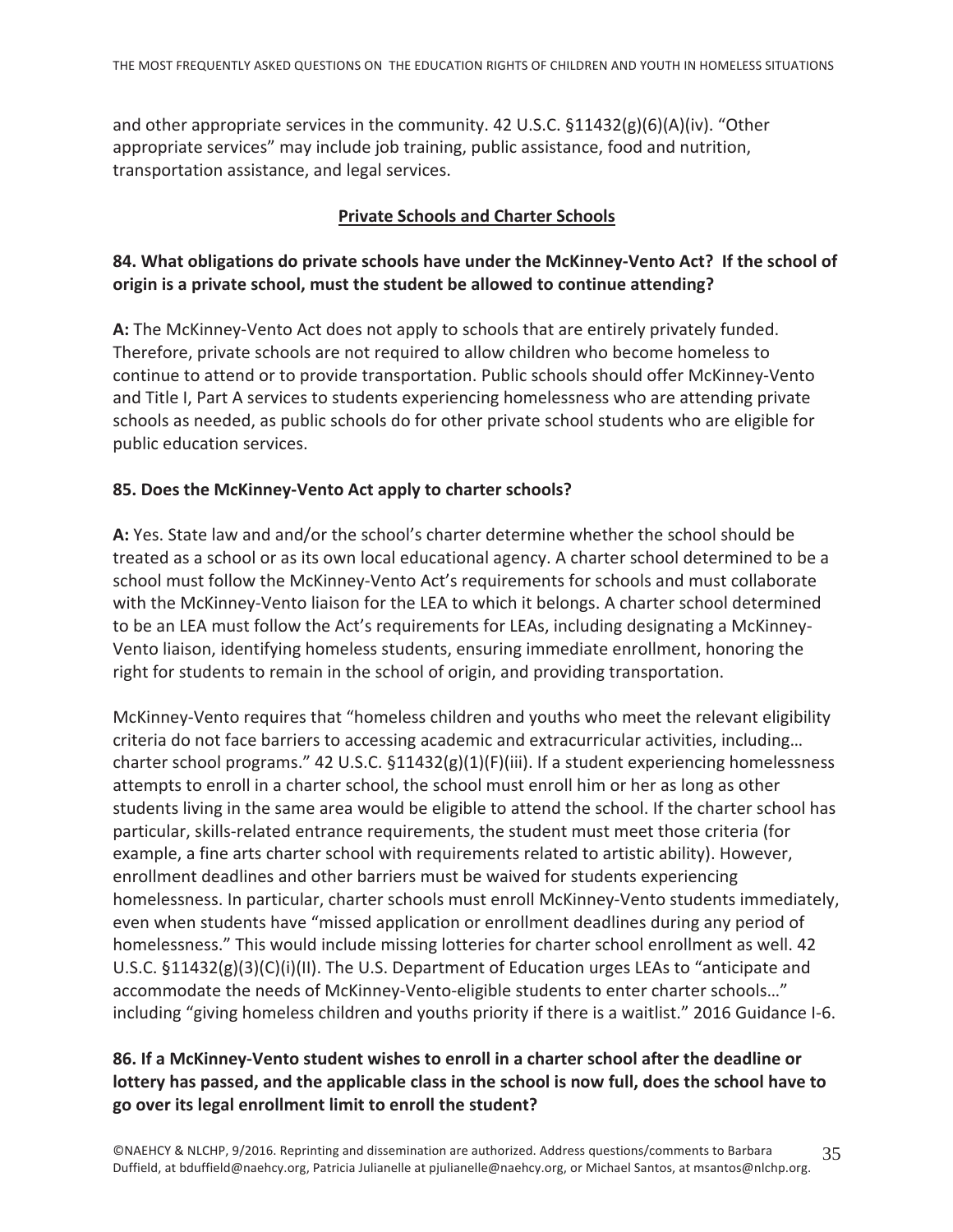A: No, but the school should take steps to remove the barrier of capacity limits. States and LEAs must remove barriers to charter school access, and charter schools must enroll McKinney-Vento students immediately, even when students have "missed application or enrollment" deadlines during any period of homelessness." 42 U.S.C.  $\S 11432(g)(3)(C)(i)(1)$ . However, charter schools often have class size limits established by their charters, state law or other rules. McKinney-Vento generally is not interpreted to require a school or classroom to go over capacity. Nonetheless, the U.S. Department of Education urges LEAs to "anticipate and accommodate the needs of McKinney-Vento-eligible students to enter charter schools...", and such schools should work to address capacity issues, through means such as: giving McKinney-Vento students priority on waitlists (2016 Guidance I-6); and using data to calculate and reserve spots for McKinney-Vento student (based on observable trends in attempted enrollment by McKinney-Vento students).

#### Integration

#### 87. In a situation where students stay at a shelter for only a short period of time, can a district provide a teacher to teach at the shelter?

A: No. The McKinney-Vento Act prohibits segregating students experiencing homelessness in shelter classrooms, separate schools, or separate programs within a school. 42 U.S.C.  $§11432(e)(3)(A)$ . No public funds can support separate education for homeless students, for any period of time. Students experiencing homelessness must be immediately enrolled in either their school of origin or any school nonhomeless students who live in the attendance area in which the students is living are eligible to attend. However, supplemental services such as afterschool tutoring or mentoring can be provided at a shelter, using McKinney-Vento, Title I Part A, or other public funds.

#### 88. The McKinney-Vento Act says that its funds can be used to provide services to children experiencing homelessness in a separate setting within a public school, only "as necessary for short periods of time for health and safety emergencies." How is "health and safety emergencies" defined?

A: McKinney-Vento Act funds must expand or improve upon services provided as part of a school's regular academic program, and cannot replace regular academic services. 42 U.S.C.  $\S11433(a)(2)(A)(iii)$ . The Act does contain a very limited provision for providing services to students experiencing homelessness in a separate setting within a public school, as described in the question. The very limited "health and safety emergency" exception says:

1. only LEAs that get McKinney subgrants,

- 2. can provide services to homeless students in separate settings within a public school (not at a shelter or other location),
- 3. as necessary,
- 4. for short periods of time,
- 5. for health and safety emergencies.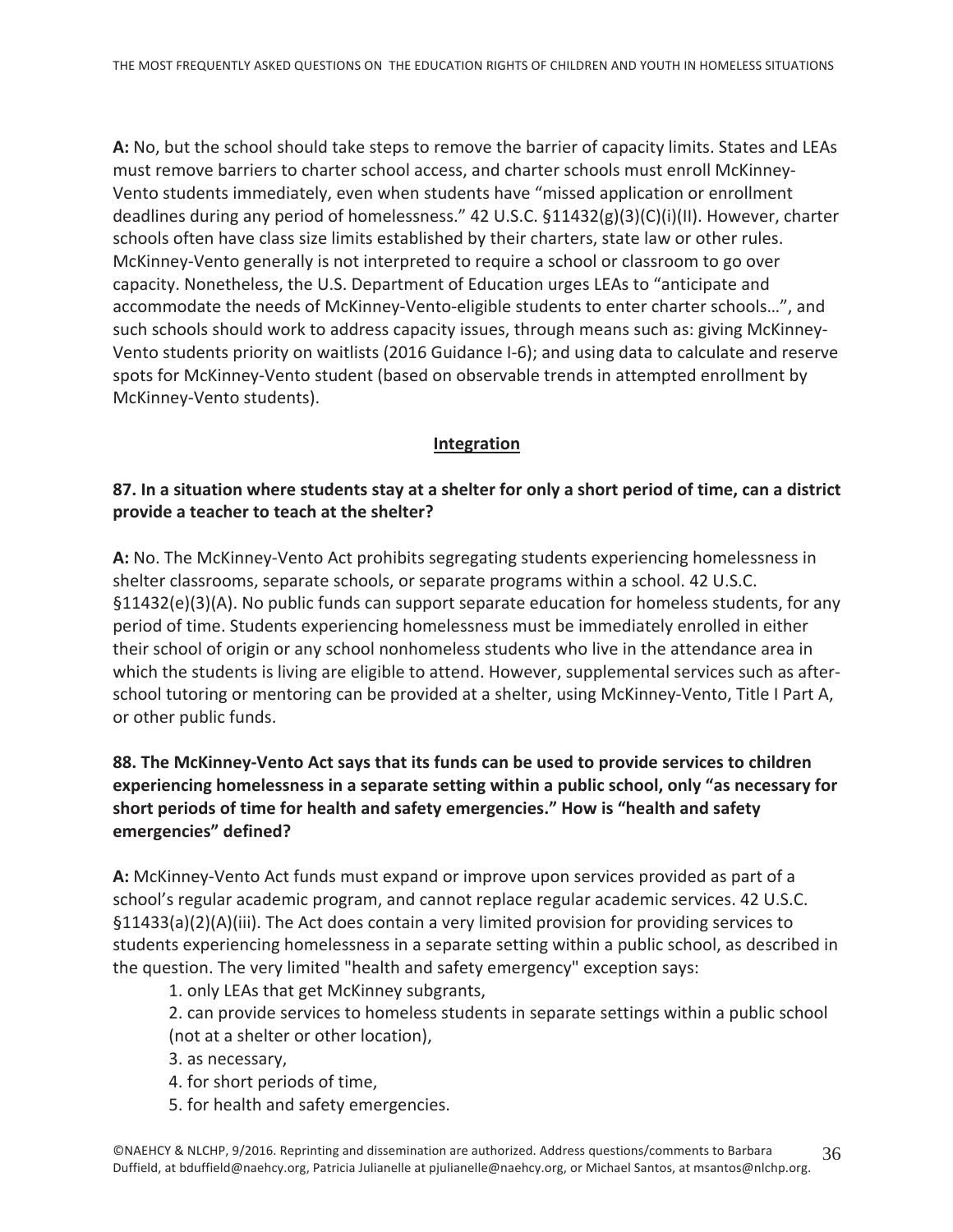There is no specific definition of "health and safety emergencies." However, the inclusion of this term in the McKinney-Vento Act does not justify separating a student from the mainstream school environment if the student is being disciplined or penalized for behavior related to their homelessness. 42 U.S.C. §11431(3). Since McKinney-Vento services cannot replace regular academic services, this provision does not allow for separate classes for students in homeless situations, including those affected by domestic violence. For children affected by domestic violence, whether they are residing in shelters or other situations, the public schools they attend must work with the parent to ensure safety, confidentiality, sensitivity, and appropriate services, such as protecting the child's identity in school data systems, arranging for anonymous pick-up and drop-off locations for school buses, enrolling the child in a different school, sensitizing bus drivers and school personnel to the child's circumstances, training school staff on confidentiality laws and policies, and helping the family to file copies of protective orders with the school. 2016 Guidance, B-3. More information on how schools and shelters can assist victims of domestic violence is now available at

http://center.serve.org/nche/downloads/briefs/domestic.pdf.

# **Disputes and Enforcement**

#### 89. Does the McKinney-Vento Act contain procedures for resolving disputes?

A: Yes. The McKinney-Vento Act requires each state to establish its own procedures to resolve disputes promptly. 42 U.S.C.  $\S11432(g)(1)(C)$ ; 2016 Guidance, K-1. States are encouraged to provide a common local policy that LEAs can adopt to provide consistency across districts. LEAs must use these dispute procedures for all disputes over eligibility, school selection or enrollment. 42 U.S.C.  $\S11432(g)(3)(E)$ . The Act requires schools to enroll students immediately to the school in which they are seeking enrollment, until the dispute reaches its final resolution, including all available appeals. 42 U.S.C.  $\S 11432(g)(3)(E)(i)$ . For unaccompanied youth, the liaison must ensure the youth is immediately enrolled in the school in which the youth seeks enrollment pending resolution of the dispute. 42 U.S.C.  $\S 11432(g)(3)(E)(iv)$ . Since the Act defines "enroll" to include attending classes and participating fully in school activities, students must be afforded full participation and provided all appropriate services while the dispute is pending. State and local dispute resolution procedures "should address barriers to attending classes and fully participating in school activities." 2016 Guidance, K-2.

An effective dispute resolution process includes procedural safeguards to ensure that the process is impartial yet accessible to homeless students and their families. The dispute resolution process should include notice of educational rights under the McKinney-Vento Act, including the right to file an appeal, a step-by-step description of how to appeal a decision, list of legal and advocacy service providers in the area, contact information for the homeless liaison and State Coordinator, and relevant timelines. 2016 Guidance, page 31, Tips for Establishing an Effective Dispute Resolution Process. The parent or guardian, or the unaccompanied youth, must be provided a written explanation of any decisions related to school selection or enrollment made by the school, LEA, or SEA, including information about the right to appeal. 42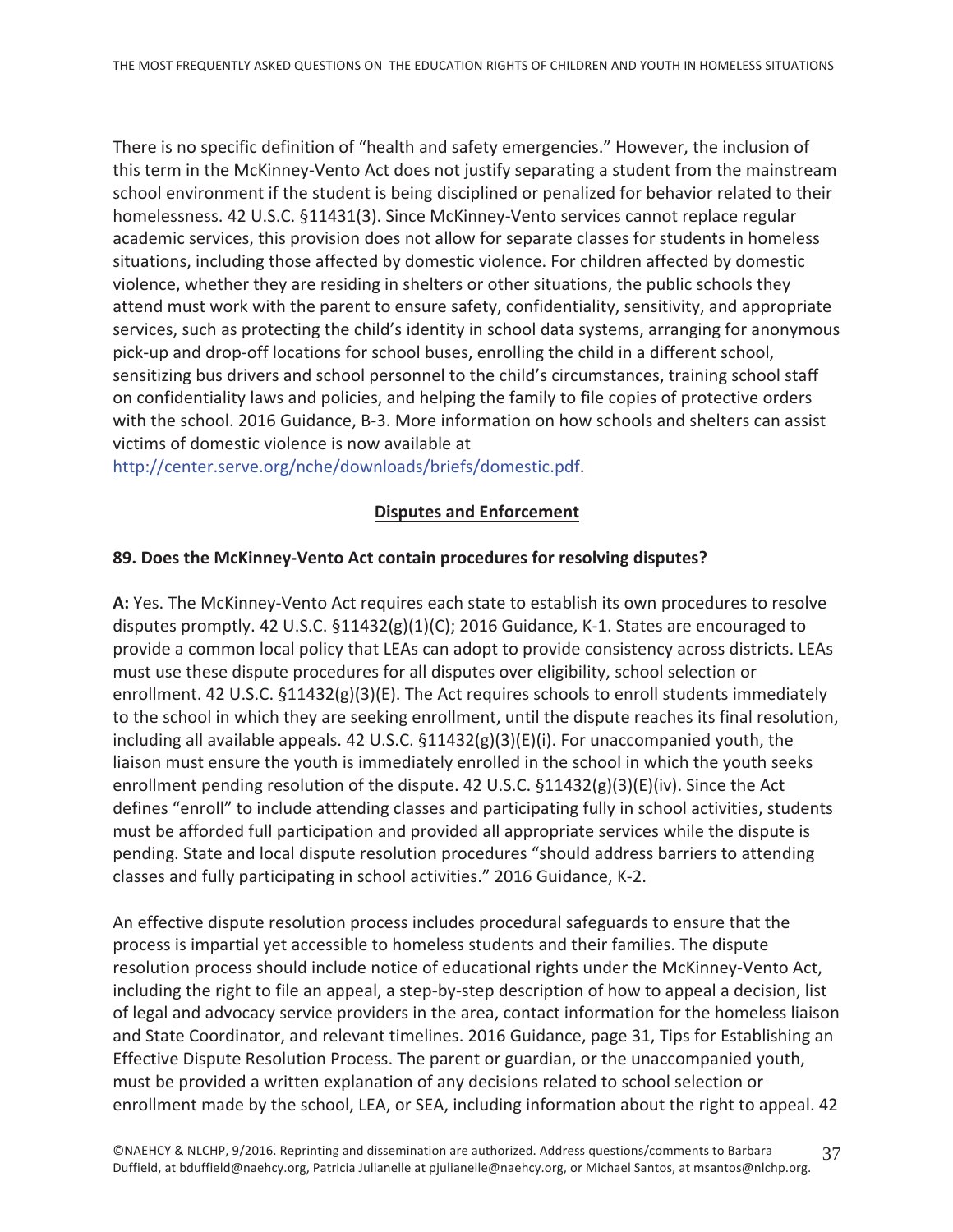U.S.C.  $\S 11432$  (g)(3)(E)(ii). In addition, if an LEA determines it is not in a student's best interest to attend the school of origin or the school requested by the parent, guardian or unaccompanied youth, the LEA must provide the parent, guardian or youth with a written explanation of the reasons for its determination, in a manner and form understandable to such parent, guardian, or youth, including information regarding the right to appeal. 42 U.S.C. §§11432(g)(3)(B)(iii). Written explanations should include an explanation of how the school reached its decision regarding eligibility, school selection, or enrollment, as well as contact information for the liaison and State Coordinator and a brief description of their roles. 2016 Guidance, K-3.

The school must then refer the youth, parent, or guardian to the McKinney-Vento liaison, who must carry out the dispute resolution process as quickly as possible. 42 U.S.C.  $\S11432(g)(3)(E)(iii)$ . The dispute resolution process should be as informal and accessible as possible, including not requiring unnecessary notarization or authentication of documents or other materials, not requiring strict legal evidentiary standards, and allowing for complete and impartial review. 2016 Guidance, K-7. In addition, liaisons should assist with "preparing the appeal and should make resources of the school (e.g., copying, mailing, or obtaining records) available to the parent, guardian, or unaccompanied youth." 2016 Guidance, K-2. SEAs and LEAs are encouraged to include a list of legal and advocacy service providers in the area that can provide additional assistance with the dispute resolution process. 2016 Guidance, K-7.

# 90. Does the McKinney-Vento liaison have to be the person listening to the grievance procedure?

A: No, although it is considered a good practice. The McKinney-Vento Act requires every state to develop a procedure to promptly resolve disputes. 42 U.S.C.  $\S 11432(g)(1)(C)$ . Therefore, the state can determine the specifics of the dispute resolution process. The liaison does not have to be the person listening to the grievances; however, liaisons are required to carry out the dispute resolution process as expeditiously as possible, making sure that families and youth are aware of their rights to appeal and receive appropriate written explanations and notices, and are able to access the dispute process. 42 U.S.C.  $\S 11432(g)(3)(E)$ .

#### 91. Does the state need to be involved in resolving disputes?

A. Yes. The McKinney-Vento Act requires states to ensure that LEAs comply with the Act. 42 U.S.C. §§11432(f)(5), (g)(2). Without a role in dispute resolution, the state will not be able to ensure compliance. Further, the U.S. Department of Education has outlined dispute resolution procedures which include a state-level appeal. 2016 Guidance, K-7. Allowing LEAs to resolve disputes without state involvement and oversight would allow barriers to school enrollment and retention to arise, in violation of the McKinney-Vento Act. 42 U.S.C.  $\S$ §11432(g)(1)(l), (g)(7). Finally, state involvement early in the dispute process will be important when inter-district and noncompliance issues arise.

#### 92. Must school districts provide transportation during disputes?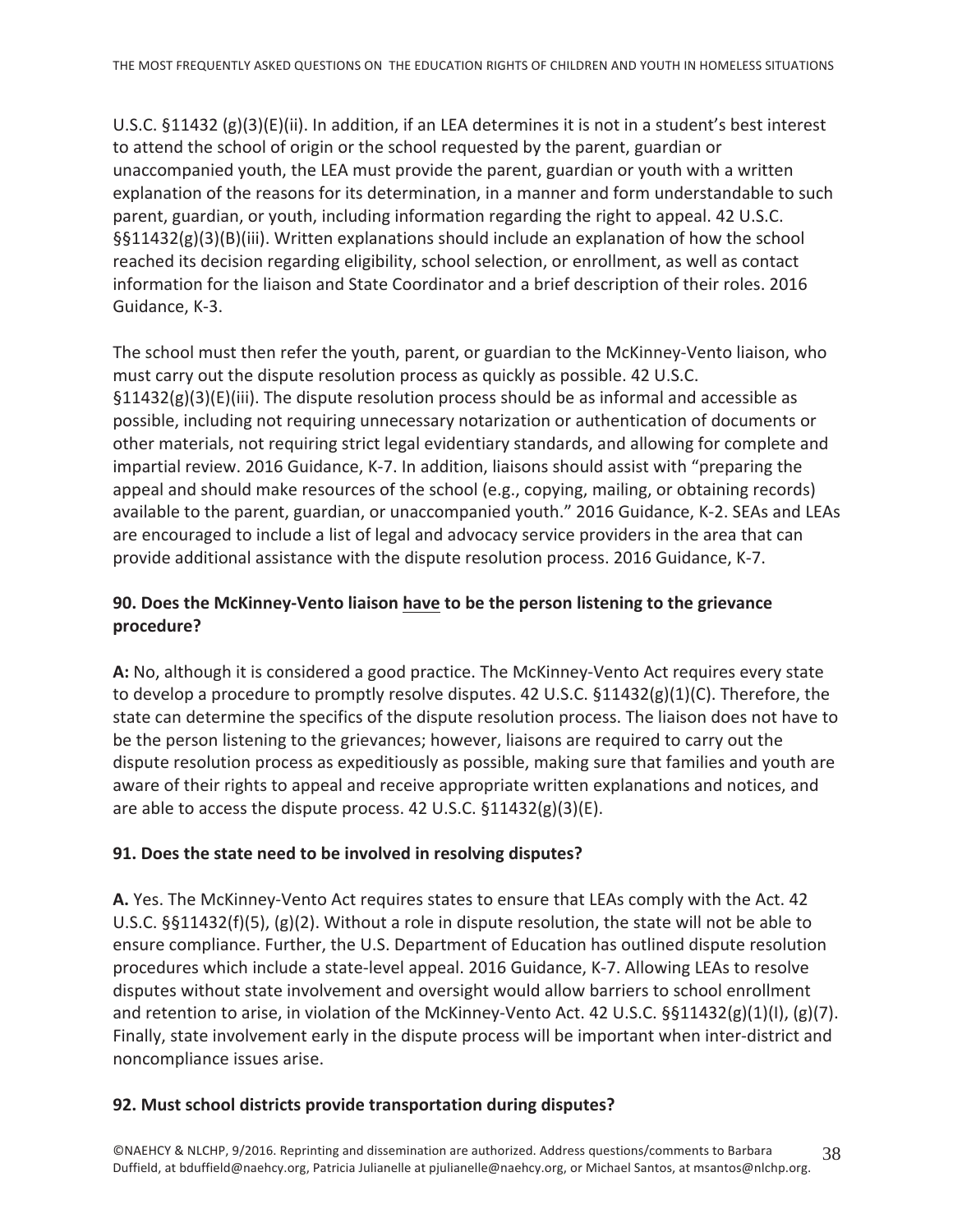A: Yes. See Question 49.

#### 93. Does the McKinney-Vento Act apply to LEAs that are not receiving its funding?

A: Yes, the McKinney-Vento Act applies to every local educational agency in every state. 81 Fed. Reg. 14432 (March. 3, 2016). As with most education laws, the Act applies to states receiving the federal funds.  $15$ 

#### 94. Does the McKinney-Vento Act supersede state and local laws to the extent they conflict with federal law?

A: Yes. McKinney-Vento is a federal law that applies to every LEA – including LEAs that do not receive funding. 2016 Guidance, B-1. To the extent that state law conflicts with the provisions of McKinney-Vento, federal law prevails. U.S. Constitution Article VI; See also, Altria Group v. *Good*, 555 U.S. 70 (2008). Furthermore, any state law, policy, or practice that conflicts with McKinney-Vento is without effect. Maryland v. Louisiana, 451 U. S. 725, 746 (1981). If schools, LEAs, or SEAs have rules that violate the McKinney-Vento Act, McKinney-Vento mandates those rules to be changed. 42 U.S.C. §11431(2), §11434(g)(1)(I).

# **95. If an LEA does not follow the law, is there a penalty?**

A: Yes. States are required to provide technical assistance to and conduct monitoring of LEAs to ensure that LEAs in the state comply with the McKinney-Vento Act. 42 U.S.C. §§11432(f)(5),  $(g)(2)$ . States also must ensure that each parent, guardian and unaccompanied youth who contacts the State Coordinator receives the full protections and services of the McKinney-Vento Act. 42 U.S.C. §11432(f)(7). To ensure compliance and protect the rights of students, the state can and should sanction noncompliant school districts through monitoring findings, corrective action plans, withholding federal funds, or other means. Parents and students also can sue LEAs in state and/or federal court. Several lawsuits have been filed under the McKinney-Vento Act, including lawsuits in Washington, D.C., Illinois, Maryland, Alabama, Delaware, Louisiana, New York, Hawaii, and Pennsylvania. As a result, LEAs have been forced to change their policies and practices and pay significant attorney fees. In addition, the U.S. Department of Education regularly monitors state and LEA compliance with the McKinney-Vento Act and could withhold or require repayment of federal funds in cases of noncompliance.

#### **Students Receiving Special Education and Related Services**

#### **96. Do special education laws explicitly refer to students experiencing homelessness?**

 $\overline{a}$ <sup>15</sup> Available at: https://www.federalregister.gov/articles/2016/03/17/2016-06073/mckinney-vento-education-forhomeless-children-and-youths-program ("Because the protections afforded to homeless children and youths apply regardless of whether an LEA receives a McKinney-Vento Act subgrant, the State Coordinator must ensure that technical assistance and professional development opportunities are provided to all LEAs.")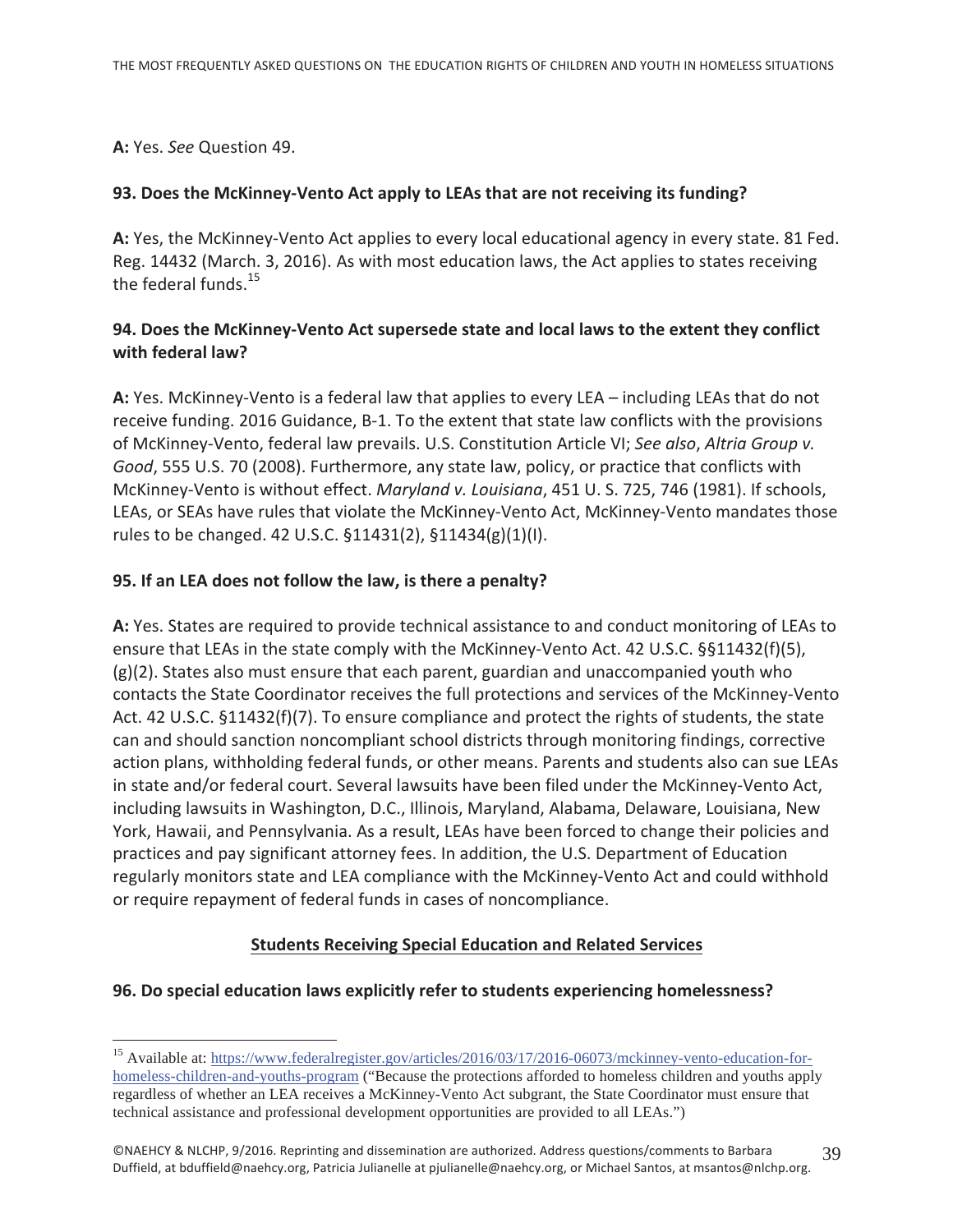A: Yes. The Individuals with Disabilities Education Act (IDEA) contains several provisions specific to children in homeless situations. IDEA defines homeless children to include any children or youth considered homeless under McKinney-Vento. 20 U.S.C. §1402(11); 34 C.F. R. §300.19. It includes a specific requirement that states ensure that children with disabilities experiencing homelessness are identified, located and evaluated. 20 U.S.C. §1412(a)(3)(A); 34 CFR §300.111. Additional provisions are described below, and general resources on this topic can be found at http://center.serve.org/nche/ibt/sc\_spec\_ed.php.

# 97. Do students receiving special education who are homeless have the right to remain in their school of origin?

A: Yes. The McKinney-Vento Act applies to students receiving special education services the same way it applies to other students. In addition, any state receiving IDEA funds must ensure that the requirements of the McKinney-Vento Act are met for all children with disabilities in homeless situations in the state. 20 U.S.C.  $\S 1412(a)(11)(A)(iii)$ ; 34 CFR  $\S 300.149(a)(3)$ . Therefore, a student receiving special education who is homeless must remain in the school of origin, unless it is not in the student's best interests or it is against the parent's/guardian's/unaccompanied youth's wishes. More often than not, the best interest determination will weigh in favor of keeping a special education student in the same school, because changing schools and educational programs can be particularly detrimental to students with special needs. However, there may be particular circumstances in which changing schools is in the student's best interest; for example, if the distance is such that the commute would be more detrimental than changing schools.

There are additional legal requirements under the IDEA, 20 U.S.C. §§1400 et seq., that might come into play. However, IDEA does not supersede the McKinney-Vento Act; a special education student retains all McKinney-Vento rights.

#### 98. If a student receiving special education services becomes homeless and elects to remain in the school of origin, who pays for transportation?

A: LEAs must provide transportation to the school of origin upon request. 42 U.S.C.  $\S11432(g)(1)(J)(iii)$ . This is true regardless of the services the student receives, including special education and related services. Transportation can be included as a related service in a student's Individualized Education Program (IEP), when appropriate. "If a child's IEP Team determines that a child requires transportation as a related service, then IDEA funds can be used to provide transportation to the child." U.S. Department of Education, Office of Special Education and Rehabilitative Services, August 5, 2013 letter to Diana Bowman (available by contacting pjulianelle@naehcy.org). If transportation is not an appropriate related service, the student's transportation should be funded in the same manner as that of other students experiencing homelessness. In addition, special education buses can be used to transport homeless students without disabilities when the buses "are not full and are able to pick up nondisabled homeless children along the usual bus routes, and no additional IDEA funds would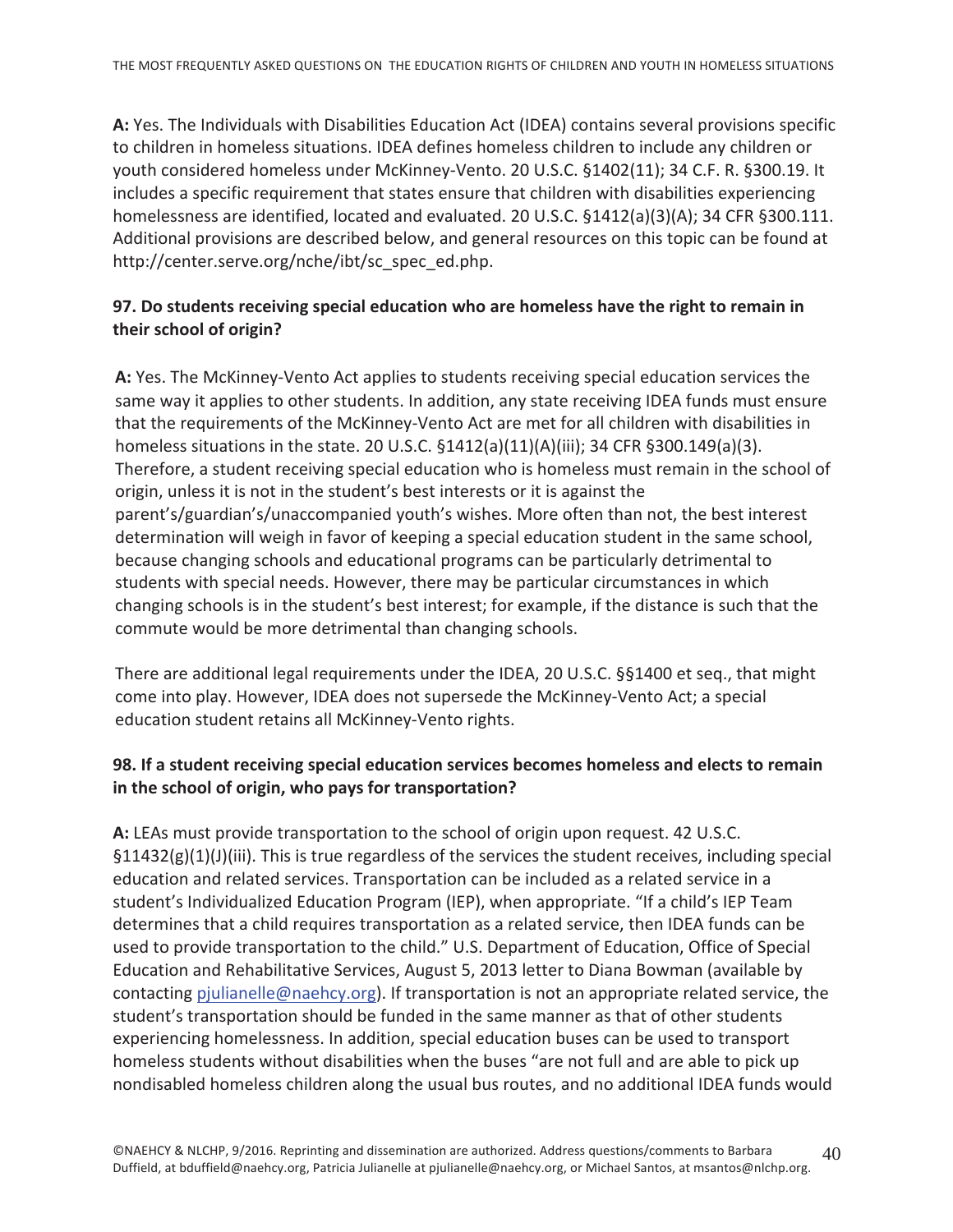need to be expended to transport those nondisabled children." August 15, 2013 letter to Diana Bowman.

#### 99. Must schools immediately enroll students receiving special education who are homeless?

A: Yes. The McKinney-Vento Act applies to students who are homeless and who receive special education. Those students must be enrolled immediately in school, to include attending classes and participating fully in school activities. This is true even if the student is unable to produce records normally required for enrollment, such as previous academic records and copies of IEPs. 42 U.S.C.  $\S 11432(g)(3)(C)(i)(l)$ . In addition, any state receiving funds under the Individuals with Disabilities Education Act (IDEA) must ensure that the requirements of the McKinney-Vento Act are met for all children with disabilities in homeless situations in the state. 20 U.S.C.  $\S1412(a)(11)(A)(iii)$ ; 34 CFR  $\S300.149(a)(3)$ . There are other legal requirements under the IDEA, 20 U.S.C. §§1400 et seq., that might come into play. However IDEA does not supersede the McKinney-Vento Act; a special education student retains all McKinney-Vento rights.

#### 100. Must schools provide special education services immediately to students experiencing homelessness who have IEPs from another school district or state?

A: Yes. When children with current IEPs change LEAs during the school year, the new district must provide the children with a free, appropriate public education (FAPE) immediately, "including services comparable to those described" in the previous IEP, in consultation with the parents. While such services are being provided, the LEA can either adopt the existing IEP or implement a new IEP. If the new LEA is in a different state, the district can choose to conduct a new evaluation and develop a new IEP, while services are being provided. 20 U.S.C.  $$1414(d)(2)(C)(i).$ 

# 101. How can a school determine what services to provide a student receiving special education, if there are no school records?

A: The enrolling school must immediately admit the student and must contact the previous school for records. 42 U.S.C.  $\S$ §11432(g)(3)(C), (D). To facilitate provision of FAPE for children who change districts during the school year, IDEA specifically requires enrolling schools to promptly obtain the child's records from the previous school, and previous schools to promptly respond to such records requests. 20 U.S.C. §1414(d)(2)(C)(ii). The McKinney-Vento liaison should work with special education staff to ensure that a child's special needs can be identified and addressed quickly. The district should establish procedures for obtaining a child's school records expeditiously. If the records cannot be transmitted immediately, the enrolling school can speak with staff from the previous school to get basic information about the student. Former teachers, counselors and administrators should be able to provide this information. Even if records are delayed, the student must be enrolled in school and provided FAPE immediately. State laws and regulations implementing IDEA may also contain procedures for providing interim IEPs and interim services.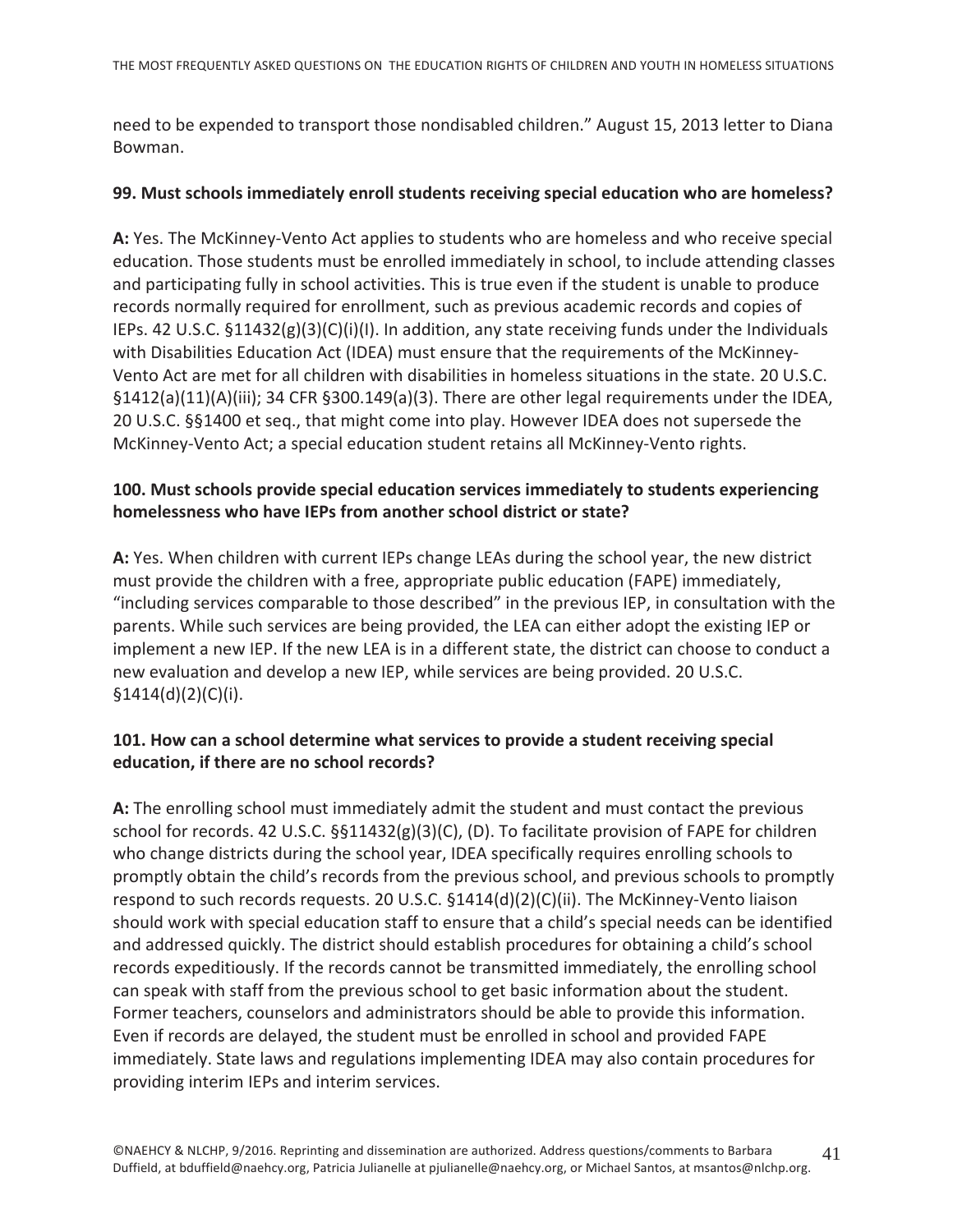# 102. If a student changes LEAs while special education evaluations are underway, must the new LEA continue the evaluation process?

A: Yes. Under IDEA, LEAs must complete initial evaluations within 60 days of a parent's request, or within time frames established by the state. These time limits apply to students who change school districts during the evaluation process, so the new school district cannot "restart the clock" when a student enrolls. The only procedure to extend the time frame is if the new LEA is making sufficient progress to ensure a prompt completion of evaluations, and the parent and school agree to a specific time when the evaluation will be completed. In addition, IDEA specifically requires schools to ensure that assessments of children who change LEAs during the school year are coordinated with prior schools as necessary and as expeditiously as possible, to ensure prompt completion of full evaluations. To expedite evaluations, the new school should immediately get all the evaluations and other paperwork completed on the student from the old school and consult with the previous school psychologist, counselor and/or teachers about the student's needs. 20 U.S.C. §§1414(a)(1)(C)(ii), (b)(3)(D).

In addition, the U.S. Department of Education has noted: "There are compelling reasons for school districts to complete evaluations and eligibility determinations for highly mobile children well within the evaluation time frame that is applicable in a State, and we strongly encourage school districts to complete their evaluations of highly mobile children within expedited time frames (e.g., within 30 days), consistent with each highly mobile child's individual needs, whenever possible." U.S. Department of Education, Office of Special Education and Rehabilitative Services, August 5, 2013 letter to State Directors of Special Education (available by contacting pjulianelle@naehcy.org).

#### 103. If an unaccompanied youth is under 18, who signs for special education services?

A: Under IDEA, the following people can sign for special education services for a minor: a parent or legal guardian; an adult acting in the place of a parent and with whom the youth is living; or if consistent with state law, a foster parent. 34 C.F.R. §300.30. If the LEA cannot identify or locate such an adult, it must appoint a surrogate parent. If the student is an unaccompanied youth or a ward of the state, IDEA requires that the district ensure the student's rights are protected, including by assigning a surrogate parent. The surrogate parent must be trained in special education procedures and cannot be a school district employee or other person who might have a conflict of interest. 20 U.S.C. §1415(b)(2); 34 CFR §300.519(a)-(b).

However, as the process of appointing a surrogate parent can take several weeks, LEAs should appoint immediate, "temporary" surrogate parents for unaccompanied youth. Temporary surrogate parents can consent for evaluations or sign IEPs so that assessments and services can begin immediately, while a regular surrogate is being appointed. Due to their more limited role, appropriate candidates for temporary surrogates include staff of emergency shelters, transitional shelters, independent living programs, and street outreach programs, as well as McKinney-Vento liaisons or other school district staff. 34 CFR §300.519(f); 71 Fed. Reg. 46712 (August 14, 2006).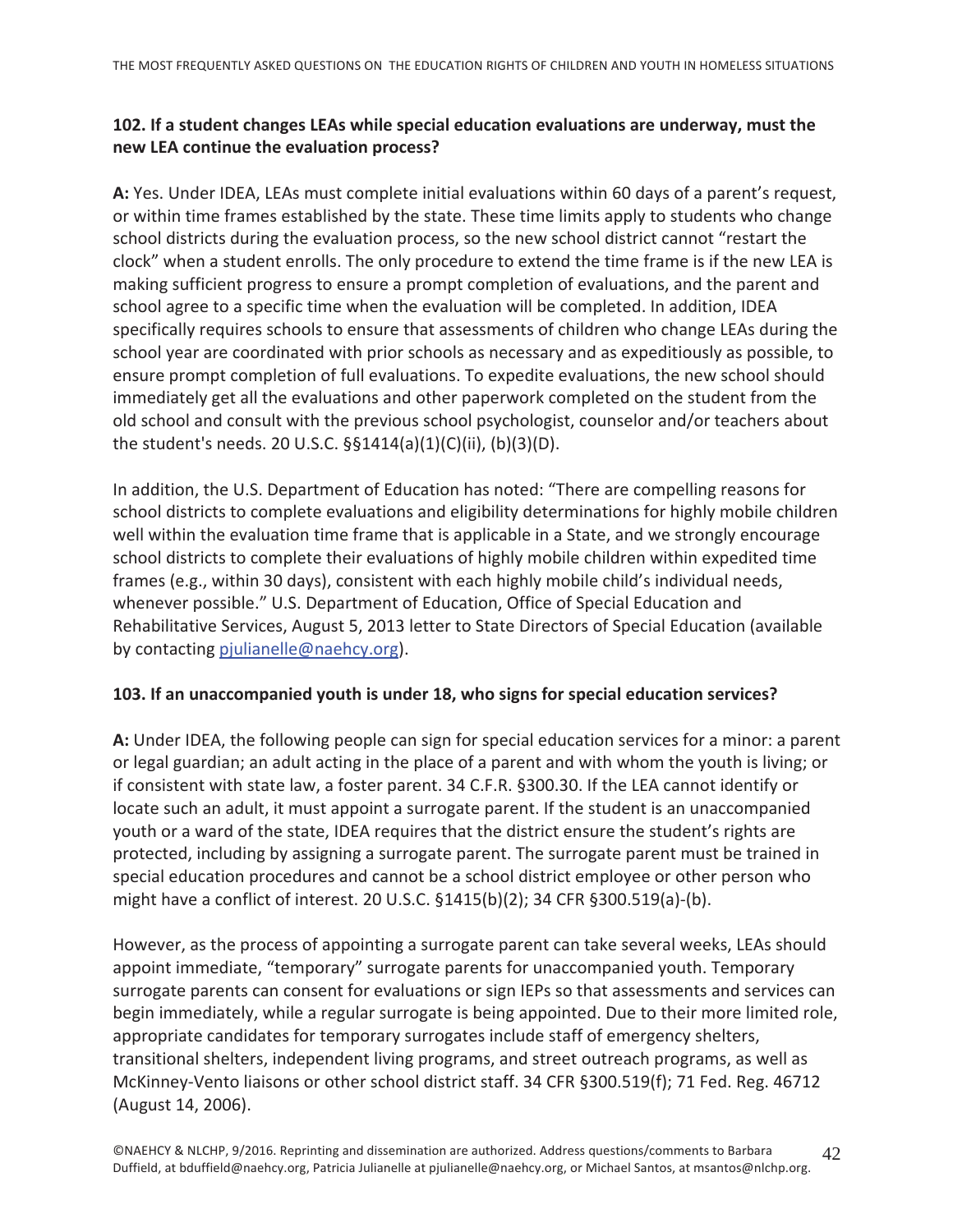A more detailed explanation of special education decision-making for unaccompanied youth is available in the NASDSE/NAEHCY publication "Surrogate Parents and Unaccompanied Homeless Youth Under the Individuals with Disabilities Education Act", available at http://naehcy.org/sites/default/files/dl/legis/uhysurrogateparents.pdf.

#### 104. If a student's poor academic achievement may be attributable to his or her homelessness, does that mean that an LEA should not evaluate for special education?

A: No. Students experiencing homelessness may miss school, have poor physical health, and struggle with behavior issues related to the stress of losing their housing. IDEA cautions that students should not be found eligible for special education if their difficulties are caused by lack of instruction or environmental, cultural, or economic disadvantage. At the same time, IDEA places clear obligations on LEAs to conduct special education evaluations upon a parent's request. Only through conducting evaluations and analyzing the results will a school district be able to determine if a student has a disability requiring special education and related services or is merely reacting to the realities of homelessness. Therefore, IDEA requires schools to determine whether lack of instruction is causing a child's disabilities "upon completion of the administration of assessments and other evaluation measures." The law similarly requires schools to consider environmental, cultural, or economic disadvantage "as part of the evaluation." These considerations are part of the evaluation and eligibility determination process; they do not substitute for the process or eliminate an LEA's responsibilities to engage in the process.

In many cases it will be appropriate for the school to put interventions and services in place for such students, to support their achievement and avoid unnecessary special education services. This often is referred to as a Response to Intervention (RTI) process. The U.S. Department of Education has emphasized that an RTI process cannot be used to delay or deny special education evaluations. "The regulations at 34 CFR  $\S$ §300.301(b) allow a parent to request an initial evaluation at any time to determine if a child is a child with a disability. The use of RTI strategies cannot be used to delay or deny the provision of a full and individual evaluation...." U.S. Department of Education, Office of Special Education and Rehabilitative Services, January 21, 2011 Memorandum, available at

http://www2.ed.gov/policy/speced/guid/idea/memosdcltrs/osep11-07rtimemo.pdf. In addition, for children who change LEAs during the evaluation process, "the new school district may not delay the evaluation or extend the evaluation time frame in order to implement an RTI process." U.S. Department of Education, Office of Special Education and Rehabilitative Services, August 5, 2013 letter to State Directors of Special Education (available by contacting pjulianelle@naehcy.org). Instead, such interventions should be provided while the evaluation is in progress. 20 USC §§1414(b)(4)-(5); 34 CFR §§300.306, 300.309(b)-(c).

# 105. If a student who is in a private day placement pursuant to an IEP becomes homeless and moves into temporary housing in a neighboring LEA, which LEA must pay for the placement? What if the LEA where the student has moved does not believe the placement is necessary?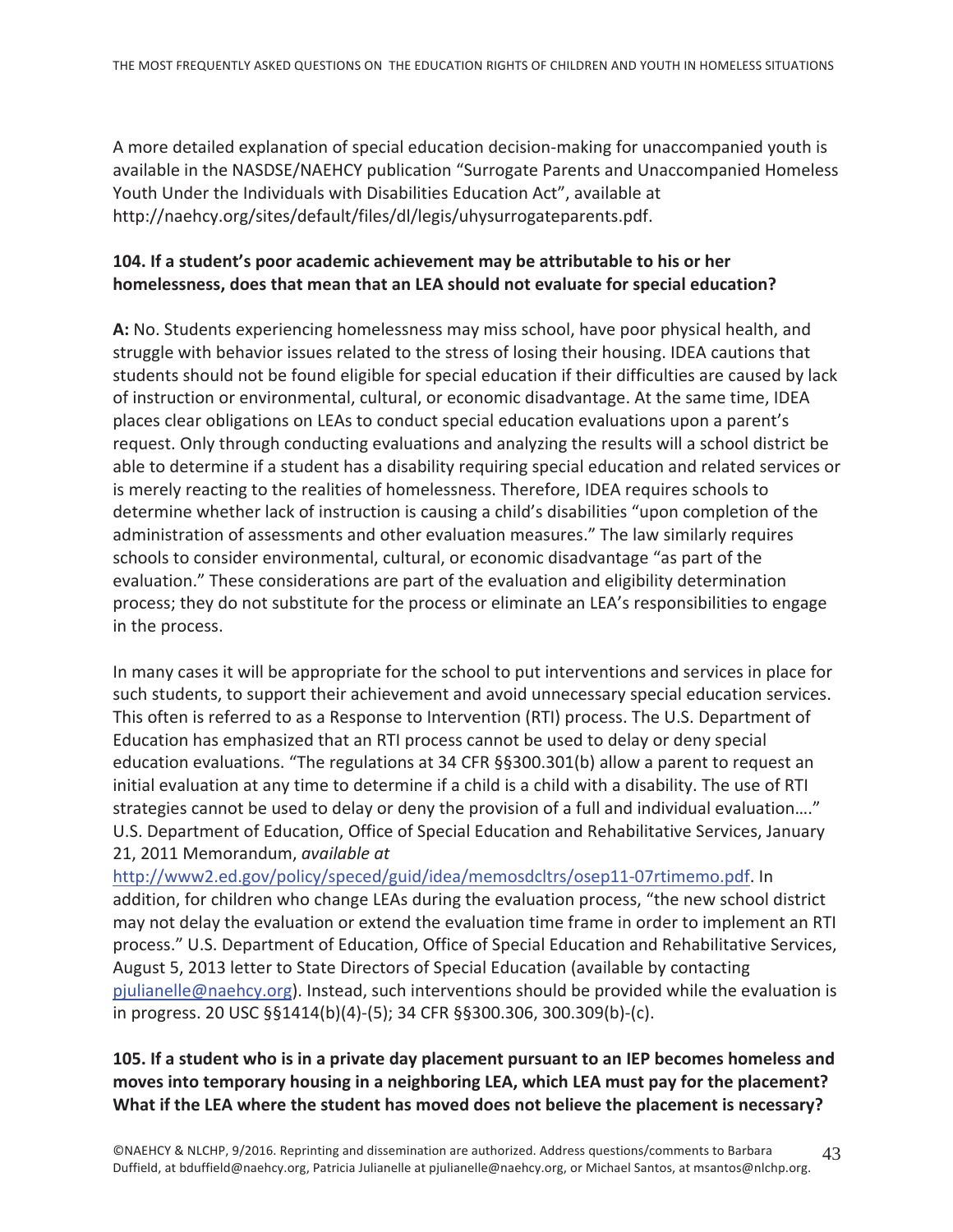A: A student experiencing homelessness has rights under both IDEA and the McKinney-Vento Act. In this situation, IDEA gives the child the right to receive a free, appropriate public education consistent with his or her IEP. The McKinney-Vento Act entitles the student to remain in the school of origin. Therefore, the student has the right to remain in the private day placement. (If it were a public placement, such as a county special education program or other program, the answer would be the same.) Neither IDEA nor the McKinney-Vento Act assign fiscal responsibility. Typically, the LEA that developed the IEP and made the placement will continue to pay for the placement. That district is also likely receiving federal and state funds for the pupil. However, if state law, the state education agency or the LEAs determine that a different financial arrangement is appropriate, federal law does not prevent an alternative arrangement. If the allocation of fiscal responsibility is in dispute, the student's education and services must not be interrupted or disturbed while the dispute is resolved. 20 U.S.C. §1412(a)(11)(A)(iii); 34 CFR §300.149(a)(3); U.S. Department of Education Office of Special Education and Rehabilitative Services (February 2008). "Questions and Answers on Special Education and Homelessness", E-2.

#### Title I, Part A of the Elementary and Secondary Education Act

# 106. Are children and youth in homeless situations eligible for Title I, Part A services? What if they are succeeding in school?

A: Yes. All children and youth in homeless situations are automatically eligible for Title I, Part A services, whether or not they live in a Title I school attendance area or meet the academic standards required of other children for eligibility. 2016 Guidance, M-1; 20 U.S.C.  $\S6315(c)(2)(E)$ . The poverty, unstable and often unhealthy living situations, and emotional trauma of homelessness place even outstanding students at risk of academic regression and failure.

# 107. If a student experiencing homelessness attends a school that does not receive Title I, Part A funds, how does the student receive services?

A: Every LEA that receives Title IA funds is required to set aside a portion of its allotment to provide comparable services to homeless students attending schools that do not receive Title I, Part A services. 2016 Guidance, M-5; 20 U.S.C. §6313(c)(3)(A). For example, Title IA funds frequently serve elementary school students; The mandatory set-aside ensures that middle and high school students experiencing homelessness in those districts receive Title IA services.

#### 108. Is there a formula for calculating Title I, Part A set-asides?

A: No, there is no mandated formula for Title IA set-asides. However, the set-aside must be sufficient to provide "comparable services" to students attending non-participating schools. 2016 Guidance, M-5; 20 U.S.C. §6313(c)(3)(A). The set-aside may be determined based on a needs assessment of homeless children and youth in the LEA, taking into consideration the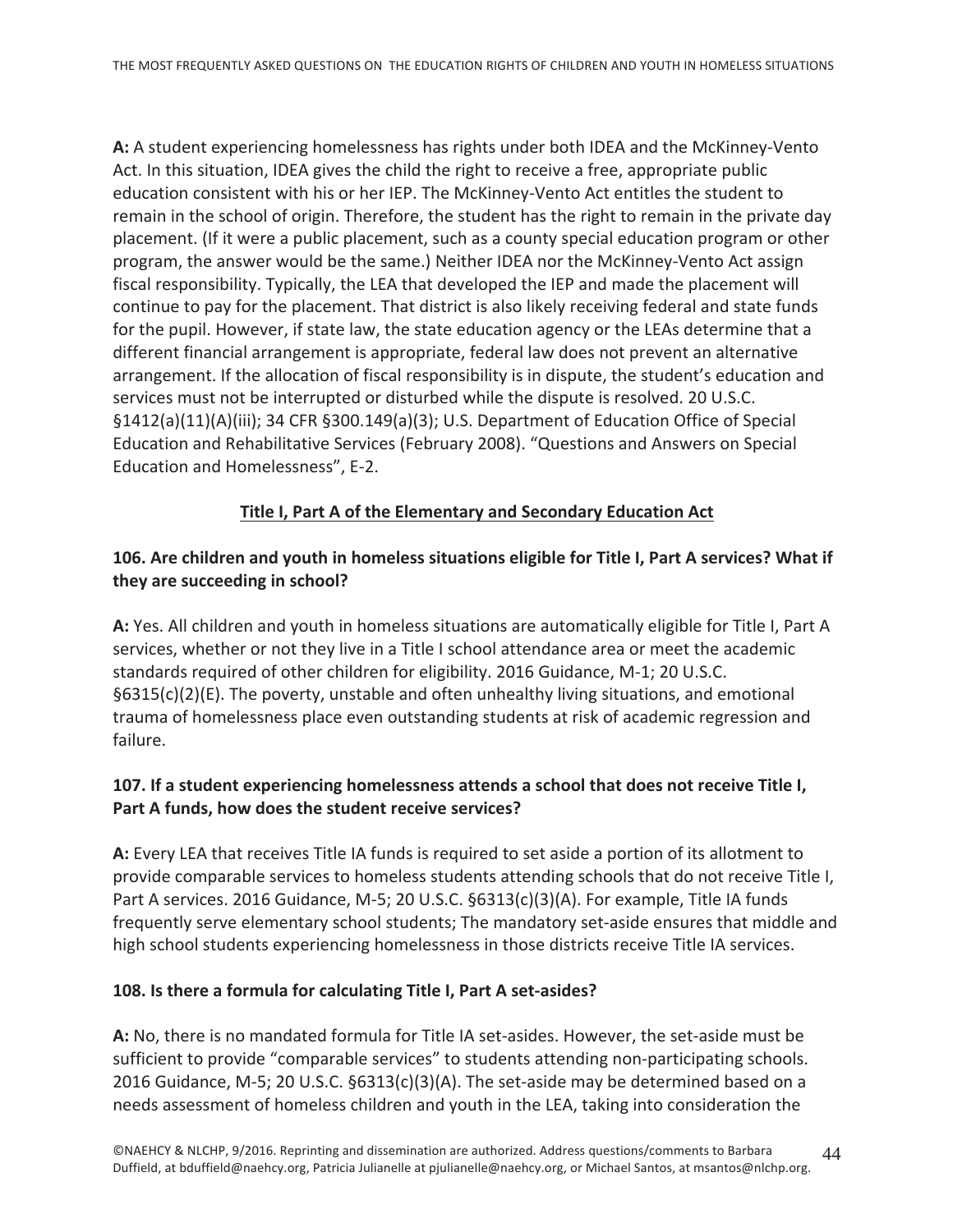number of homeless children and youth identified in the LEA, and their unique needs. 2016 Guidance, M-6, 20 U.S.C.  $\S6313(c)(3)(A)(i)$ . One method for conducting needs assessments to determine an appropriate set-aside for homeless children and youth includes reviewing homeless student enrollment averages over a few years, and multiplying that number by the average per-pupil Title I cost. It is also very important to take into account the overall poverty rate in the LEA, and efforts that may be necessary to increase the identification of homeless children and youth. In addition, LEAs should consider what is necessary and reasonable for each student to fulfill the purposes of the Title I and McKinney-Vento programs in their district, as well as the effectiveness of past activities in accomplishing the goals of those programs for individual students as well as the overall programs.

#### 109. What kind of services can Title I, Part A funds (including set-asides and other funds) pay  $for?$

A: Title IA funds, including those under the set-aside and other funds, can be used to serve students experiencing homelessness in both Title IA and non-Title IA schools. The services should support the students to succeed in school and to meet academic achievement standards. The funds can be used to provide services that are not ordinarily provided to other Title IA students, including educationally related support services to children in shelters and other locations where they are living. Consolidated Appropriations Act, 2016, Pub. L. 114-113; see also 20 U.S.C. §6313(c)(3)(A). For example, to help students effectively take advantage of educational opportunities, and when the items or services are not available from other sources, Title IA funds can be used to provide:

- Items of clothing, particularly if necessary to meet a school's dress or uniform requirement;
- Clothing and shoes necessary to participate in physical education classes;
- Student fees that are necessary to participate in the general education program;
- Personal school supplies such as backpacks and notebooks;
- Birth certificates necessary to enroll in school;
- Immunizations;
- $\bullet$  Food;
- Medical and dental services;
- Eyeglasses and hearing aids;
- Counseling services to address anxiety related to homelessness that is impeding learning;
- Outreach services to students living in shelters, motels, and other temporary residences;
- Extended learning time (before and after school, Saturday classes, summer school) to compensate for lack of quiet time for homework in shelters or other overcrowded living conditions:
- Tutoring services, especially in shelters or other locations where homeless students live;
- Parental involvement specifically oriented to reaching out to parents of homeless students;
- Fees for AP and IB testing; and
- Fees for SAT/ACT testing.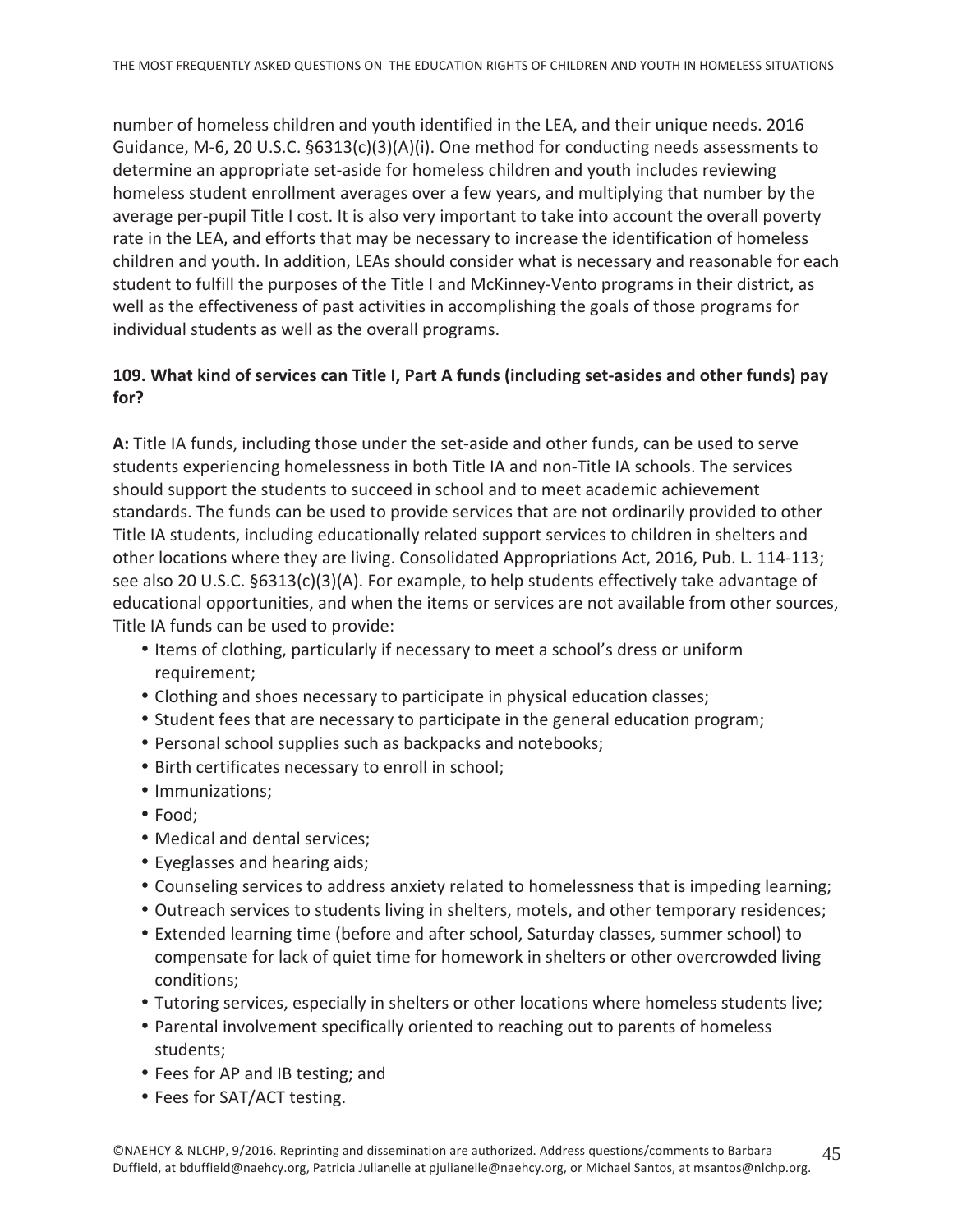2016 Guidance, M-4.

#### 110. Can Title, Part A funds be used to fund transportation?

A: Yes. The Consolidated Appropriations Act, 2016 (Pub. L. 114-113) specifically authorizes an LEA to use FY 2016 Title I funds (and, consistent with GEPA section 425(b), Title I carryover funds) to pay transportation costs associated with transporting homeless children and youth to and from their school of origin. These allowable costs are the incremental costs to transport a homeless child or youth to his or her school of origin above what the LEA would have otherwise provided to transport the student to his or her assigned school (See "Letter from the Office of Safe and Heathly Students Director to the Education for Homeless Children and Youths State Coordinators and Title 1 State Directors" at

http://www2.ed.gov/programs/homeless/legislation.html). LEAs must continue to provide homeless children and youth with comparable services. The Every Student Succeeds Act also authorizes the use of Title I Part A funds for transportation to the school of origin; therefore, this policy will continue into future fiscal years. 20 U.S.C.  $6313(c)(3)(C)(ii)$ .

Title IA funds can also be used to help fund other kinds of transportation, such as transportation to early childhood education programs, extra-curricular activities and academic enrichment services.

#### 111. Can Title I, Part A set-asides be used to fund McKinney-Vento liaisons?

A: Yes. An individual paid, in whole or in part, with Title I, Part A funds may serve as the McKinney-Vento liaison, even if that person has no Title I duties. Consolidated Appropriations Act, 2016 (Pub. L. 114-113); 2016 Guidance, M-10; 20 U.S.C. 6313(c)(3)(C)(ii). An LEA may also use Title I funds to support additional staff carrying out the required duties of the local liaison.

#### 112. What can Title I, Part A funds not be used for?

A: The Title I statute states that Title I funds cannot supplant other state or local funds. 20 U.S.C.  $\S6320A(b)(1)$ . In other words, Title I funds cannot be used for services that are part of the core services provided by public schools, and services that schools are required to provide even in the absence of Title I funding.

# 113. Must an LEA include in its Title I, Part A plan information about services for homeless children and youth?

A: Yes. For an LEA to receive Title IA funds, its Title IA plan must describe the services the LEA will provide to children and youth experiencing homelessness, including but not limited to those services provided with the set-aside. 20 U.S.C. §6312(b)(1)(O); 2016 Guidance, M-8. ESSA's amendments require LEA Title I plans starting with the 2017-18 school year to describe the services the LEA will provide to support the enrollment, attendance, and success of homeless children and youth. 20 U.S.C. §6312(b)(6). An LEA's Title I, Part A application also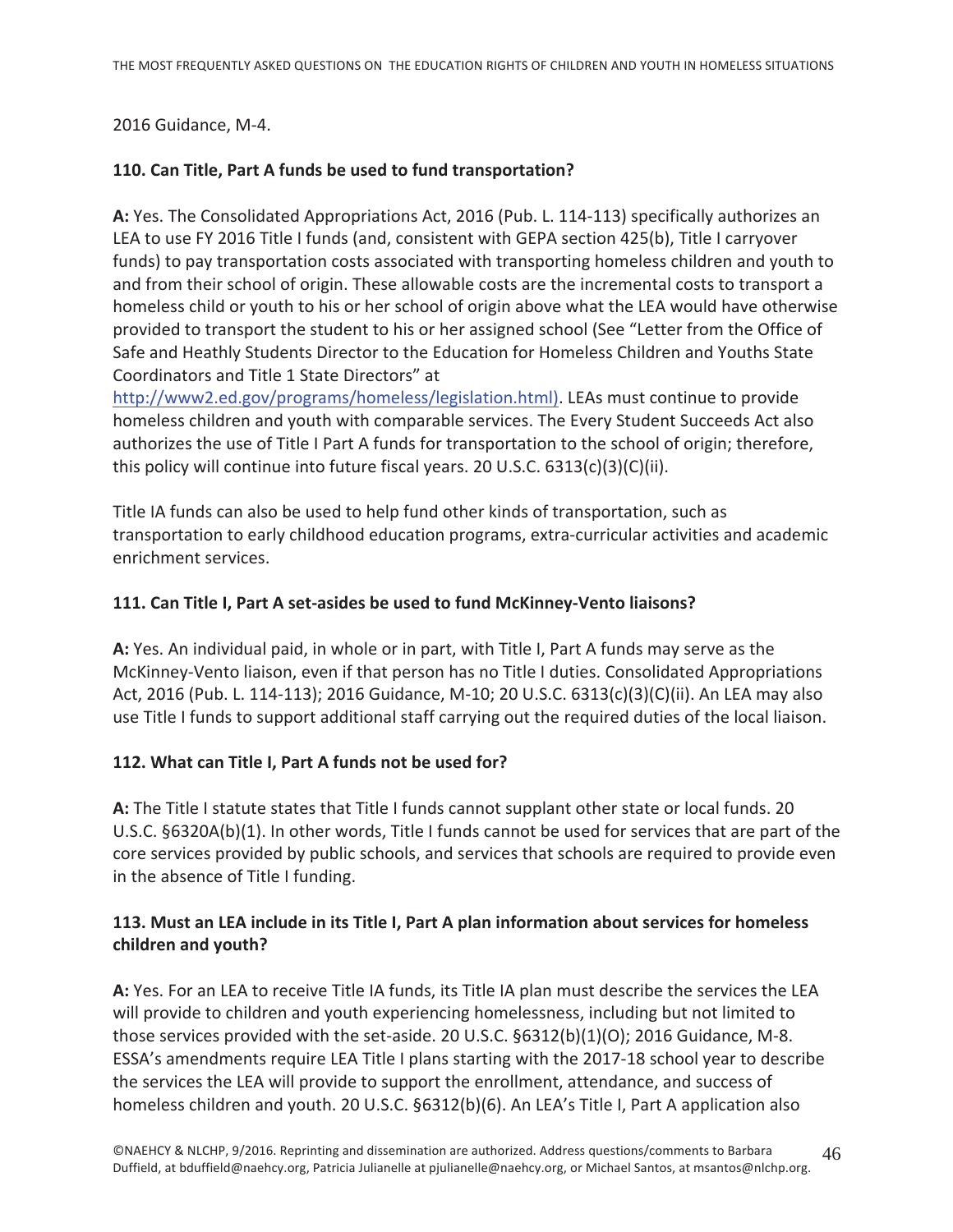should include a description of the method used for determining the amount reserved, whether by a needs assessment or some other method (e.g., past homeless student enrollment and support service cost data), and how the liaison was consulted or involved in determining the set-aside. 2016 Guidance, M-8.

LEA Title IA plans must also be coordinated with the McKinney-Vento Act. 20 U.S.C. §6312(a)(1); 20 U.S.C. §6312(b)(1)(E)(ii). Finally, State Title I, Part A plans must also be coordinated with the McKinney-Vento Act. 20 U.S.C. §6311(a)(1).

#### **Preschool and Other Early Childhood Programs**

#### 114. Does the McKinney-Vento Act define the term pre-school?

A. While the term "preschool" is not defined in the McKinney-Vento Act, the definition used for McKinney-Vento data collection by the U.S. Department of Education is a helpful reference: "early childhood education programs for children aged 0-5, funded through tax dollars or other public funds, and for which the LEA is a financial or administrative agent or for which the LEA is accountable for providing early childhood education services." Examples of preschool programs included in federal data collection include preschool programs operated or administered by an LEA; Head Start programs receiving funding from the LEA or for which the LEA is the grant recipient; preschool special education services, operated or funded by the LEA or mandated under the Individuals with Disabilities Education Act; preschool programs and services administered or funded by the LEA through the use of Title I or similar government grants; or home-based early childhood educational services funded and administered by an LEA." National Center for Homeless Education (2016). Guide to Reporting Federal Data, available at http:// http://nche.ed.gov/downloads/data-guide-15-16.pdf.

#### 115. Are children experiencing homelessness automatically eligible for preschool programs?

A. State law and local policy often determine eligibility criteria for preschool programs. Liaisons should learn about these policies to see if McKinney-Vento children meet the criteria, either by virtue of their homelessness or other consideration. For example, in some states, all children who are eligible for free meals are also eligible for public preschool programs; since homeless children are automatically eligible for free meals, they also are automatically eligible for preschool. Some states also give children experiencing homelessness a priority for or entitlement to preschool enrollment.

Homeless children are automatically eligible to attend preschool programs funded under Title I. (ESEA section 1115(c)(2)(E)). 2016 Guidance, N-2.

#### 116. How do the McKinney-Vento Act requirements apply to preschool children?

A: To the extent that an LEA offers a public education to preschool children, including LEAadministered Head Start programs, an LEA must meet the McKinney-Vento Act requirements for homeless children in preschool, including ensuring that a homeless child remains in his or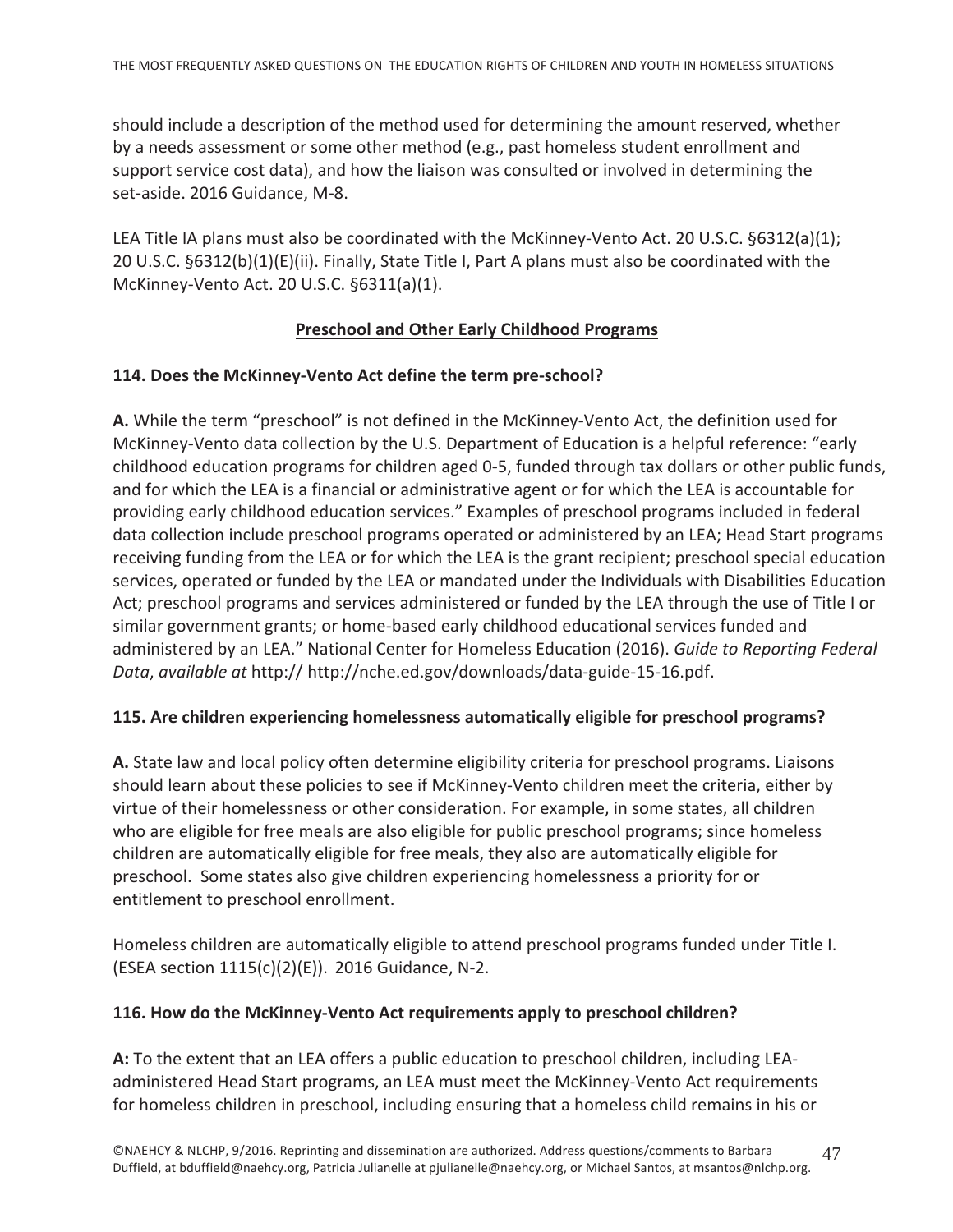her public preschool of origin, unless a determination is made that it is not in the child's best interest. 42 U.S.C. §§11432(g)(1)(F)(i), (g)(3)(I); 2016 Guidance, N-4 and N-5.

#### 117. How can one determine whether a preschool program is administered by an LEA, and therefore subject to the requirements of the McKinney-Vento Act?

A: Several considerations can help make that determination. First, referencing the definition and examples in the McKinney-Vento data collection definition of preschool is an important first step. See Question 114. Second, questions regarding management and operations can help: Who hires the staff? Who is the governing board? Who signs the checks? Who determines the regulatory body under which the program operates? While the program's location can contribute to the determination, it is not determinative. For example, there are Head Start programs located in school buildings but completely independent of LEA funding, operations or administration, essentially renting space from the school in the way they would from a community agency or private landownder. Those programs likely are not LEA-administered. On the contrary, other preschool programs are located off school grounds but operated by the LEA, which hires the staff, provides governance and contributes funding. Those programs would be LEA-administered. Lastly, if a preschool is jointly funded or administered by more than one agency, one of which is the LEA, the program should be considered LEA-administered. The McKinney-Vento data collection definition of preschool specifically covers programs "for which the LEA is a financial or administrative agent..." The use of the article "a" includes within the definition programs for which the LEA is one of several financial or administrative agents.

# 118. Are there any special "best interest" criteria when considering school stability for preschool children?

A: Yes. In addition to other student-centered factors described in Question 27, it can be particularly important that school selection determinations for preschoolers include a consideration of: the child's attachment to preschool teachers and staff; the impact of school climate on the child; the availability and quality of services to meet the child's comprehensive needs, including health, developmental, and social-emotional needs; and travel time to and from the school. 2016 Guidance, N-3.

# 119. Does the McKinney-Vento Act require transportation to the school of origin for preschool aged children?

A: Yes, transportation much be provided as long as remaining in the preschool of origin is in the child's best interest. This is true even if the LEA(s) does not provide transportation for other preschoolers, and even if a homeless preschooler who is enrolled in a public preschool in one LEA moves to another LEA that does not provide widely available or universal preschool. 42 U.S.C.  $\S$ §11432(g)(3)(I) and 11432(g)(1)(J)(iii); 2016 Guidance, N-5.

#### 120. What must states do to serve preschoolers experiencing homelessness?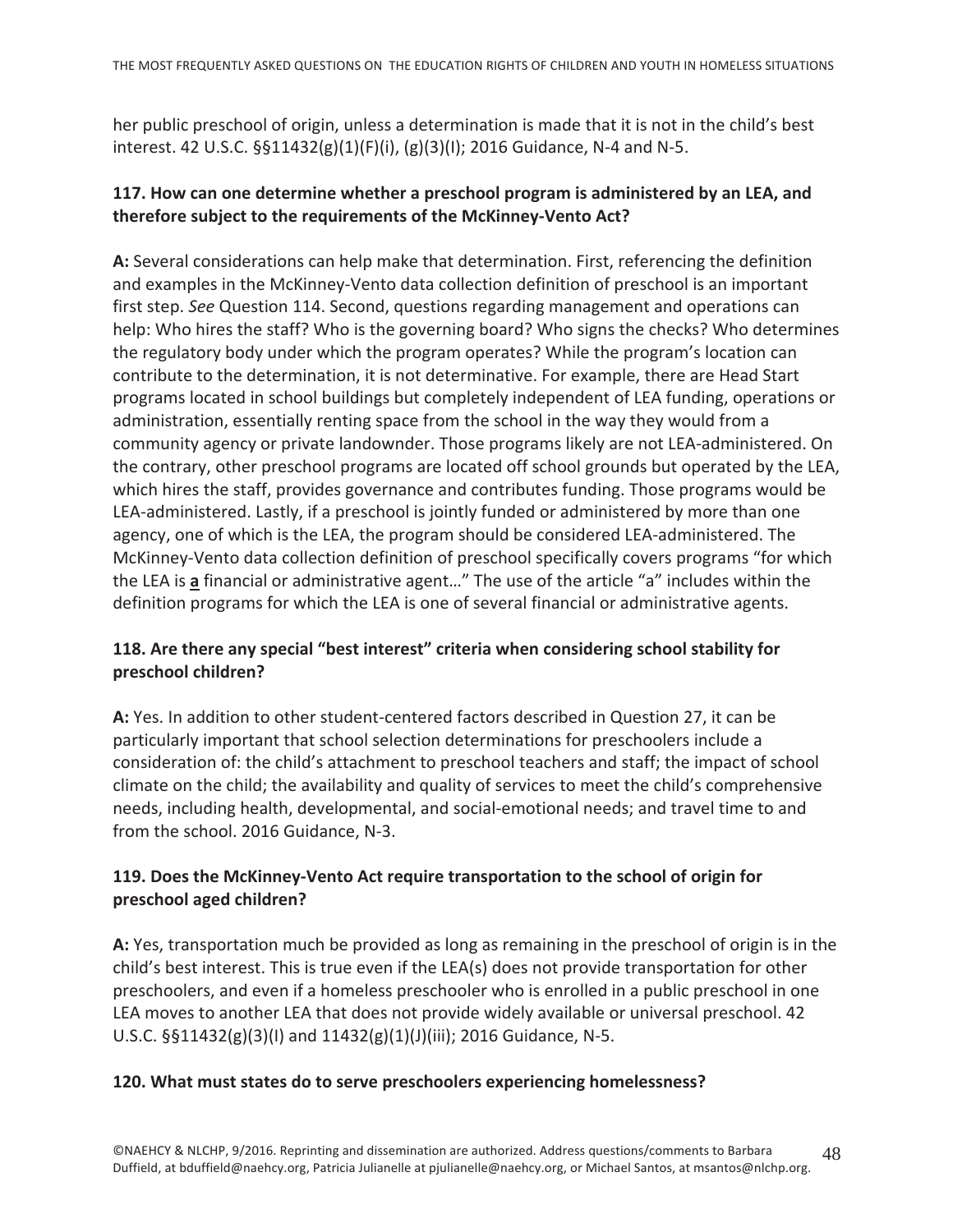A: State plans must describe procedures to ensure that preschoolers experiencing homelessness have access to public preschool programs administered by the State educational agency or local educational agency. 42 U.S.C. §11432(g)(1)(F)(i). States are required to use McKinney-Vento grants in part to provide activities and services for preschoolers in homeless situations, so they can enroll in, attend, and succeed in preschool programs. 42 U.S.C. §11432(d)(2). State coordinators must coordinate with agencies that serve preschoolers, including child development and preschool personnel, to improve the provision of comprehensive services to children. 42 U.S.C. §11432(f)(4).

#### 121. What must LEAs do to serve preschoolers experiencing homelessness?

A: McKinney-Vento liaisons must ensure that families and children experiencing homelessness have access to and receive educational services for which they are eligible, including services through Head Start programs, Early Head Start programs, early intervention services under part C of the Individuals with Disabilities Education Act, and other preschool programs administered by the LEA. 42 U.S.C.  $\S 11432(g)(6)(A)(iii)$ . The U.S. Department of Education emphasizes that "local liaisons should make every effort to enroll preschool-age homeless children in preschool if they are not already enrolled." 2016 Guidance, N-2.

In order to be able to fulfill this requirement, the local liaison should make special efforts to identify preschool-aged homeless children, including by asking parents of school-age children if there are younger siblings in the household. Liaisons also can identify young homeless children by working closely with shelters, federally qualified health centers, social service agencies, and early childhood education providers. 2016 Guidance, N-1. In addition, liaisons should inform families of preschool opportunities for their children, and assist them to enroll, including by sending their information to preschool programs and departments as soon as an eligible child is identified. Since preschool enrollment often takes place months before the school year starts, it is critical to connect families to preschool programs as soon as possible, even if the child has not yet attained the age necessary for eligibility. Liaisons also should remind preschool program staff of how important preschool services are for homeless children and how waiting lists often create barriers for homeless families who wish to enroll their children. Some preschool programs keep slots open specifically for homeless children. 2016 Guidance, N-2.

#### 122. Can LEAs use McKinney-Vento and Title I homeless set-aside funds to serve preschoolers experiencing homelessness?

A. Yes. Districts can use their McKinney-Vento subgrants and their Title I homeless set-asides to provide early childhood education programs for children in homeless situations, if such programs are not otherwise provided through Federal, State, or local funding. 42 U.S.C.  $$11433(d)(6).$ 

#### 123. Are children experiencing homelessness eligible to participate in Head Start and Early **Head Start?**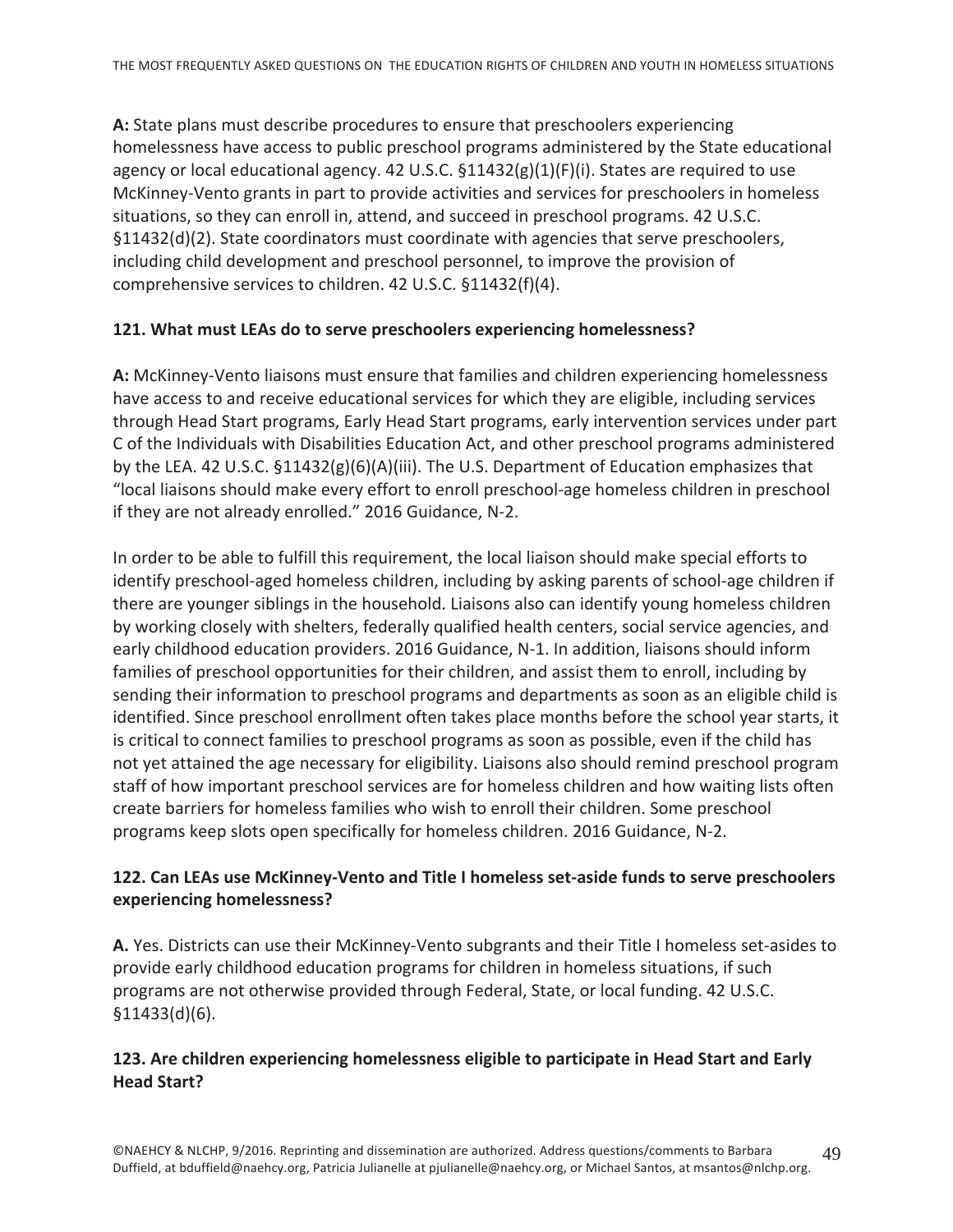A: Yes. Homeless children are categorically eligible for Early/Head Start. 45 CFR §1302.12(c)(iii). This means that homeless status, rather than income, qualifies a family for Head Start. The Head Start Act uses the same definition of homelessness as public schools, which includes families living in motels and doubled-up situations, as well as other living arrangements included in the McKinney-Vento Act definition. 45 CFR §1305.2

A family can prove their eligibility for Head Start based on homelessness with a written statement from a homeless services provider, school personnel, or other service agency attesting that the child is homeless, or any other documentation that indicates homelessness, including documentation from a public or private agency, a declaration, information gathered on enrollment or application forms, or notes from an interview with staff to establish the child is homeless. 45 CFR §1302.12(i)(3).

#### 124. Are Head Start and Early Head Start programs required to follow any special policies or procedures regarding families and children experiencing homeless?

A: Yes. The Head Start Act required the Office of Head Start (OHS) to issue regulations requiring programs to identify and prioritize homeless children for enrollment; to allow homeless families to enroll and attend Head Start programs while required documents are obtained; and to coordinate with efforts to implement the McKinney-Vento Act. In September of 2016, OHS issued those regulations in the form of new Head Start Performance Standards. The new Performance Standards permit Head Start programs to reserve one or more enrollment slots for pregnant women and children experiencing homelessness, when a vacancy occurs. No more than 3 percent of a program's funded enrollment slots may be reserved. If the reserved enrollment slot is not filled within 30 days, the enrollment slot becomes vacant and then must be filled within 30 days. 45 CFR §1302.15(c). This policy is very important, because lack of available slots during the program year is one of the most common barriers to Early/Head Start enrollment for children experiencing homelessness. Allowing programs to reserve slots for homeless children gives programs an opportunity to plan better for families' predictable mobility and ensure that Early/Head Start can reach children who are categorically eligible for services.

In addition, the new Performance Standards require Early/Head Start programs to: actively locate and recruit homeless children; allow homeless children to attend without immunization and other records for up to 90 days, or as long as allowed under state licensing requirements; make efforts to maintain the enrollment of homeless children if they move to a different service area; and utilize community resources, where possible, to provide transportation for homeless children if they are unable to attend classes regularly because the family does not have transportation. Head Start programs also must report how they are meeting the needs of homeless, foster, and other children, if they are proposing to serve over-income children. For a complete summary of Head Start Performance Standards children and families experiencing homelessness, see http://www.naehcy.org/sites/default/files/dl/legis/Summary of Final Head Start Regulations Related to Homelessness FINAL.pdf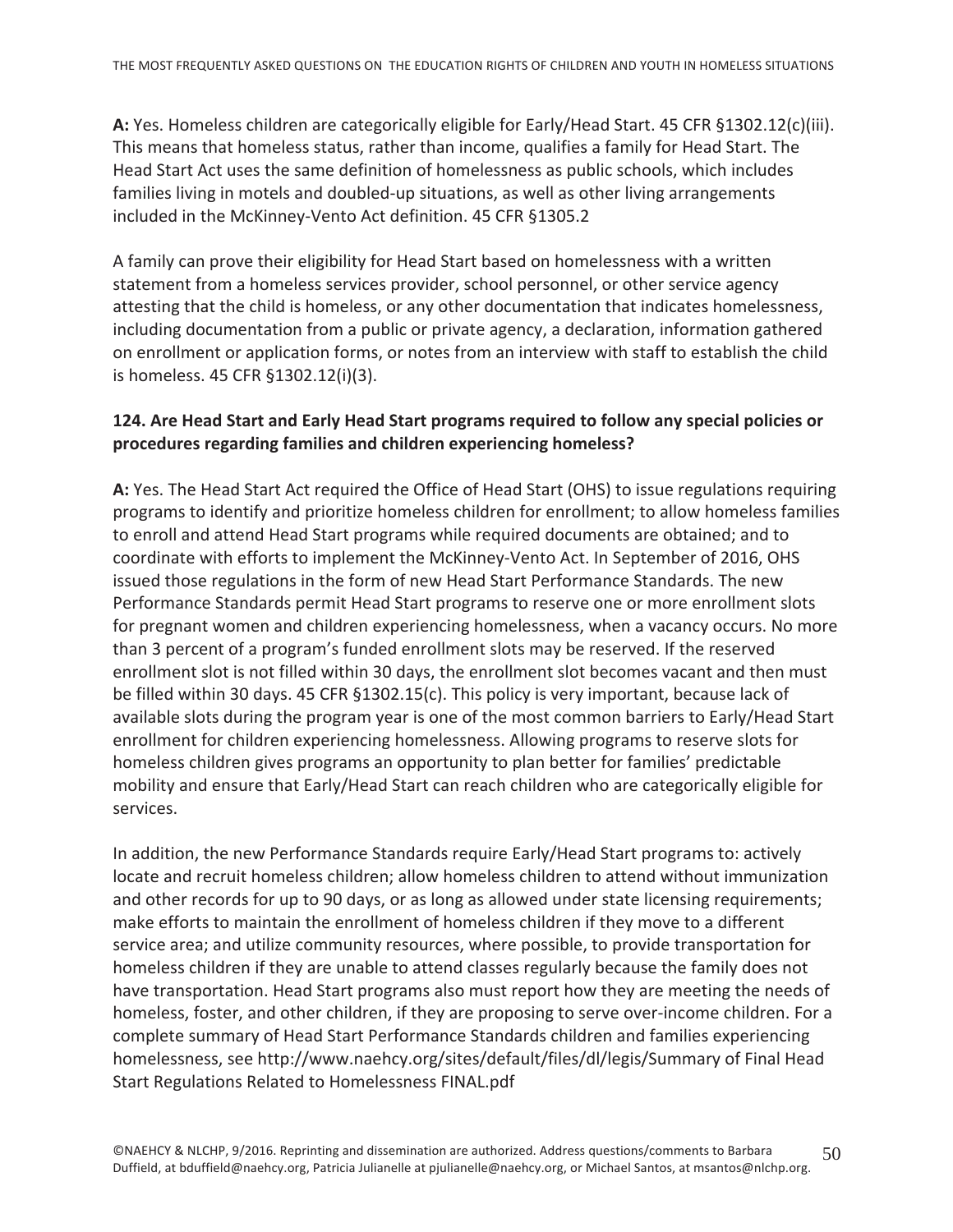# 125. What can liaisons do to fulfill their duty to ensure that homeless families have access to and receive Head Start and Early Head Start?

A. Liaisons can assist homeless families to enroll in Head Start by providing documentation indicating the family's homeless status to Head Start programs; providing immunization and other records to the Head Start program; and helping families to fill out Head Start applications. In order to assist Head Start programs to reserve adequate slots for homeless children, liaisons should provide data to Head Start programs on homeless children in the service area; Head Start programs must include this data for their community needs assessments, which are the basis for reserving slots and developing selection criteria for Head Start programs. 45 CFR  $\S 1302.11(b)(1)(i); 45 CFR \S 1302.15(c).$ 

# 126. Do any federal or state policies help families experiencing homelessness access child care?

A. Yes. The Child Care Development and Block Grant Act of 2014 contains several provisions to increase access and continuity for homeless children and families. The legislation requires States to:

- Establish a grace period that allows children experiencing homelessness to receive child care while their families take action to comply with immunization and other health and safety requirements.
- Use funds for activities that improve access to child care services, including
	- procedures to permit enrollment of homeless children (after an initial eligibility  $\circ$ determination) while required documentation is obtained,
	- $\circ$  training and technical assistance on identifying and serving homeless children and their families, and
	- o specific outreach to homeless families.
- Coordinate services with early childhood programs serving children experiencing homelessness.
- Establish a sliding fee scale that is not a barrier to families receiving federal child care assistance.
- Collect and submit data on homeless children receiving federal child care assistance.

For more information, see http://naehcy.org/educational-resources/early-childhood.

#### **Access to Higher Education**

# 127. Can students experiencing homelessness request waivers of fees for SAT and ACT testing and college applications?

A: Yes. Students should be eligible for waivers for all of those fees, due to their income level and/or their homelessness. However, SAT and ACT waivers are available only when a student is enrolled in high school. School counselors should be familiar with the procedures for fee waivers. More information is also available at http://www.act.org/aap/pdf/feewaiver.pdf and http://www.collegeboard.com/student/testing/sat/calenfees/feewaivers.html.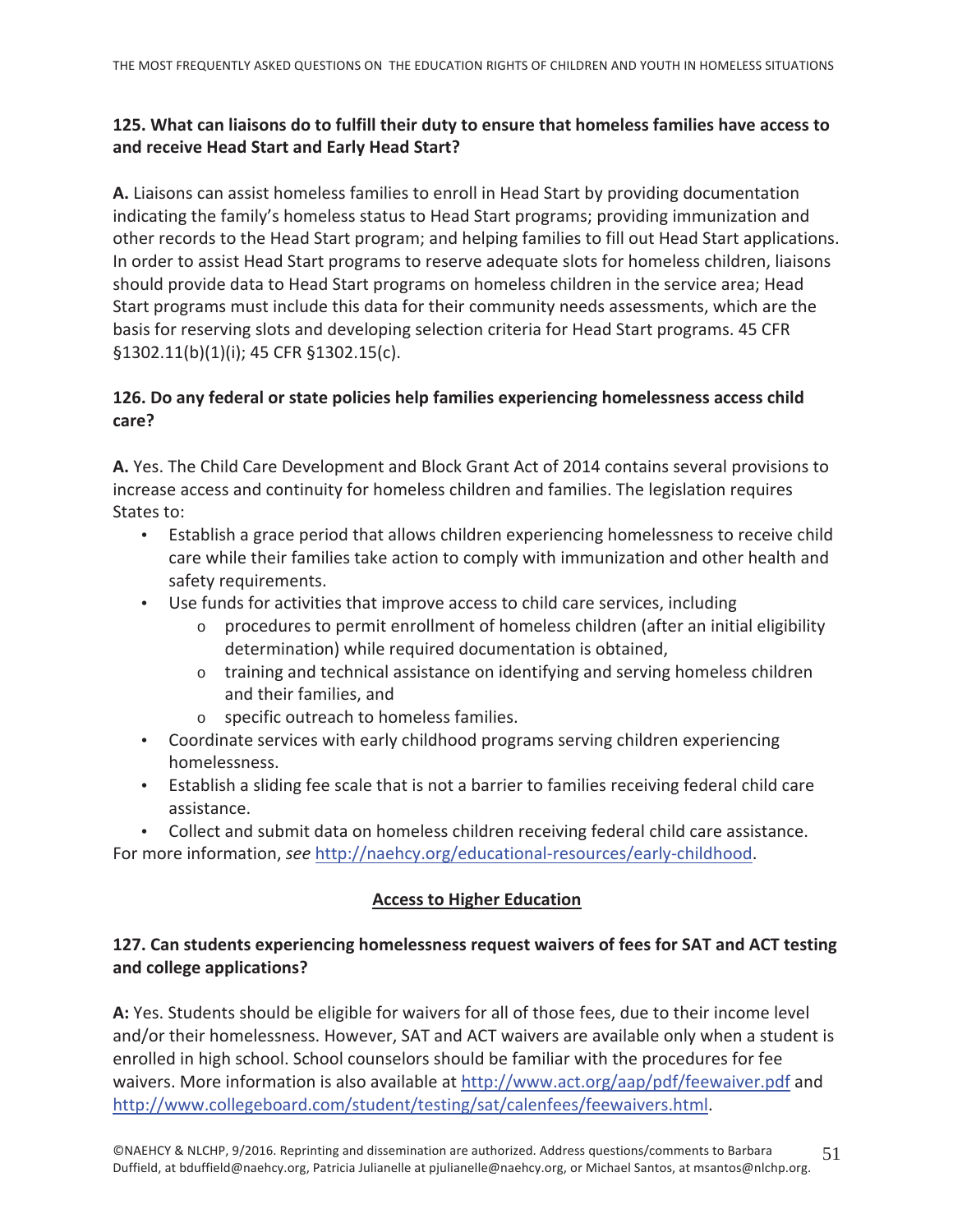#### 128. What must an LEA do to help prepare youth experiencing homelessness for college?

A. LEAs must ensure that counselors provide advice to McKinney-Vento youth to help prepare and improve their readiness for college. 42 U.S.C.  $11432(g)(1)(K)$ . The local liaison, along with guidance counselors and other LEA staff tasked with college preparation, should ensure that all high school students experiencing homelessness receive information and individualized counseling regarding college readiness, college selection, the application process, financial aid, and the availability of on-campus supports. 2016 Guidance, Q-1.

# 129. What must LEA liaisons do to assist unaccompanied homeless youth to apply for financial aid for post-secondary education?

A. Local liaisons must ensure that unaccompanied homeless youth are informed of their status as independent students for college financial aid. See Question 130. In addition, liaisons must assist youths to receive verification of their independent student status for federal student aid purposes. 42 U.S.C. 11432(g)(6)(A)(x)(III); 2016 Guidance, Q-2.

# 130. Can unaccompanied homeless youth apply for federal financial aid (through the Free Application for Federal Student Aid, or FAFSA) without providing information about their parents' income and their parents' signature?

A: Yes. Generally, youth under age 24 must provide parental information when completing the FAFSA. However, under the Higher Education Act, youth who are both (1) unaccompanied and (2) homeless (or self-supporting and at risk of homelessness) can apply for federal aid independently, without parental information or signature. Their eligibility must be verified, in the year in which the youth completes the FAFSA, by (1) a McKinney-Vento liaison; (2) a U.S. Department of Housing and Urban Development homeless assistance program director or his/her designee; (3) a Runaway and Homeless Youth Act program director or his/her designee; or (4) a financial aid administrator.

For youth who do not have, and cannot obtain, verification from their liaison or a shelter provider (for example, youth who have graduated from high school, were not identified as homeless in high schools, or did not stay in a shelter), the college financial aid administrator must make a determination of homelessness based on the legal definitions of "unaccompanied" and "homeless." In these instances, a financial aid administrator may make a determination of homeless status on the basis of a documented interview. U.S. Department of Education, Federal Student Aid Application and Verification Guide, 2016-2017. Financial aid administrators, McKinney-Vento liaisons and shelter staff should verify homelessness by consulting with and gathering information from the youth; they should not require the youth to provide extensive documentation "proving" homelessness. July 2015 Dear Colleague Letter from the U.S. Department of Education at https://ifap.ed.gov/dpcletters/GEN1516.html. More information about helping unaccompanied youth apply for financial aid is available at http://www.naehcy.org/higher\_ed.html.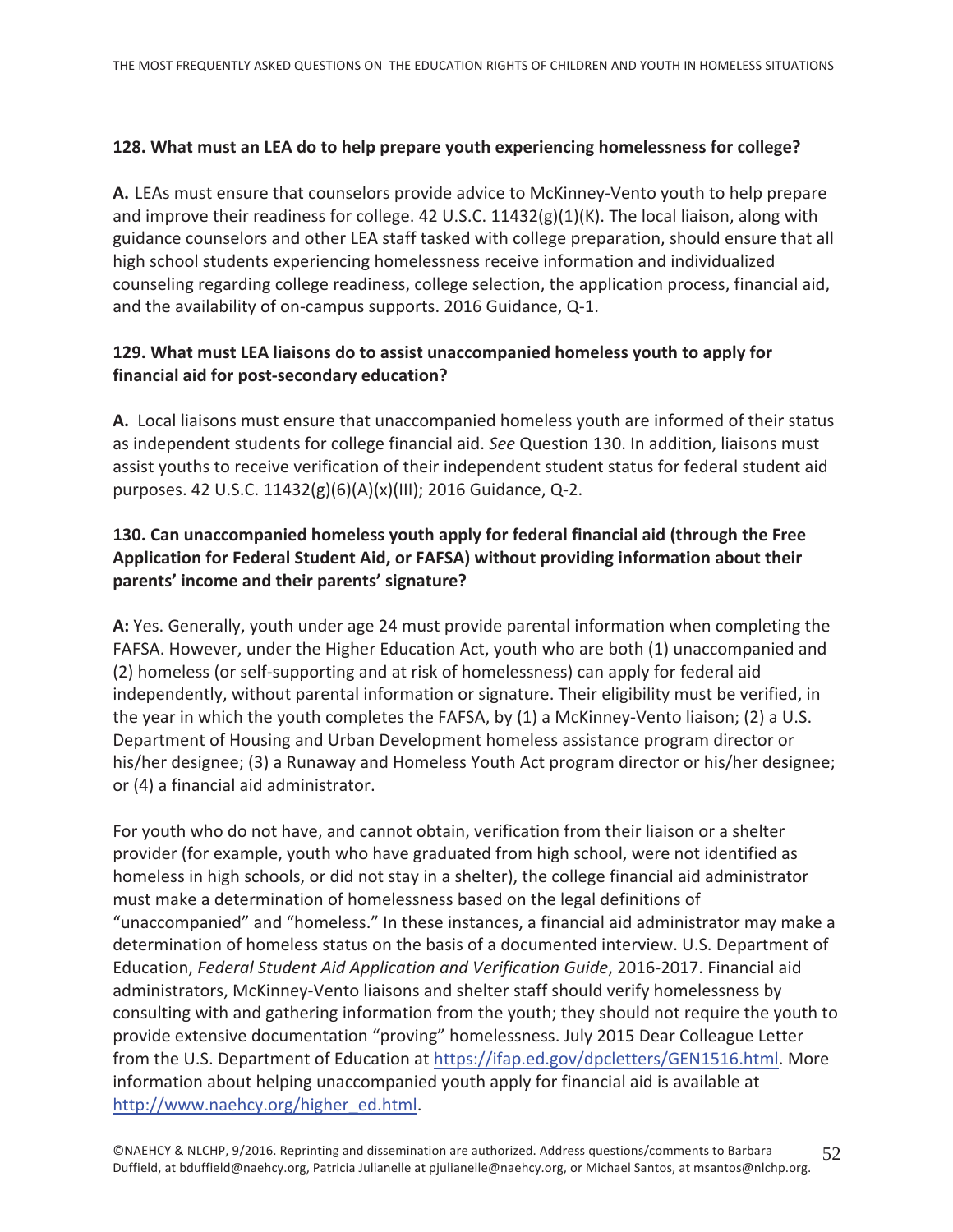# 131. Who can make a determination of homeless and unaccompanied status once a youth is no longer in high school?

A. A local liaison may continue to make a determination of a youth's status as either unaccompanied and homeless, or as self-supporting and at risk of being homeless, for federal student aid purposes for as long as the liaison has access to the information necessary to make such a determination for a particular youth. 2016 Guidance, Q-2. If a liaison does not have the information that is necessary to make the determination, either because the youth become homeless after high school, or because the liaison is no longer familiar with the youth's circumstances, the financial aid administrator must make the determination. A tool to assist financial aid administrators to make determinations of unaccompanied and homeless status is available at http://www.naehcy.org/higher\_ed.html.

# 132. A student answered "yes" to the questions on the FAFSA about being a homeless unaccompanied youth. Now the financial aid office is asking the student for a determination of a student's homeless status from the McKinney-Vento liaison or shelter director. What kind of documentation must the liaison or shelter director (or designee) provide to satisfy this requirement?

A: There is no specific documentation that a liaison or a shelter provider must provide to a financial aid office. A sample template for this purpose is available on the NAEHCY web site at http://www.naehcy.org/higher ed.html. Financial aid administrators, McKinney-Vento liaisons, and shelter directors should meet to establish an expeditious process, including standard forms.

# 133. Are there other circumstances in which a youth can apply for financial aid without parental signature or financial information?

A: Yes. Youth who meet the federal definition of "independent student" can fill out the FAFSA without their parents. Independent students include students who are 24 years of age or older, orphans, a youth who was in foster care at any time after the age of 13, a youth who was a ward or dependent of the court, emancipated youth, veterans, graduate students, and youth who are married, have children or other legal dependents that they support. A financial aid administrator at a college can also designate a student as independent for "other unusual circumstances", through a process known as a dependency override. Youth should contact the financial aid administrator at the college of their choice for more information about this process. 20 U.S.C. 1087vv(d)

# 134. What address should a youth experiencing homelessness use on the FAFSA and college applications?

A: By definition, students experiencing homelessness are likely to lack a stable address. For the FAFSA, college applications, and similar documents, homeless students should use a safe,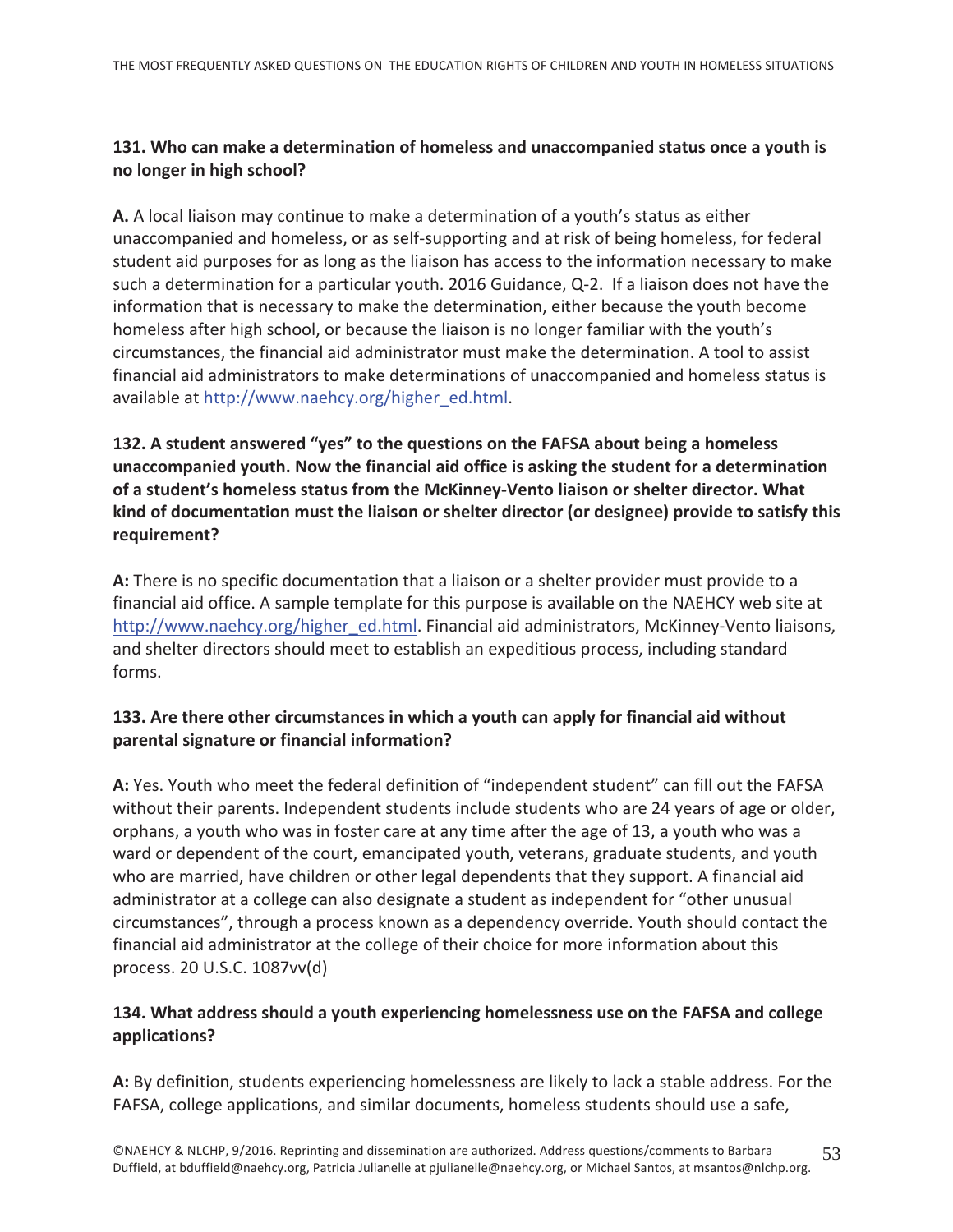reliable mailing address, where they will be able to retrieve mail on an on-going basis with a minimal risk of mail being lost or stolen. This can be the address of a relative or friend who has given them permission to use it, or it can be their school's address, as long as they have contacted the school for permission and instructions for insuring that mail they receive at the school reaches them. U.S. Department of Education, Federal Student Aid Application and Verification Guide, 2016-2017.

#### 135. A student's FAFSA has been rejected. What should the student do?

A: There are many reasons a FAFSA may be rejected. The student should contact the Federal Student Aid Information Center at (800) 433-3243 to find out the specific problem with the student's FAFSA. The college financial aid administrator also may be able to help. FAFSA corrections can be made on-line via the federal financial aid website, which also contains detailed instructions and answers to Frequently Asked Questions. The site is: http://www.fafsa.ed.gov/.

#### 136. Are there other college access programs from which youth experiencing homelessness might benefit?

A: Yes. The Federal TRIO programs consist of programs that support at-risk junior high and high school students to graduate from high school, enter college, and complete their degrees. These programs include Talent Search, Upward Bound, Student Support Services, Educational Opportunity Centers and Staff Development Activities. The Gaining Early Awareness and Readiness for Undergraduate Programs (GEAR-UP) program also can support McKinney-Vento students. Students experiencing homelessness are at great risk of academic failure due to their extreme poverty and residential instability, and are now explicitly recognized as eligible populations in these federal programs.

#### **Coordinating with HUD Homeless Assistance Programs**

#### 137. What is the difference between the definition of homelessness used by public schools and early childhood programs, and the definition of homelessness used by the U.S. **Department of Housing and Urban Development (HUD)?**

A. The HUD definition of homelessness is much narrower than the definition of homelessness used by public schools and early care programs. For the most part, it excludes families and youth who are staying with other people because they have nowhere else to go, as well as families and youth who are staying in motels that are not paid for by government agencies or charities. A chart explaining federal definitions of homelessness is available at http://naehcy.org/educational-resources/housing.

#### 138. Can LEA liaisons determine whether a family or youth is homeless according to the HUD's definition of homelessness?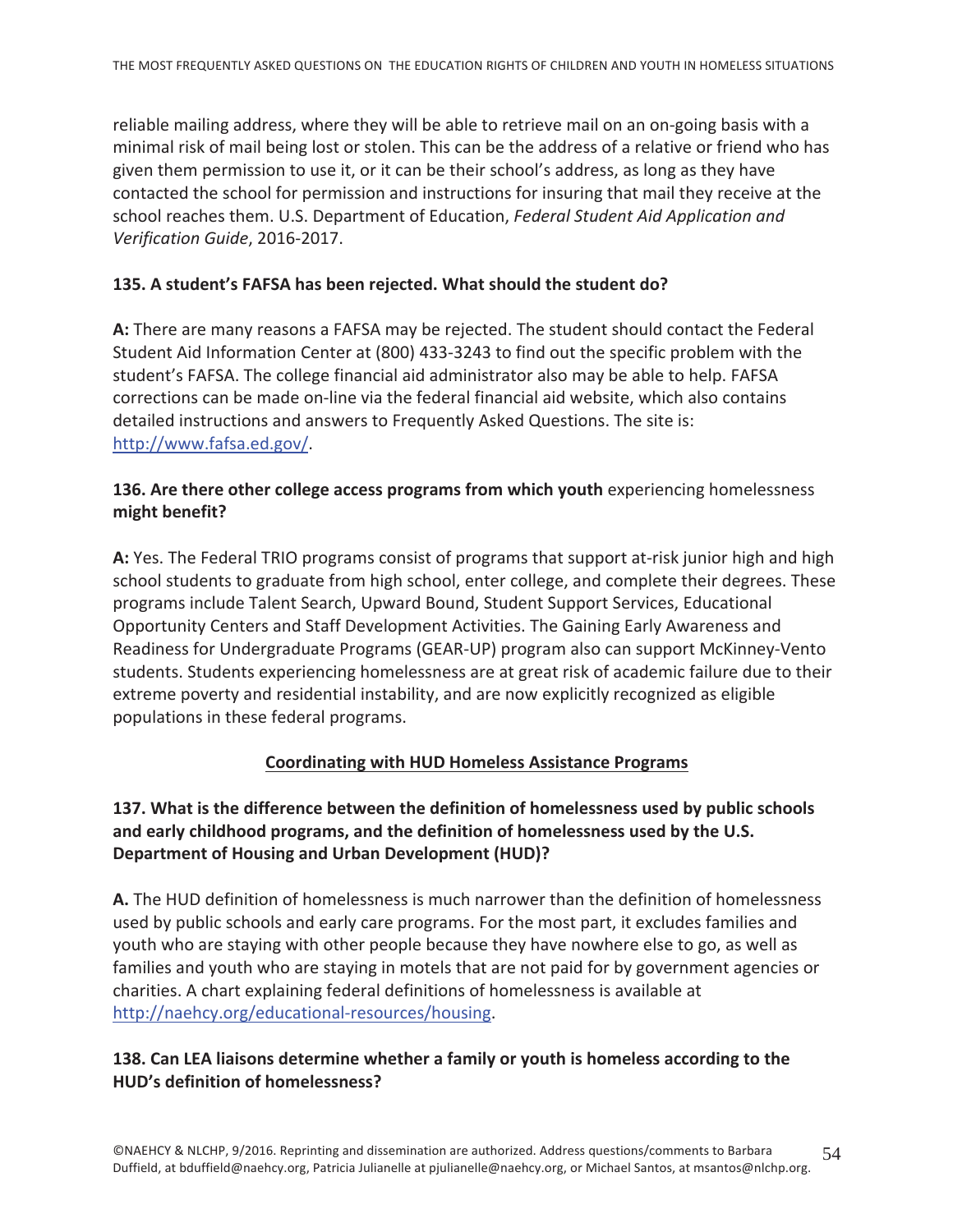A. Yes. Local liaisons who have received training from the State Coordinator on the different federal definitions of homelessness are authorized to affirm whether children and youth meet the HUD's definition of homelessness, to qualify them for HUD homeless assistance programs. 42 U.S.C. 11432( $g$ )( $6$ )(D). Local liaisons may make this affirmation in the form of a signed letter on district letterhead that, at a minimum, identifies the most recent primary nighttime residence of the child, youth, or family that was verified by the local liaison. To determine to whom to address or send the letter, contact the Collaborative Applicant for the HUD Continuum of Care at

https://www.hudexchange.info/grantees/?granteesaction=main.searchresults&programid=3.

# 139. Does meeting the HUD definition of homelessness mean that a family or youth will receive HUD homeless assistance housing or services?

A. No. Meeting the HUD definition of homeless does not necessarily mean that a family or youth is eligible for a locally-operated HUD-funded homeless assistance project. Many local projects funded by HUD have additional eligibility requirements aside from meeting the definition of homeless. 2016 Guidance, L-4 and L-5.

#### 140. Are HUD-funded homeless assistance programs required to coordinate with LEAs to enroll homeless children and youth in schools and early childhood programs?

A. Yes. Continuum of Care (CoC) applicants are required to demonstrate that they are collaborating with LEAs to assist in the identification of homeless families, as well as informing these families and youth of their eligibility for McKinney-Vento education services. See 42 U.S.C.  $\S11386a(b)(1)(B)(iii)$ . In addition, CoC applicants must demonstrate that they are considering the educational needs of children when families are placed in emergency or transitional shelter and, to the maximum extent practicable, placing families with children as close as possible to their schools of origin so as not to disrupt the children's education. See 42 U.S.C. §11386(b)(7).

Project applicants must demonstrate that their programs are establishing policies and practices that are consistent with, and do not restrict the exercise of, rights provided by the education subtitle of the McKinney-Vento Act, and other laws relating to the provision of educational and related services to individuals and families experiencing homelessness. See 42 U.S.C.  $§11386(b)(4)(C)$ . Lastly, project applicants must demonstrate that programs that provide housing or services to families are designating a staff person to ensure that children are enrolled in school and connected to the appropriate services within the community, including early childhood programs such as Head Start, Part C of the Individuals with Disabilities Education Act, and McKinney-Vento education services. See 42 U.S.C. §11386(b)(4)(D).For more information, see http://naehcy.org/educational-resources/housing

#### **Resources**

#### 141. Where can I find information about pending federal legislation related to the education of children and youth in homeless situations?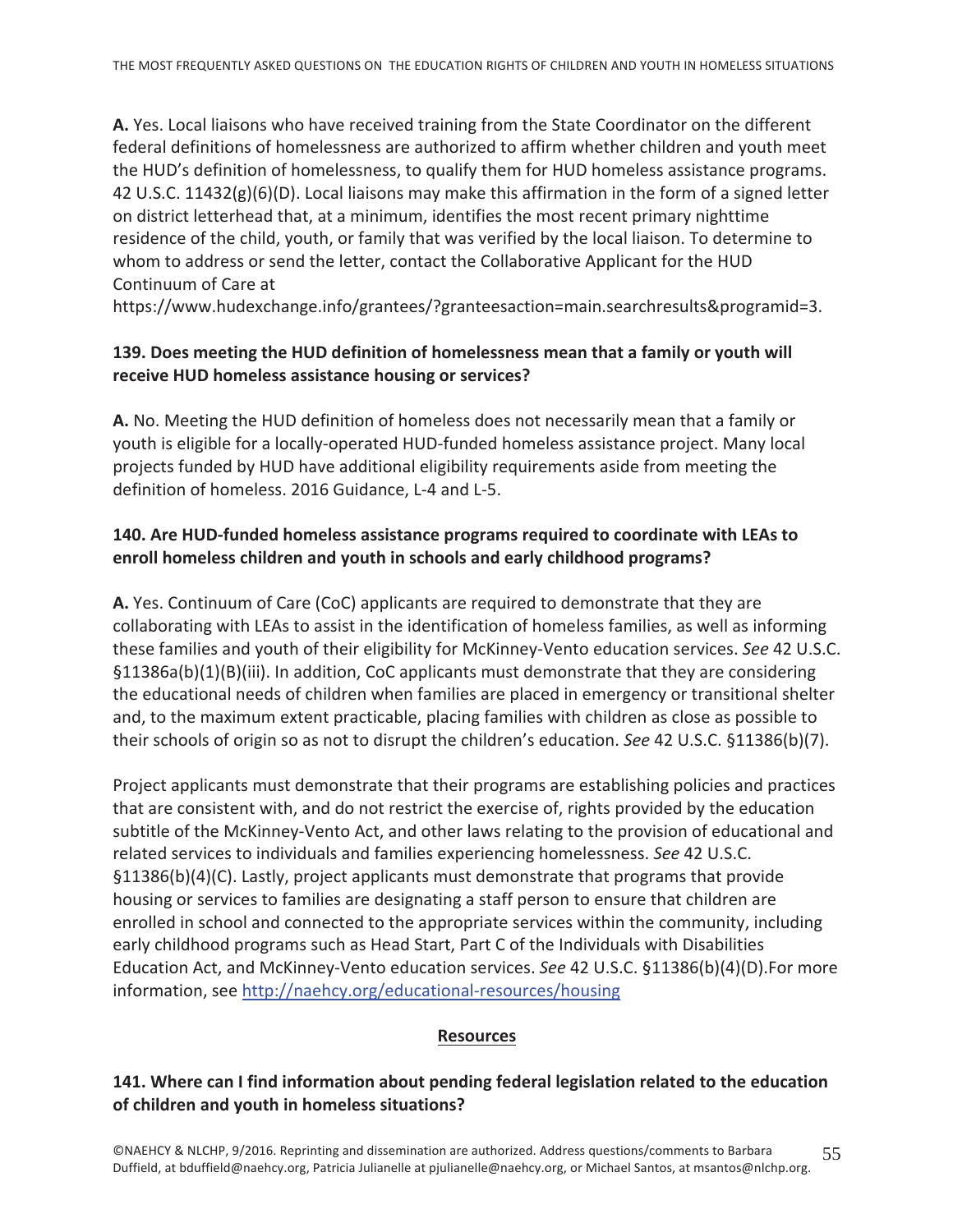A: The National Association for the Education of Homeless Children and Youth (NAEHCY) provides updates on pending legislation, as well as many other publications and services geared toward educators specializing in the education of children and youth in homeless situations. Legislative updates are available at http://www.naehcy.org/.

# 142. What is the federal government doing to help schools comply with the McKinney-Vento Act?

A: The U.S. Department of Education (ED) has established a technical assistance center on the McKinney-Vento Act and its implementation, at the National Center for Homeless Education (http://www.serve.org/nche). NCHE can provide technical assistance documents, trainings, posters, manuals, outreach materials, Webinars, online professional development communities, Helpline technical assistance (800-308-2145), and other support. ED sponsors annual meetings for McKinney-Vento State Coordinators and the Federal McKinney-Vento Coordinator participates in an annual conference of educators who work with the McKinney-Vento Act. ED also conducts document reviews and on-site compliance monitoring across the country.

#### 143. Is there any data on high school graduation rates for homeless students?

A: Currently, only five states publish disaggregated graduation rates for homeless students.<sup>16</sup> However, starting in the 2017-2018 school year, State report cards must include disaggregated information on the graduation rates and academic achievement of homeless children and youth. 20 U.S.C. §6311(h)(1)(C)(ii) and (iii). A recent national study found that 42% of homeless youth surveyed dropped out of school at least once, while 60% said it was hard to stay in school while they were homeless. For more information, see Hidden in Plain Sight: Homeless Students in America's Public Schools at http://www.gradnation.org/homeless.

#### 144. Where can one find national statistics on homelessness, especially on children?

A: Some sources of statistics include:

- National Association for the Education of Homeless Children and Youth http://www.naehcy.org/
- National Center for Homeless Education, Data and Statistics on Homelessness http://www.serve.org/nche/ibt/sc data.php http://www.serve.org/nche/ibt/aw\_statistics.php
- National Coalition for the Homeless fact sheets http://www.nationalhomeless.org/facts.html
- National Law Center on Homelessness & Poverty http://www.nlchp.org/
- National Low Income Housing Coalition, Out of Reach Surveys

<sup>&</sup>lt;sup>16</sup> http://www.icphusa.org/index.asp?page=26&blog=91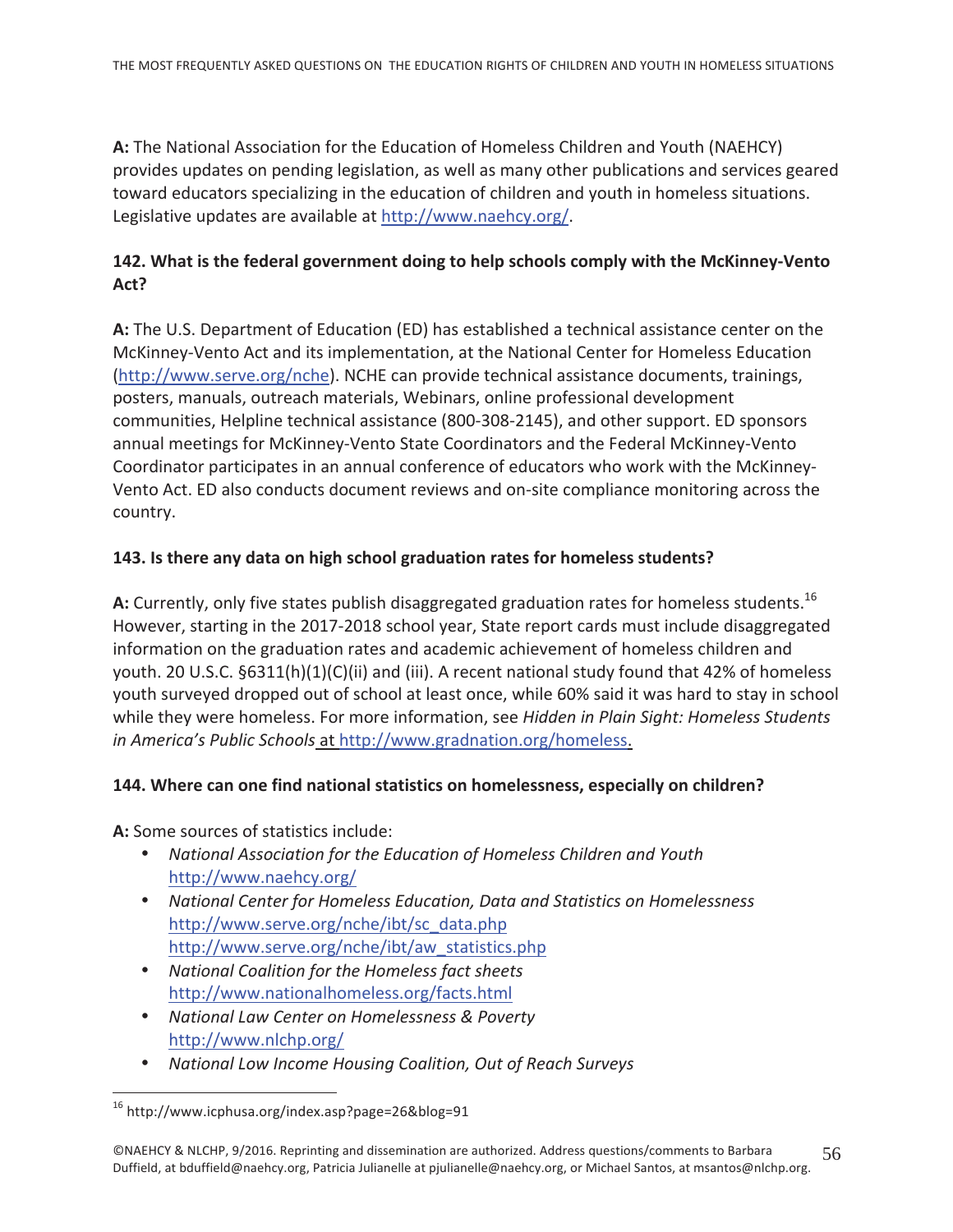#### http://www.nlihc.org/

- National Network for Youth https://www.nn4youth.org/
- Toward Understanding Homelessness: The 2007 National Symposium on Homelessness Research. Washington, DC: U.S. Dept. of Health and Human Services. http://aspe.hhs.gov/hsp/homelessness/symposium07/index.htm
- U.S. Conference of Mayors, Hunger and Homelessness Surveys http://www.usmayors.org/
- U.S. Department of Education, ED Data Express http://eddataexpress.ed.gov/

#### 145. Where can I find research on the effects of school mobility on academic achievement?

A: There is a growing body of research on this topic. The National Center for Homeless Education (NCHE) has conducted a review of the literature on this topic. A comprehensive research bibliography is available at:

http://www.serve.org/nche/downloads/nche\_mobil\_biblio.doc. Additional research related to homelessness and education is available at: http://www.serve.org/nche/ibt/research.php.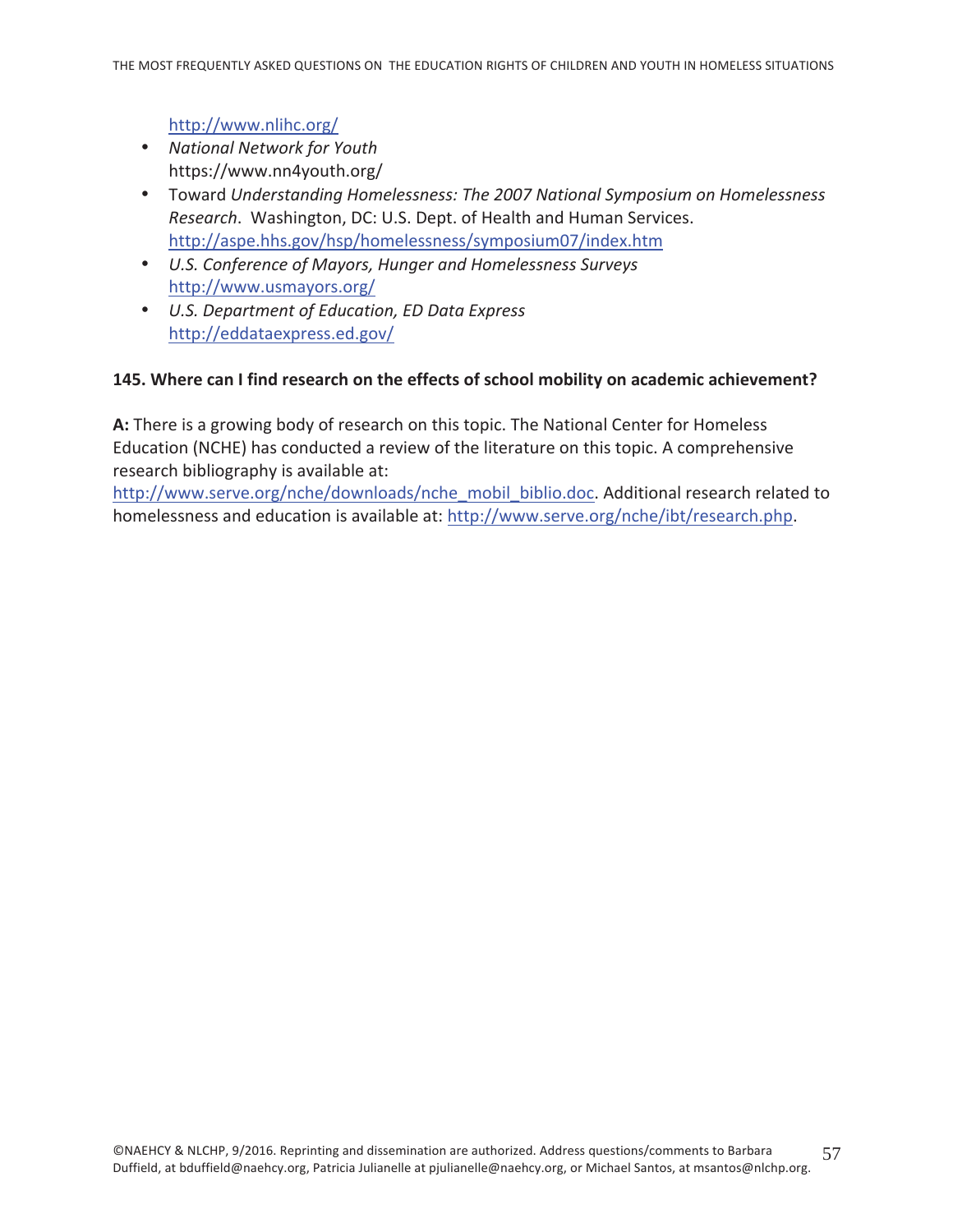#### **Glossary of Terms**

- LEA Local Education Agency
- FAFSA Free Application for Federal Student Aid
- HUD United States Department of Housing and Urban Development
- **ESSA** Every Student Succeeds Act
- **GED** General Education Development
- FERPA The Family Educational Rights and Privacy Act
- **IDEA** Individuals with Disabilities Education Act
- **CPS** Child Protective Services
- **SEA** State Education Agency
- **IEP** Individualized Education Plan
- **RTI** Response to Intervention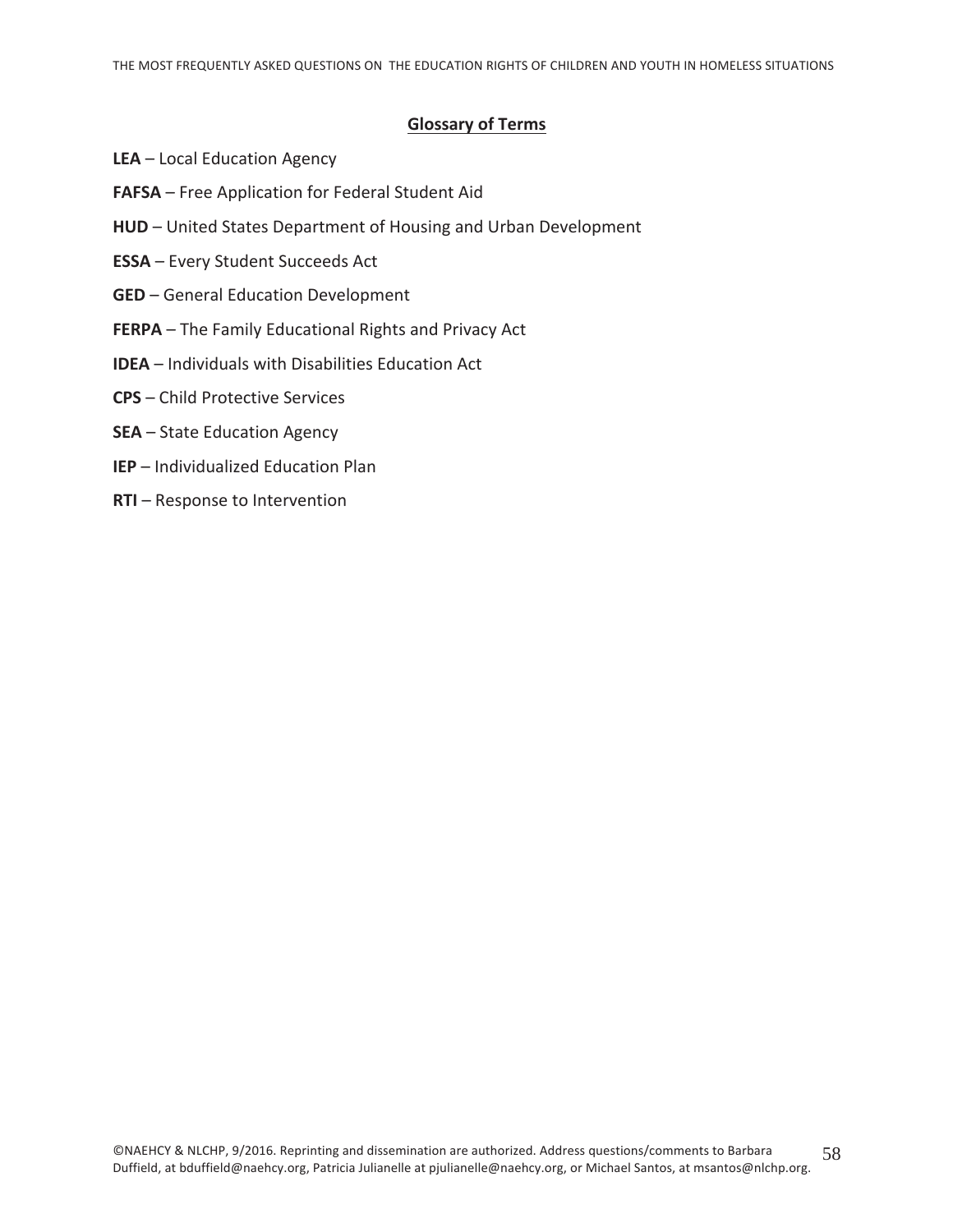#### **Complete List of Questions**

#### Definitions/Identification

- 1. Do local educational agencies (LEAs) have the responsibility to identify children and youth experiencing homelessness?
- 2. Is there any guidance on what "fixed, regular, and adequate nighttime residence" means?
- 3. Is there a time limit on how long a child or youth can be considered homeless?
- 4. What criteria should be used to determine if housing is "substandard"?
- 5. Are children and youth who live in trailer homes or trailer parks covered by the Act?
- 6. Are children and youth who move in with relatives, friends, or other people covered by the Act?
- 7. Can children or youth be considered homeless if their parents have sent them to live with other people because the parents are too poor to provide a regular and adequate home? Is the answer the same if the parents do not live in the United States?
- 8. In the event that a parent is urgently hospitalized for illness or surgery and the child moves temporarily with a relative in another town, should we consider the child to be homeless?
- 9. If parents send their children to live with friends or relatives because they want their children to go to another school, do we treat the children as homeless?
- 10. Are transitional housing programs considered a homeless situation?
- 11. Are children in foster care covered by the McKinney-Vento Act?
- 12. Do child welfare agencies have responsibilities for the school enrollment, attendance, and stability of all children and youth in foster care?
- 13. Do incarcerated youth qualify for McKinney-Vento protection and services?
- 14. Does the family's/youth's income affect whether they are covered by the Act?
- 15. Are students displaced by a disaster covered by the McKinney-Vento Act?
- 16. What are some identification strategies to locate displaced children and youth?
- 17. Are migrant students covered by the McKinney-Vento Act?
- 18. Are immigrant students covered by the McKinney-Vento Act?
- 19. What ages does the McKinney-Vento Act cover?
- 20. What are a LEA's responsibilities for advising families and youth about their rights if they do not identify or consider themselves as homeless?
- 21. Is there any procedure in place to prevent families who have permanent housing from claiming to be homeless just to obtain McKinney-Vento services?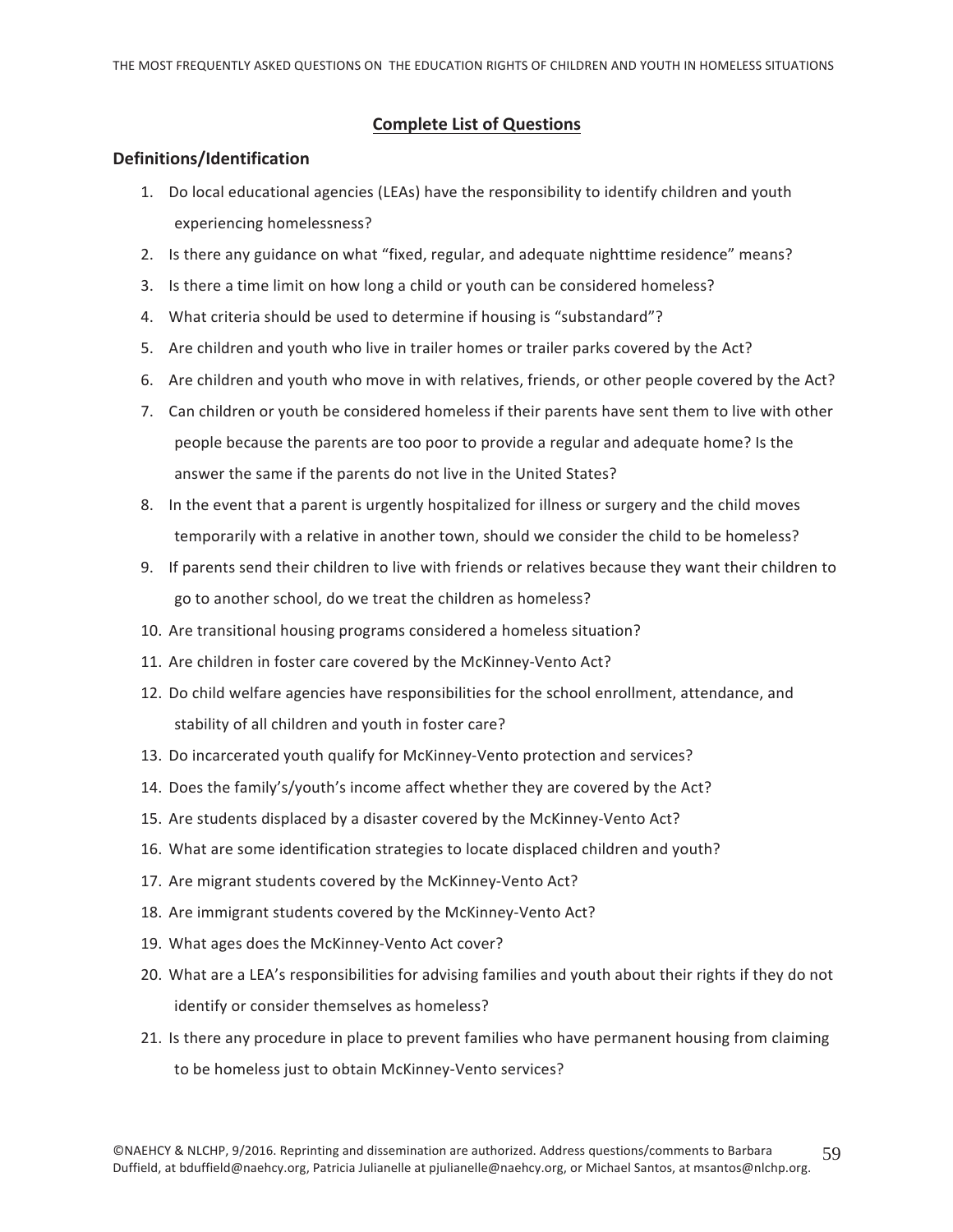22. Does the McKinney-Vento Act's definition of homelessness in the education provisions (Education for Homeless Children and Youths) also qualify the family or youth to access services from other agencies (i.e. housing, food assistance, etc.)?

#### **Liaisons**

- 23. Does every LEA have to have a liaison?
- 24. What are the liaison's duties?
- 25. How can an LEA ensure that the liaison is "able to carry out" his or her duties?

#### **School Selection**

- 26. What is meant by the term "school of origin?"
- 27. What factors should be considered for keeping children at their school of origin?
- 28. Are there additional factors that should be considered for keeping preschool aged children at their preschool of origin?
- 29. How long can a student attend his or her school of origin?
- 30. What is the school of origin for a student who becomes homeless, enrolls in a new school near the temporary housing, and then moves again to a third attendance area?
- 31. In the event that a child's temporary housing is located in a different LEA from the school of origin, which district is financially responsible for the child's education?
- 32. If a student finds temporary housing across state lines from the school of origin, does the McKinney-Vento Act still apply?
- 33. If a student is out of school for an extended period of time, does the student still have the right to go to the school of origin?
- 34. Are SEA and LEA-run GED programs covered by McKinney-Vento? Can a GED program be considered a "school of origin"?
- 35. Sometimes a student in a homeless situation will enroll in a new school, because the parent, guardian, or unaccompanied youth was not informed of the student's right to remain in the school of origin. In that case, does the student still have the right to go back to the school of origin?
- 36. What if placing a student in a school the parent requests would violate a school desegregation order?
- 37. If a student becomes homeless and wants to enroll in a school for which other students living in the same attendance area are eligible under a school choice program, can the student enroll there? Is transportation required? What about other services?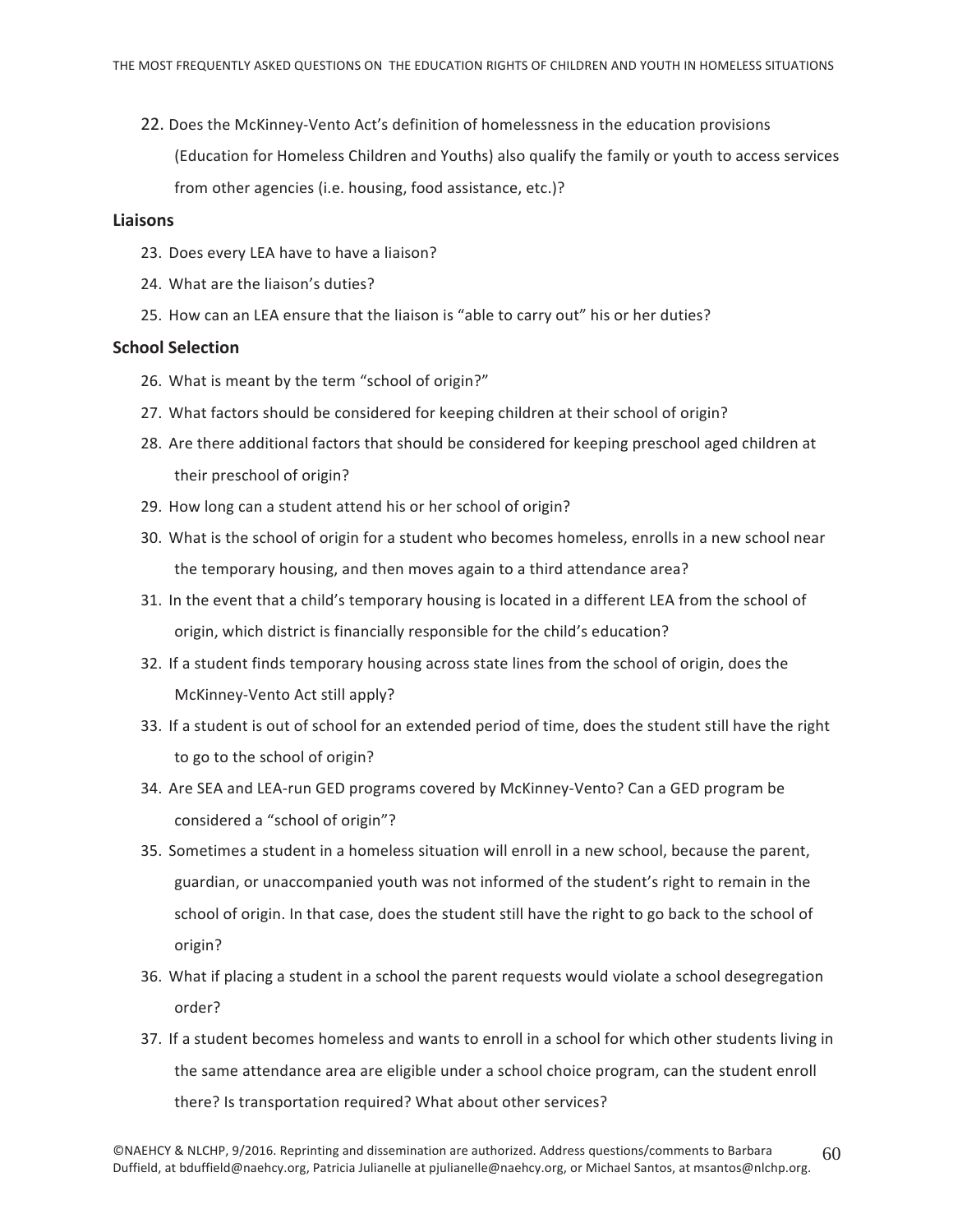- 38. If a family with more than one child becomes homeless, and the children would like to attend school in different LEAs (i.e. one child would like to return to the school of origin, and the other child would like to enroll in the local school) does the family have that right?
- 39. Can a distance learning course be considered a school of origin?

#### **Transportation**

- 40. Under what circumstances must an LEA provide adequate and appropriate transportation to school for students experiencing homelessness?
- 41. How far is too far to travel to the school of origin? What if my state has established a general limit on all school transportation of one hour or 30 miles, for example?
- 42. Is transportation required if the school of origin is in another LEA?
- 43. If a student is crossing district lines to remain at the school of origin, which district has primary responsibility to arrange and fund the transportation?
- 44. When two states are involved in a dispute regarding provision of transportation and either state refuses to pay any of the cost, is there a provision for a federally-enforced resolution?
- 45. Can an LEA reimburse parents to transport their children? Can an LEA reimburse youth who are transporting themselves?
- 46. Does providing or arranging for transportation mean door-to-door transportation, similar to transportation for students receiving special education services?
- 47. Does providing access to public transportation qualify as providing transportation?
- 48. If a district doesn't offer transportation to summer school for any students, does it have to provide summer school transportation for students in homeless situations?
- 49. Is transportation required while a dispute is being resolved?
- 50. If a student's temporary housing is across state lines from the school of origin, is transportation still required?
- 51. How does the McKinney-Vento Act interact with state or local transportation policies related to safety, inter-district transportation, and other issues?

#### **Immediate Enrollment and Attendance**

- 52. How "immediate" is immediate enrollment?
- 53. Can schools require verification or proof of residency, such as seeing a lease in the case where a family is hosting a student who is not a family member?
- 54. How can schools verify age for enrollment in kindergarten without a birth certificate?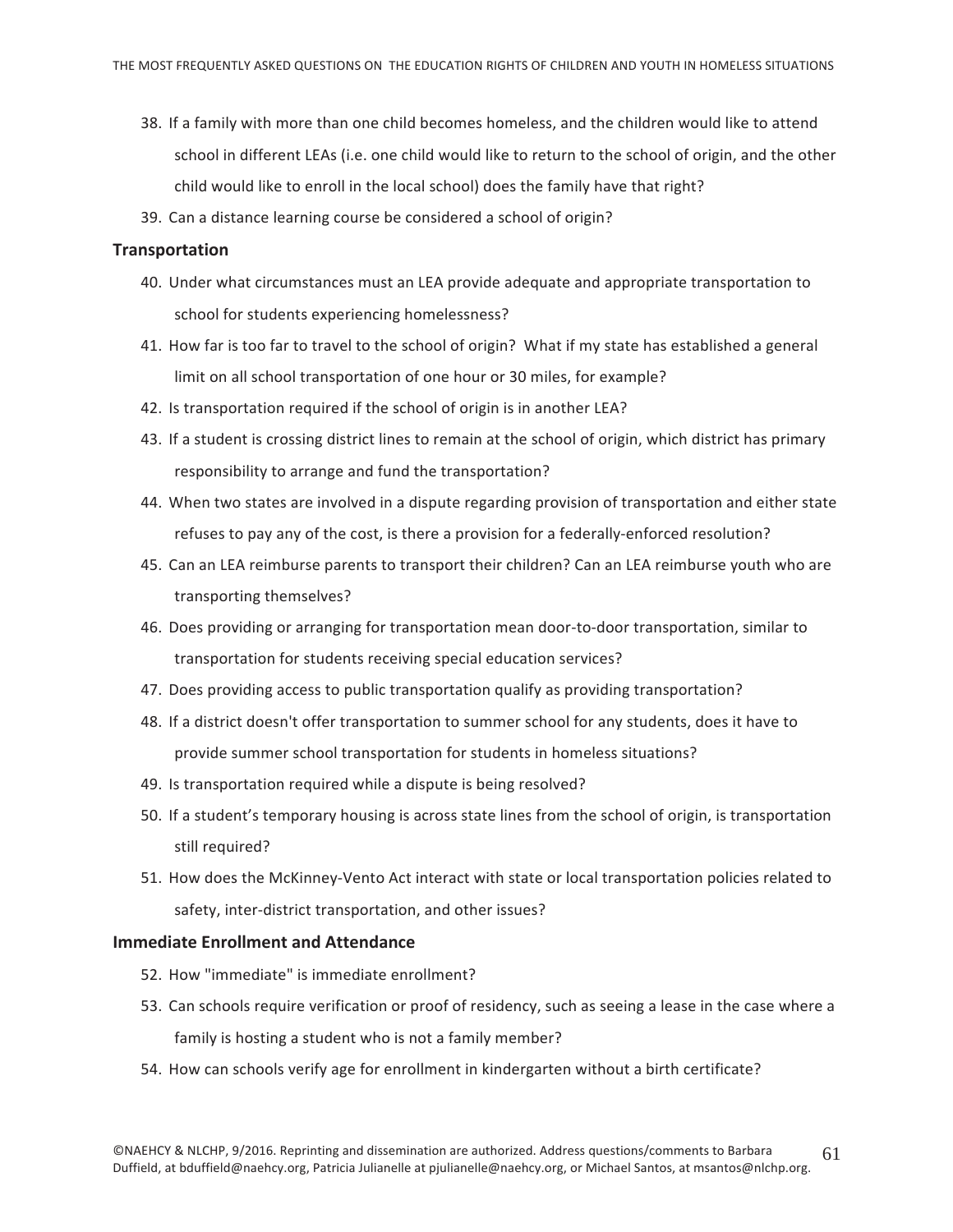- 55. If we enroll a student who is homeless without requiring proof of immunizations, aren't we putting the entire school at risk?
- 56. If we enroll a student who is homeless without requiring school records, how do we know the child was not suspended or expelled from the previous school?
- 57. Can the previous school transfer records to the new school without a parent's signature?
- 58. Can a previous school refuse to send records due to fees owed for textbooks, etc.?
- 59. How can a school determine what classes or services to provide a student if there are no school records?
- 60. If a state or LEA has zero tolerance rules for absences (for example, requiring students with 10 absences to be referred to juvenile court, or to fail classes automatically), how do those rules apply to students in homeless situations?
- 61. If a student in a homeless situation seeks enrollment in a magnet or alternative school, but the enrollment deadline for that school has passed, what may the McKinney-Vento liaison do to ensure that the student receives appropriate services?
- 62. How should a school handle the enrollment of a youth in a homeless situation who was recently involved in a criminal act?
- 63. What if a child has been abducted? If the enrolling school does not require proof of guardianship, how will abducted children be found?
- 64. Must LEAs publicize information about the McKinney-Vento Act?
- 65. Does the McKinney-Vento Act define the term "enroll" or "enrollment"?

#### **Issues Facing Youth**

- 66. How does the McKinney-Vento Act define "unaccompanied youth"? Is there an age range?
- 67. Is there an age limit on serving secondary students?
- 68. Must schools enroll youth in school without proof of guardianship?
- 69. Can a school require a caregiver to get legal guardianship to enroll a student in school?
- 70. Who can make educational decisions for an unaccompanied youth?
- 71. Do schools have to contact the police when enrolling unaccompanied youth?
- 72. What if an unaccompanied youth gets injured in school? How will the child receive medical care without a parent? Will the school be liable?
- 73. If runaway youth would just follow their parents' rules, they could live at home; why should we encourage their bad behavior?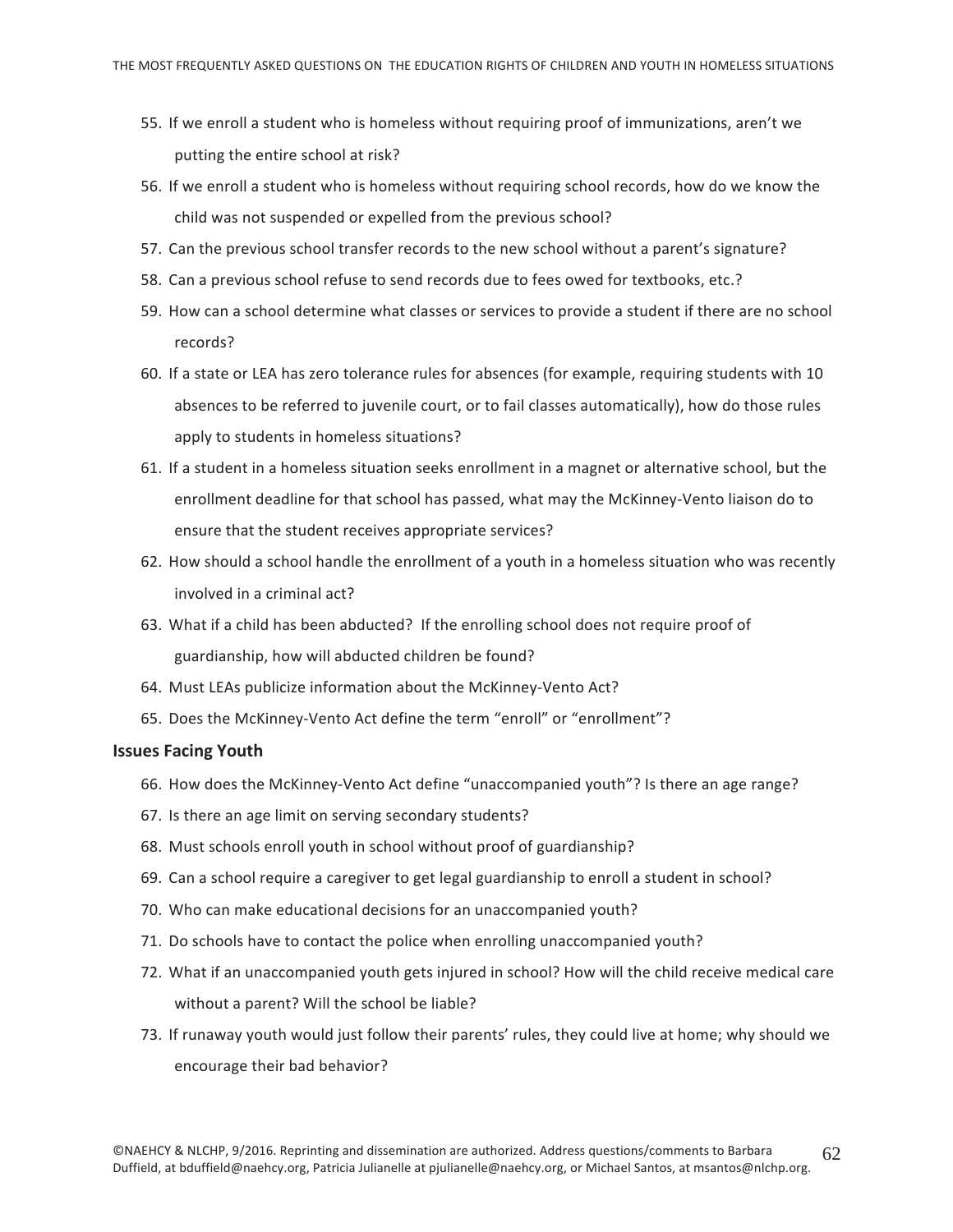- 74. How can schools minimize unaccompanied youth's contact with the juvenile and criminal justice systems?
- 75. What steps should SEAs and LEAs take to revise the laws and policies in their communities that serve as barriers to the identification, enrollment, attendance, and success of homeless students?
- 76. How can the Runaway and Homeless Youth Act help unaccompanied youth?

#### **Supporting Academic Success**

- 77. Does the requirement for immediate enrollment include enrollment in optional enrichment programs, extended-day programs, and other supplemental services?
- 78. Should students in homeless situations be exempt from residency and attendance rules for participating in school sports (for example rules requiring school residency or attendance for a semester before being eligible for sports at that school)?
- 79. What if children experiencing homelessness cannot pay fees associated with extra-curricular activities, such as club dues, sports uniforms, etc.?
- 80. If a youth has not been in a school and tries to enroll mid-semester, what obligation does the school have to enroll the student and give him/her credit for the work they do in the remainder of the semester? If the youth has been attending another school, what obligation does the enrolling school have to give him/her credit for partial coursework completed at the prior school?
- 81. Is there any obligation to provide education services to a student who is homeless and is expelled from school due to behavior?
- 82. Can students who are homeless receive free school meals without documenting income? What about students with an outstanding balance of unpaid school meal fees?
- 83. To what extent should services for dental, medical, and other such needs be provided for children experiencing homelessness?

#### **Private Schools and Charter Schools**

- 84. What obligations do private schools have under the McKinney-Vento Act? If the school of origin is a private school, must the student be allowed to continue attending?
- 85. Does the McKinney-Vento Act apply to charter schools?
- 86. If a McKinney-Vento student wishes to enroll in a charter school after the deadline or lottery has passed, and the applicable class in the school is now full, does the school have to go over its legal enrollment limit to enroll the student?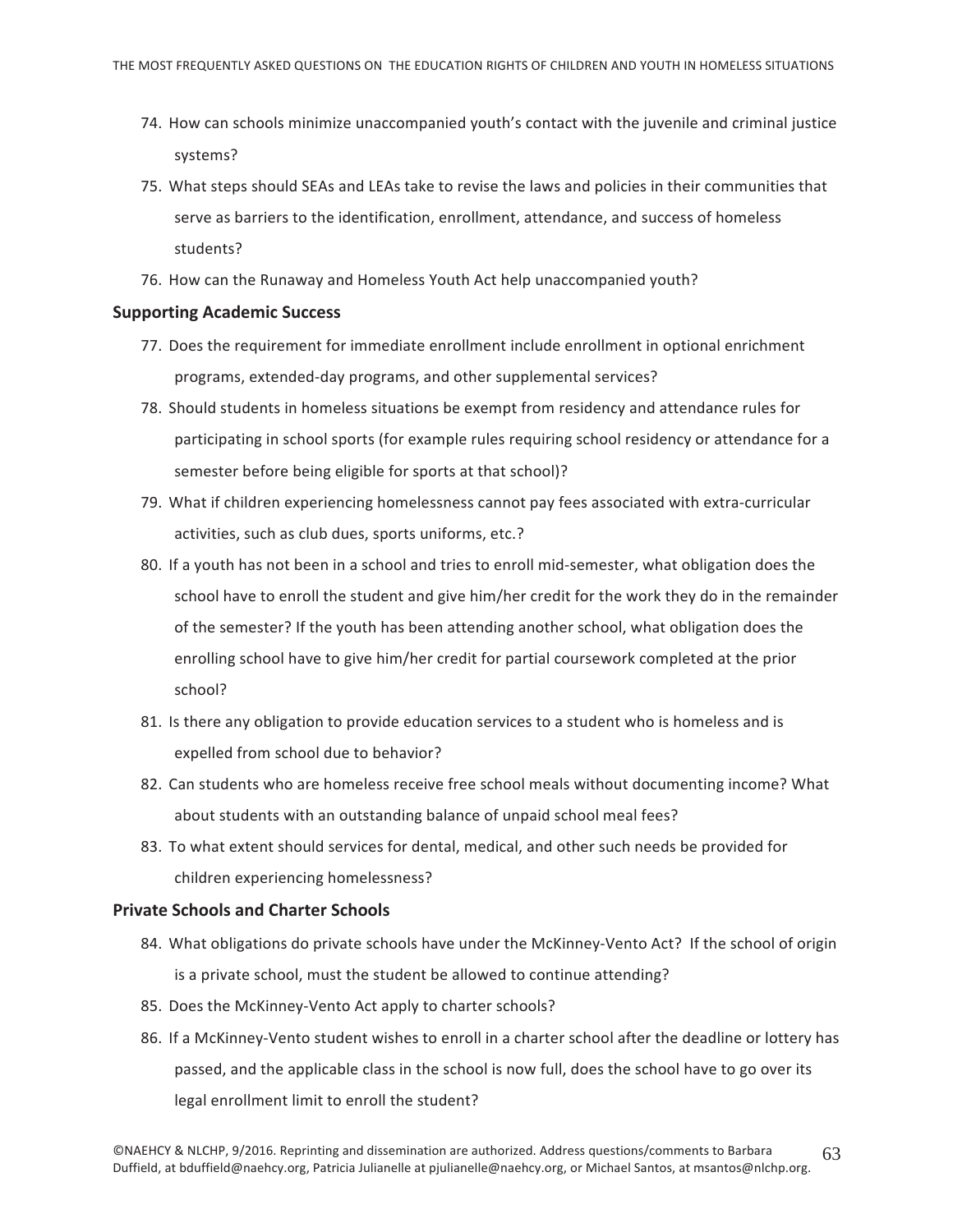#### Integration

- 87. In a situation where students stay at a shelter for only a short period of time, can a district provide a teacher to teach at the shelter?
- 88. The McKinney-Vento Act says that its funds can be used to provide services to children experiencing homelessness in a separate setting within a public school, only "as necessary for short periods of time for health and safety emergencies." How is "health and safety emergencies" defined?

#### **Disputes and Enforcement**

- 89. Does the McKinney-Vento Act contain procedures for resolving disputes?
- 90. Does the McKinney-Vento liaison have to be the person listening to the grievance procedure?
- 91. Does the state need to be involved in resolving disputes?
- 92. Must school districts provide transportation during disputes?
- 93. Does the McKinney-Vento Act apply to LEAs that are not receiving its funding?
- 94. Does the McKinney-Vento Act supersede state and local laws to the extent they conflict with federal law?
- 95. If an LEA does not follow the law, is there a penalty?

#### **Students Receiving Special Education and Related Services**

- 96. Do special education laws explicitly refer to students experiencing homelessness?
- 97. Do students receiving special education who are homeless have the right to remain in their school of origin?
- 98. If a student receiving special education services becomes homeless and elects to remain in the school of origin, who pays for transportation?
- 99. Must schools immediately enroll students receiving special education who are homeless?
- 100. Must schools provide special education services immediately to students experiencing homelessness who have IEPs from another school district or state?
- 101. How can a school determine what services to provide a student receiving special education, if there are no school records?
- 102. If a student changes LEAs while special education evaluations are underway, must the new LEA continue the evaluation process?
- 103. If an unaccompanied youth is under 18, who signs for special education services?
- 104. If a student's poor academic achievement may be attributable to his or her homelessness, does that mean that an LEA should not evaluate for special education?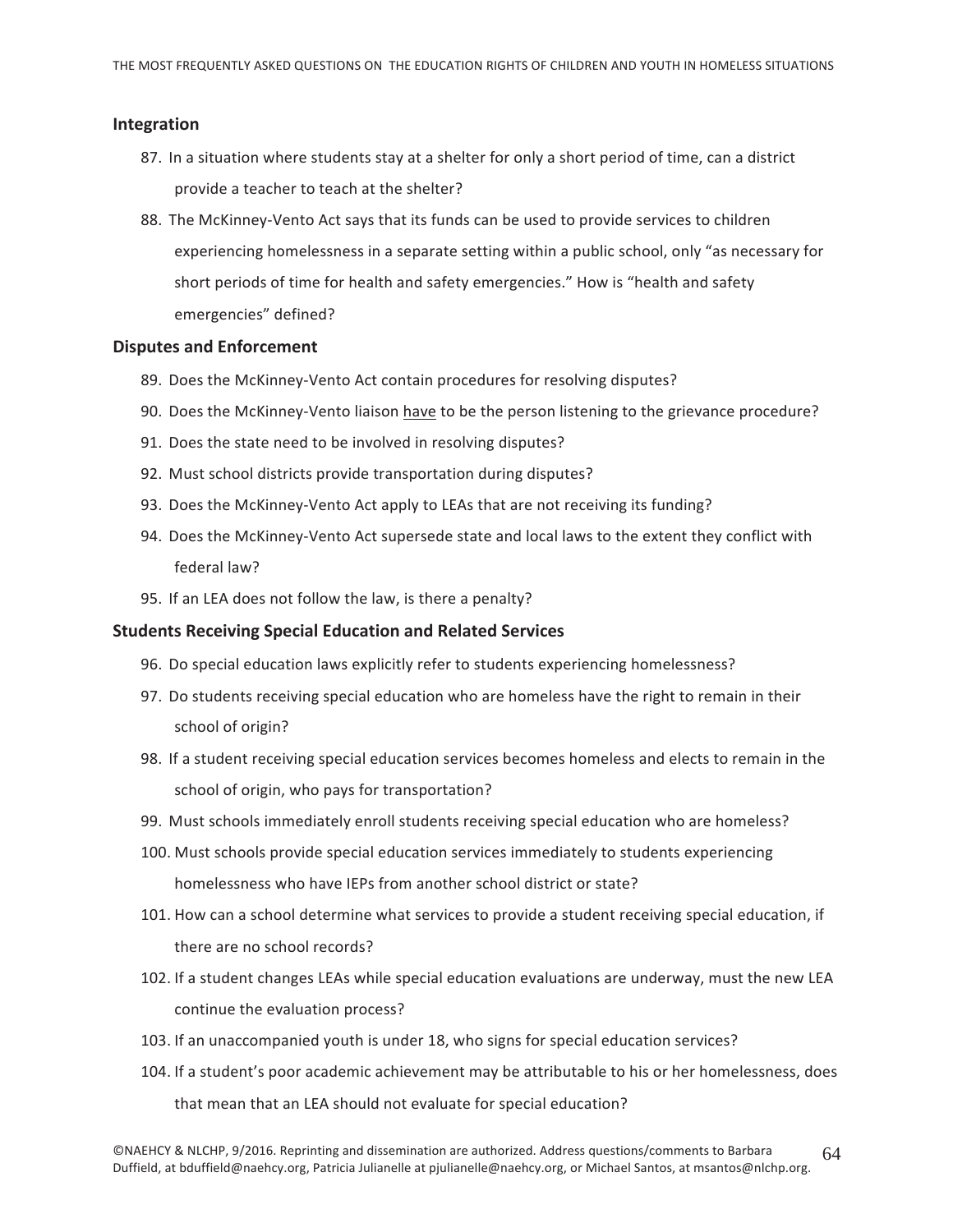105. If a student who is in a private day placement pursuant to an IEP becomes homeless and moves into temporary housing in a neighboring LEA, which LEA must pay for the placement? What if the LEA where the student has moved does not believe the placement is necessary?

#### Title I, Part A of the Elementary and Secondary Education Act

- 106. Are children and youth in homeless situations eligible for Title I, Part A services? What if they are succeeding in school?
- 107. If a student experiencing homelessness attends a school that does not receive Title I, Part A funds, how does the student receive services?
- 108. Is there a formula for calculating Title I, Part A set-asides?
- 109. What kind of services can Title I, Part A funds (including set-asides and other funds) pay for?
- 110. Can Title, Part A funds be used to fund transportation?
- 111. Can Title I, Part A set-asides be used to fund McKinney-Vento liaisons?
- 112. What can Title I. Part A funds not be used for?
- 113. Must an LEA include in its Title I, Part A plan information about services for homeless children and youth?

#### **Preschool and Other Early Childhood Programs**

- 114. Does the McKinney-Vento Act define the term pre-school?
- 115. Are children experiencing homelessness automatically eligible for preschool programs?
- 116. How do the McKinney-Vento Act requirements apply to preschool children?
- 117. How can one determine whether a preschool program is administered by an LEA, and therefore subject to the requirements of the McKinney-Vento Act?
- 118. Are there any special "best interest" criteria when considering school stability for preschool children?
- 119. Does the McKinney-Vento Act require transportation to the school of origin for preschool aged children?
- 120. What must states do to serve preschoolers experiencing homelessness?
- 121. What must LEAs do to serve preschoolers experiencing homelessness?
- 122. Can LEAs use McKinney-Vento and Title I homeless set-aside funds to serve preschoolers experiencing homelessness?
- 123. Are children experiencing homelessness eligible to participate in Head Start and Early Head Start?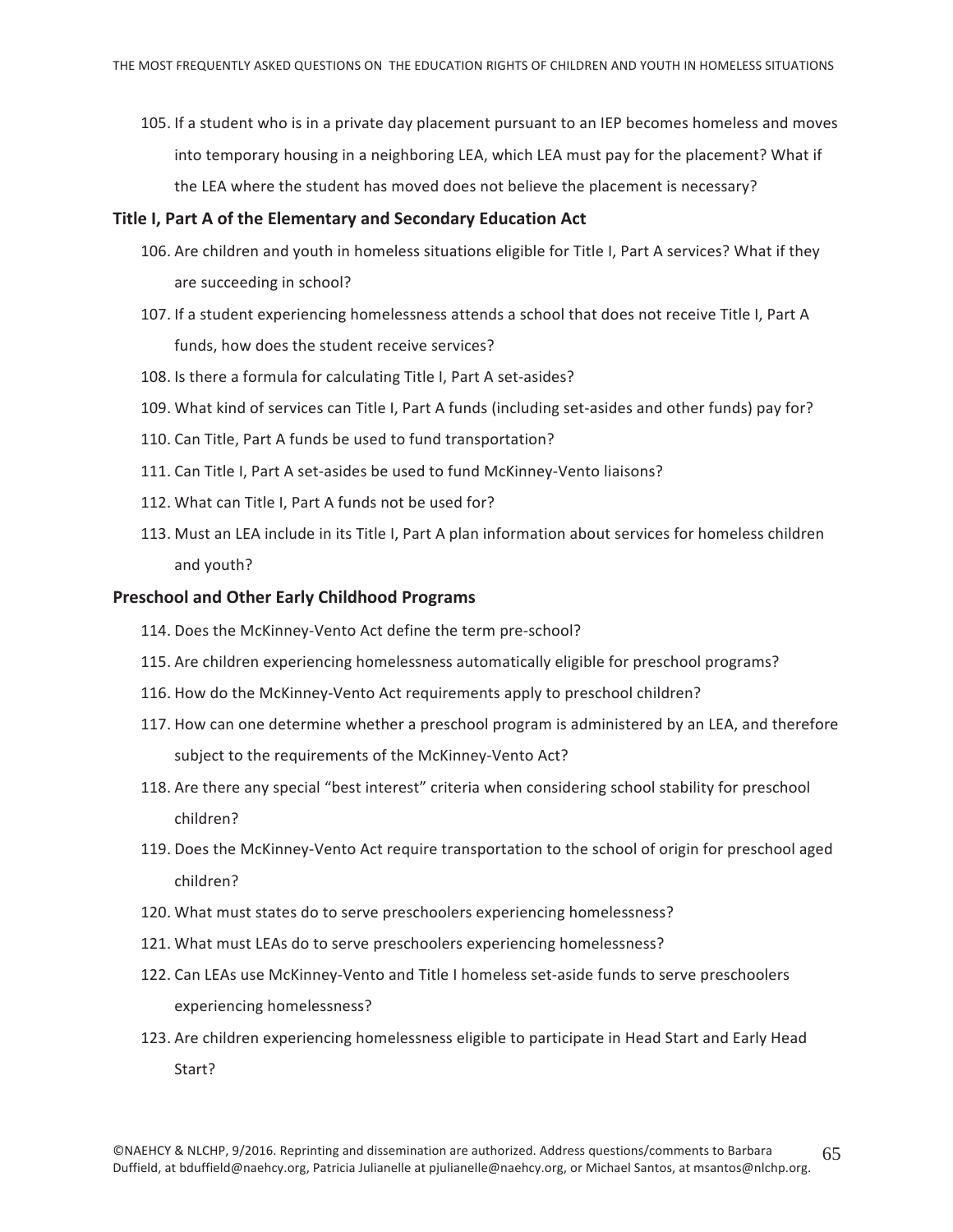- 124. Are Head Start and Early Head Start programs required to follow any special policies or procedures regarding families and children experiencing homeless?
- 125. What can liaisons do to fulfill their duty to ensure that homeless families have access to and receive Head Start and Early Head Start?
- 126. Do any federal or state policies help families experiencing homelessness access child care?

#### **Access to Higher Education**

- 127. Can students experiencing homelessness request waivers of fees for SAT and ACT testing and college applications?
- 128. What must an LEA do to help prepare youth experiencing homelessness for college?
- 129. What must LEA liaisons do to assist unaccompanied homeless youth to apply for financial aid for post-secondary education?
- 130. Can unaccompanied homeless youth apply for federal financial aid (through the Free Application for Federal Student Aid, or FAFSA) without providing information about their parents' income and their parents' signature?
- 131. Who can make a determination of homeless and unaccompanied status once a youth is no longer in high school?
- 132. A student answered "yes" to the questions on the FAFSA about being a homeless unaccompanied youth. Now the financial aid office is asking the student for a determination of a student's homeless status from the McKinney-Vento liaison or shelter director. What kind of documentation must the liaison or shelter director (or designee) provide to satisfy this requirement?
- 133. Are there other circumstances in which a youth can apply for financial aid without parental signature or financial information?
- 134. What address should a youth experiencing homelessness use on the FAFSA and college applications?
- 135. A student's FAFSA has been rejected. What should the student do?
- 136. Are there other college access programs from which youth experiencing homelessness might benefit?

#### **Coordinating between HUD Homeless Assistance Programs**

137. What is the difference between the definition of homelessness used by public schools and early childhood programs, and the definition of homelessness used by the U.S. Department of Housing and Urban Development (HUD)?